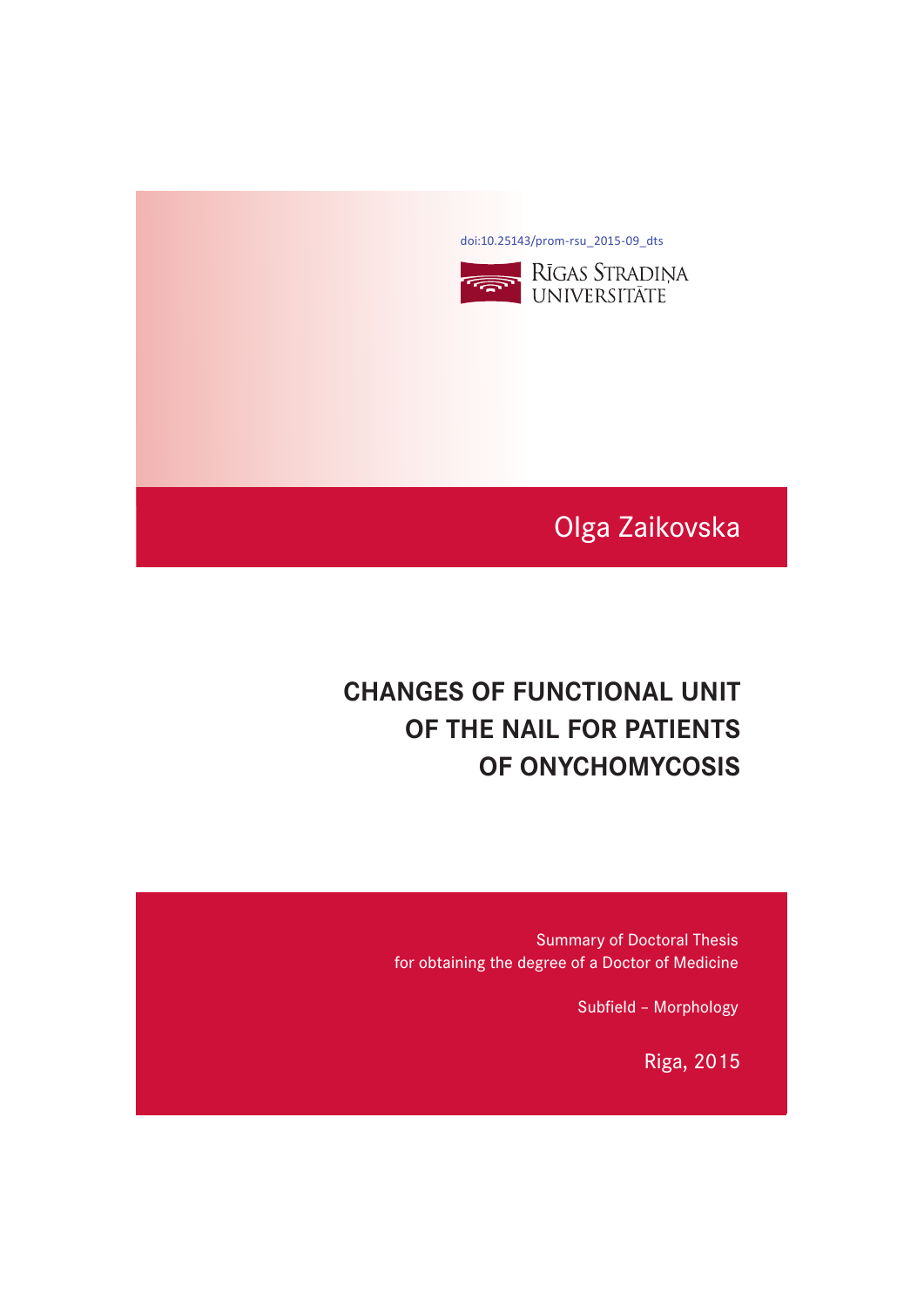

# Olga Zaikovska

# CHANGES OF FUNCTIONAL UNIT OF THE NAIL FOR PATIENTS OF ONYHOMYCOSIS

Summary of Doctoral Thesis for obtaining the degree of a Doctor of Medicine

Subfield – Morphology

Riga, 2015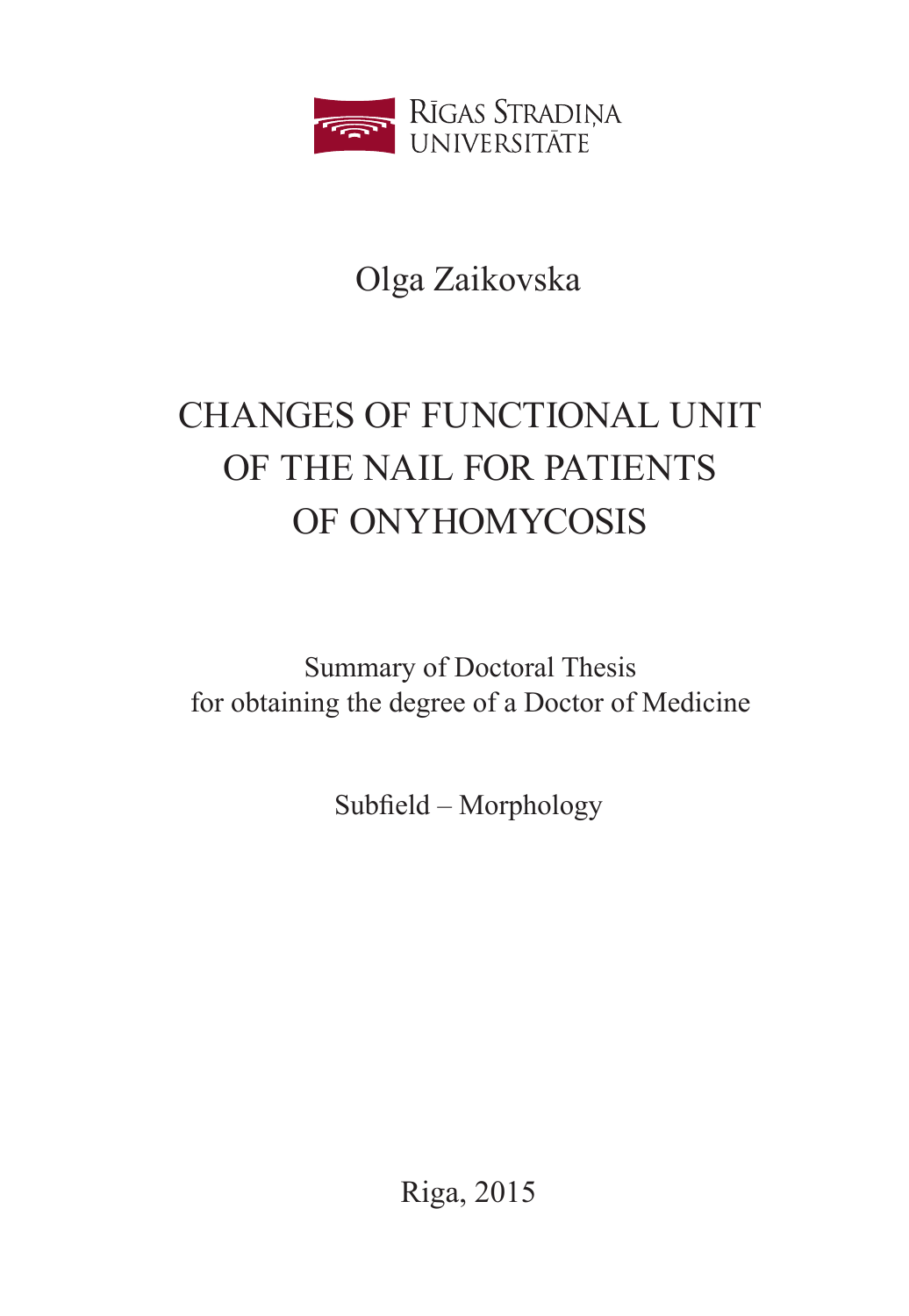The Doctoral Thesis was carried out at the Department of Morphology of the Institute of Anatomy and Anthropology, Rīga Stradiņš University

Scientific Supervisors:

*Dr. med., Dr. habil. med.,* Professor **Māra Pilmane**, Rīga Stradiņš University, Latvia *Dr. med.,* Associate Professor **Jānis Ķīsis** Rīga Stradiņš University, Latvia

Reviewers: *Dr. med.,* Associate Professor **Marina Aunapuu**, University of Tartu, Estonia *Dr. med.*, Associate Professor **Ilze Štrumfa**, Rīga Stradiņš University, Latvia *Dr. med.,* Professor **Matilda Bylaite-Bucinskiene**, Vilnius University Hospital Santariskiu Klinikos, Lithuania

Defence of the Doctoral Thesis will take place at the public session of the Doctoral Committee of Medicine on 1 June 2015 at 9.00 in Hippocrates Lecture Theatre, 16 Dzirciema Street, Rīga Stradiņš University.

The Doctoral Thesis is available at the library of RSU and on the RSU homepage: www.rsu.lv

Secretary of the Doctoral Committee: *Dr. med*., Assistant Professor **Andrejs Vanags**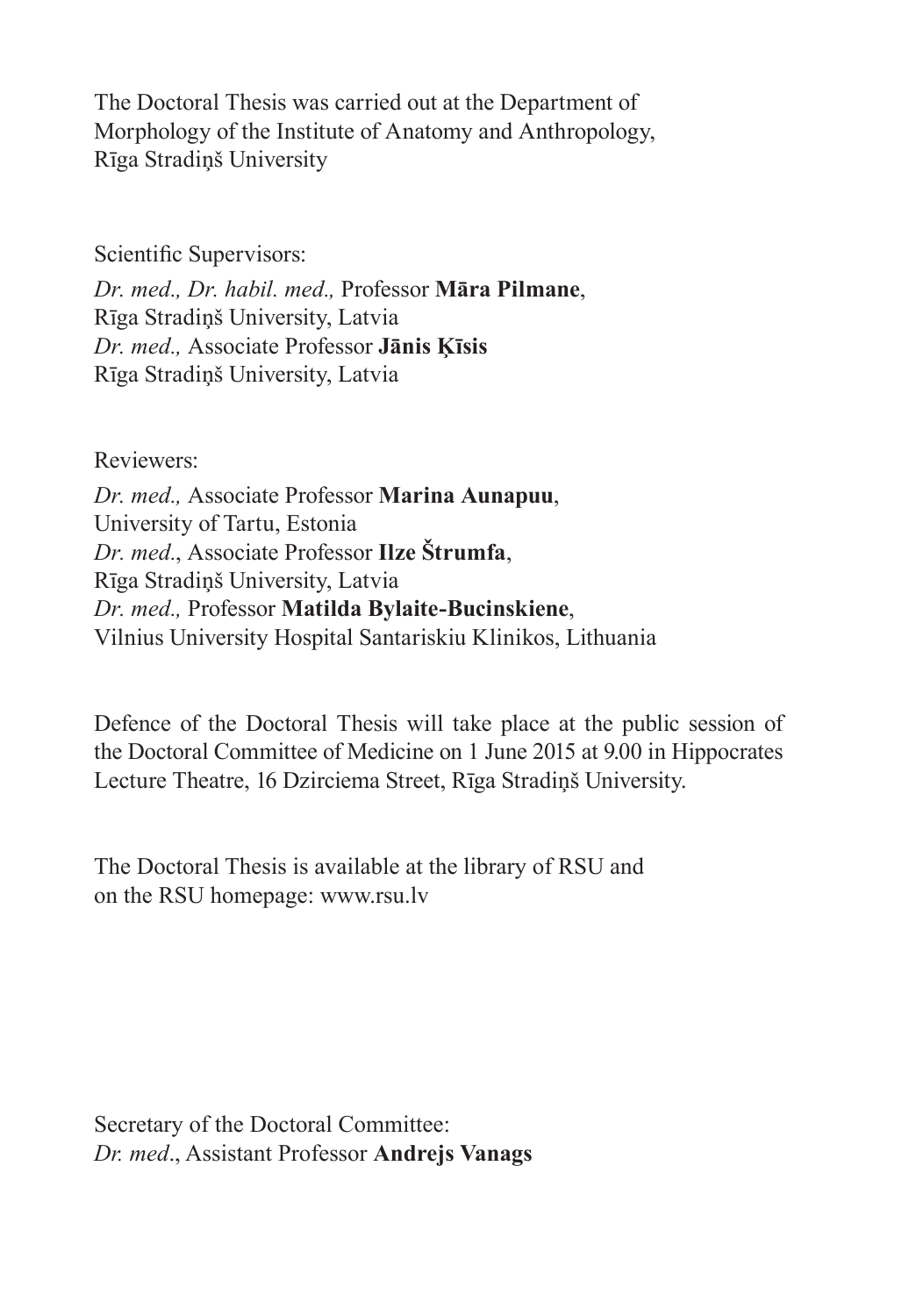# **CONTENTS**

| 2.2.1. Fixation of tissues and methods of routine staining11 |  |
|--------------------------------------------------------------|--|
|                                                              |  |
| 2.2.3. Biotin Streptavidin immunohistochemical technique and |  |
|                                                              |  |
|                                                              |  |
|                                                              |  |
|                                                              |  |
|                                                              |  |
|                                                              |  |
|                                                              |  |
|                                                              |  |
|                                                              |  |
|                                                              |  |
| 3.3. Data on tissue inflammation and remodelling markers 21  |  |
|                                                              |  |
|                                                              |  |
|                                                              |  |
|                                                              |  |
|                                                              |  |
| 3.3.6. Innervation marker PGP9.5 containing neuropeptides 26 |  |
|                                                              |  |
|                                                              |  |
|                                                              |  |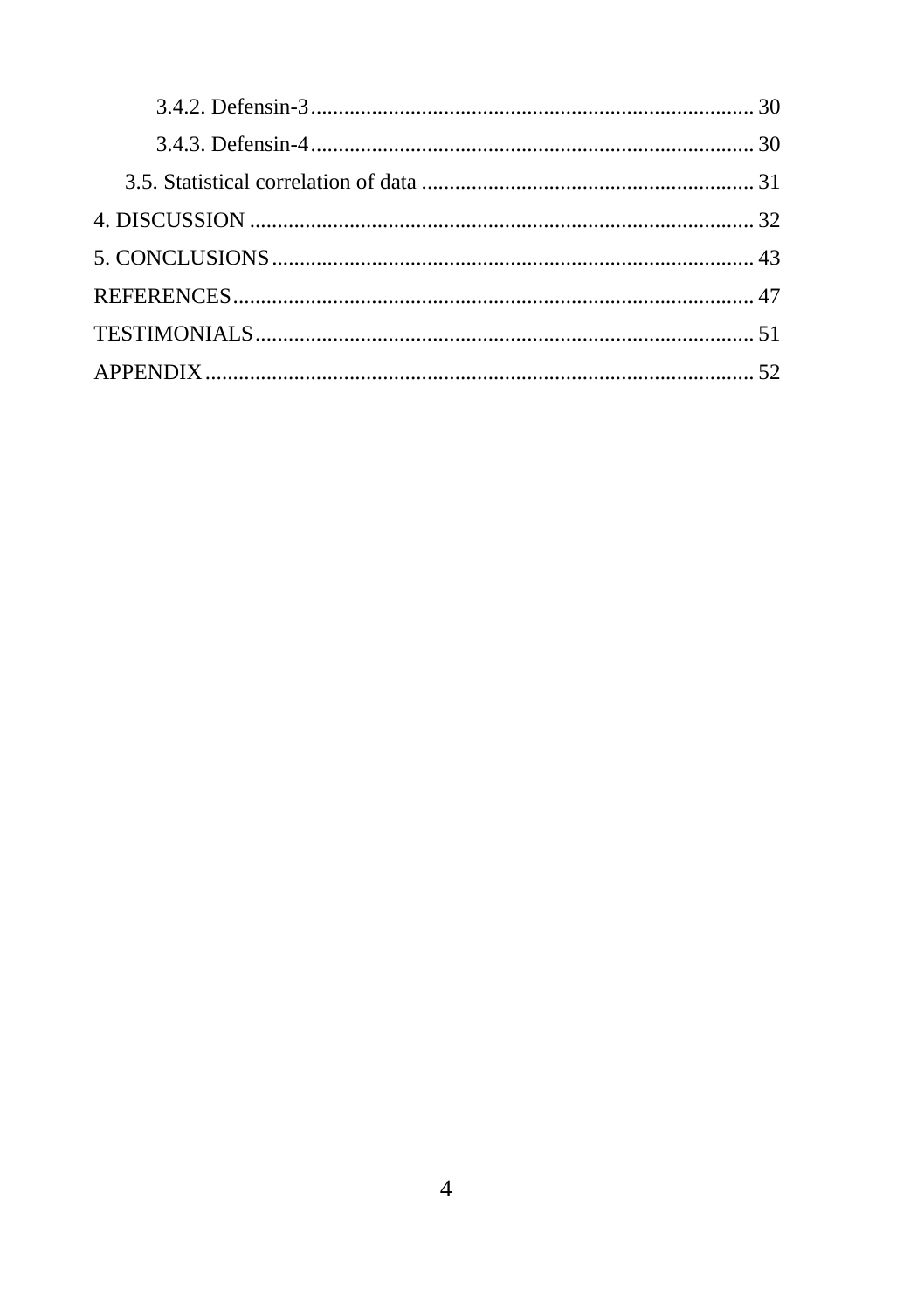# **ABBREVIATIONS**

| AI             | Apoptotic index                                              |
|----------------|--------------------------------------------------------------|
| $\rm{AIF}$     | Apoptosis inducing factor                                    |
| AMP            | Antimicrobial peptides                                       |
| <b>DNS</b>     | Deoxyribonucleic acid                                        |
| FasL           | Fas ligand                                                   |
| GM-CSF         | Granulocyte-macrophage colony-stimulating factor             |
| H/E            | Hematoxylin and eosin                                        |
| $hBD-2$        | Human beta defensin-2                                        |
| $hBD-3$        | Human beta defensin-3                                        |
| $hBD-4$        | Human beta defensin-4                                        |
| <b>IFN</b>     | Interferon                                                   |
| $IL-1$         | Interleukin-1                                                |
| $IL-2$         | Interleukin-2                                                |
| $IL-3$         | Interleukin-3                                                |
| $IL-6$         | Interleukin-6                                                |
| $IL-8$         | Interleukin-8                                                |
| $IL-10$        | Interleukin-10                                               |
| $IL-22$        | Interleukin-22                                               |
| <b>KOH</b>     | <b>KOH</b> test                                              |
| $MMP-2$        | Matrix metalloproteinase-2                                   |
| <b>PAMPs</b>   | Pathogen associated molecular pattern                        |
| <b>PAS</b>     | Periodic acid-Schiff                                         |
| <b>PCR</b>     | Polymerase chain reaction                                    |
| <b>PGP9.5</b>  | Protein gene product 9.5                                     |
| <b>SCIO</b>    | Scoring clinical index for onychomycosis                     |
| <b>TLRs</b>    | <b>Toll Like Receptors</b>                                   |
| <b>TGF</b>     | Transforming growth factor                                   |
| T <sub>h</sub> | T helpers                                                    |
| <b>TNF</b>     | <b>Tumor Necrosis Factor</b>                                 |
| TNF-R          | Tumor Necrosis Factor Receptor                               |
| <b>TUNEL</b>   | Terminal deoxynucleotidyl transferase dUTP nick end labeling |
| VEGF           | Vascular endothelial growth factor                           |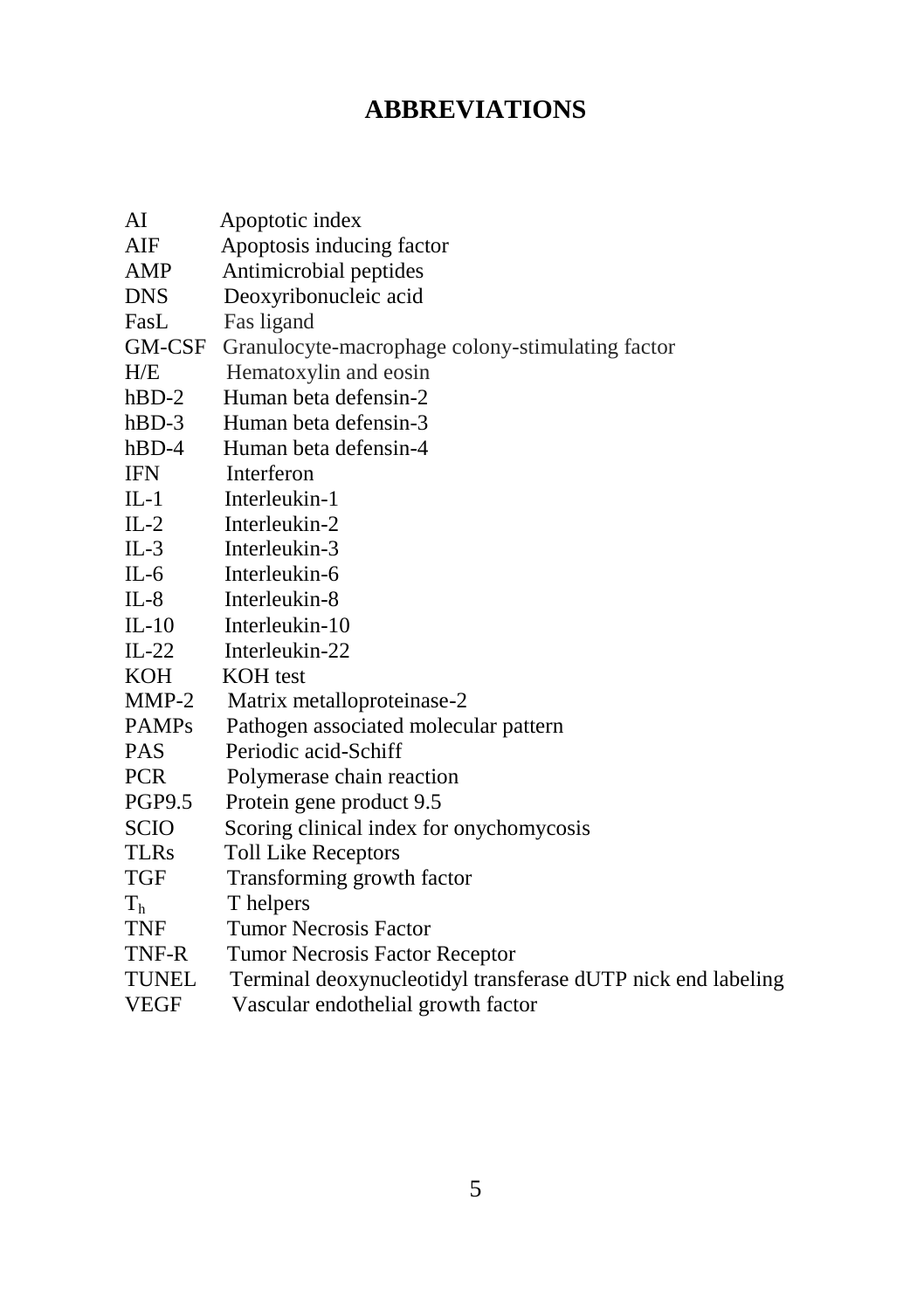## **1. INTRODUCTION**

<span id="page-6-0"></span>Onychomycosis is a chronic, wide-spread fungal infection that is difficult to treat and that causes a gradual destruction of the nail plate. The disease is related to different cosmetic and psychological complications, as well as often recrudescence and not always successful therapy.

Onychomycosis of feet occurs 7 times more often than onychomycosis of hands. Frequency of onychomycosis may increase along with ageing that is explained by changes in the speed of nail growth and blood circulation in the distal parts of extremities [*[Szepietowski,](http://www.ncbi.nlm.nih.gov/pubmed?term=%22Szepietowski%20JC%22%5BAuthor%5D)* 2007]. Development of onychomycosis is determined by several predisposing factors. The German guidelines for onychomycosis point out the following key factors: genetic predisposition, angiopathy, peripheral neuropathy, wearing tight footwear, deformation of feet, recurring injuries, *diabetes mellitus* and other metabolic changes [*Seebacher,* 2007*, Nenoff,* 2014]. R. Nowicki together with other authors refer also to weakening of immune condition and psoriasis [*Faergemann,* 2006].

It should be noted that Pub Med data base provides large amount of information sources on spread of pathogenic fungi in different regions of the world, on division of range of causative pathogens and the most frequent causative pathogens. Unfortunately, the number of articles on contemporary studies of morphopathology in nails affected by pathogenic fungi is not large. Possibly, it is related to complexity of obtaining relative samples (skills of a doctor, patient's approval of invasive procedure). However, nail biopsy is proposed in situation when clinically it is not possible to differ between nails affected by onychomycosis and other diseases affecting nails (psoriasis, *lichen planus*, longitudinal melanonichia, trachyonychia, tumors) [*Grover,* 2005*; Abdel,* 2006].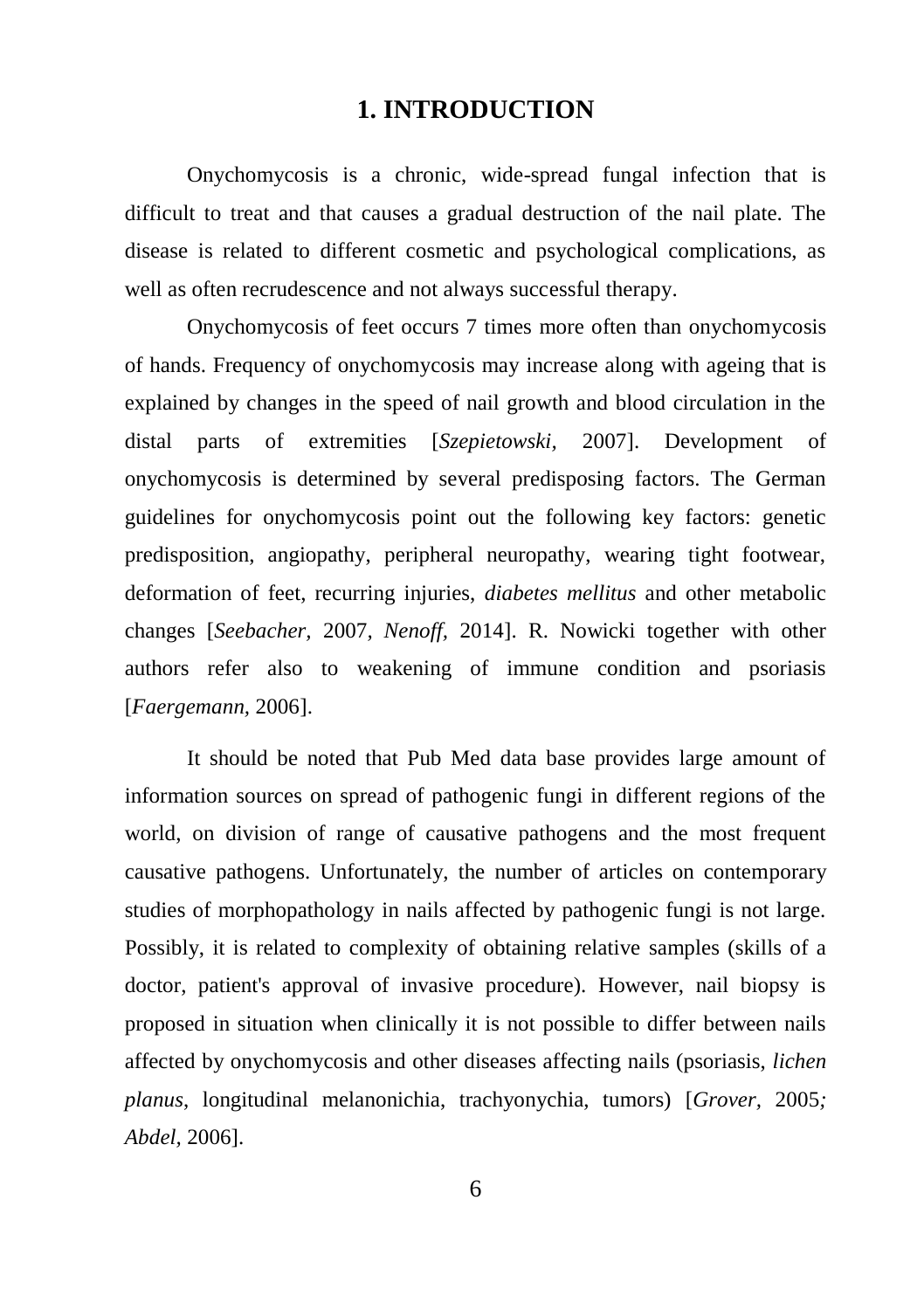In the past years, scientists have actively studied natural antimicrobial protection of the human body. The body produces molecules that are toxic to pathogens of microbes - antimicrobial peptides. Antimicrobial peptides from the groups of cathelicidins and defensins are found in human bodies [*Rodrigues,* 2009*; Lai,* 2010]. Nail unit has been researched from the point of view of the natural innate immunity, proving the antimicrobial action of nail extract against *Candida albicans* [*Dorschner,* 2004].

In case of *Tinea corporis* infection, significant expression of hBD-2 protein was discovered. Histological cuts showed involvement of all epidermis in the reaction of skin against dermatophytes that was expressed as thickening of epidermis on behalf of hyperkeratosis and acanthosis. Infiltration of neutrophils and T cells could be observed in the papillary layer of the skin. Action of hBD-2 antifungicide against *Trichophyton rubrum* has been proven [*Jensen,* 2007].

Therefore it is possible that similar processes of innate immunity occur also in nails affected by onychomycosis. Keratinocytes might produce antimicrobial peptides to fight pathogenic fungi.

All in all, it has to be noted that the natural immunity of nails includes also thickening of the nail plate in an unfavourable conditions, these changes are characteristic of onychomycosis as well. The nail unit affected by onychomycosis morphologically differs from a healthy nail plate, when observing disorders of normal keratinization, inclusions of fungal elements, in certain cases infiltration of lymphocyte can be observed [*Stewart,* 2012]. However, the intensive changes caused by the pathogenic fungi in ill nails might be accompanied with excretion of inflammation cytokines and dilation of blood vessels, possibly, neoangiogenesis. Along with such intensive changes in tissues, restructuring processes of tissues can be observed, a massive focus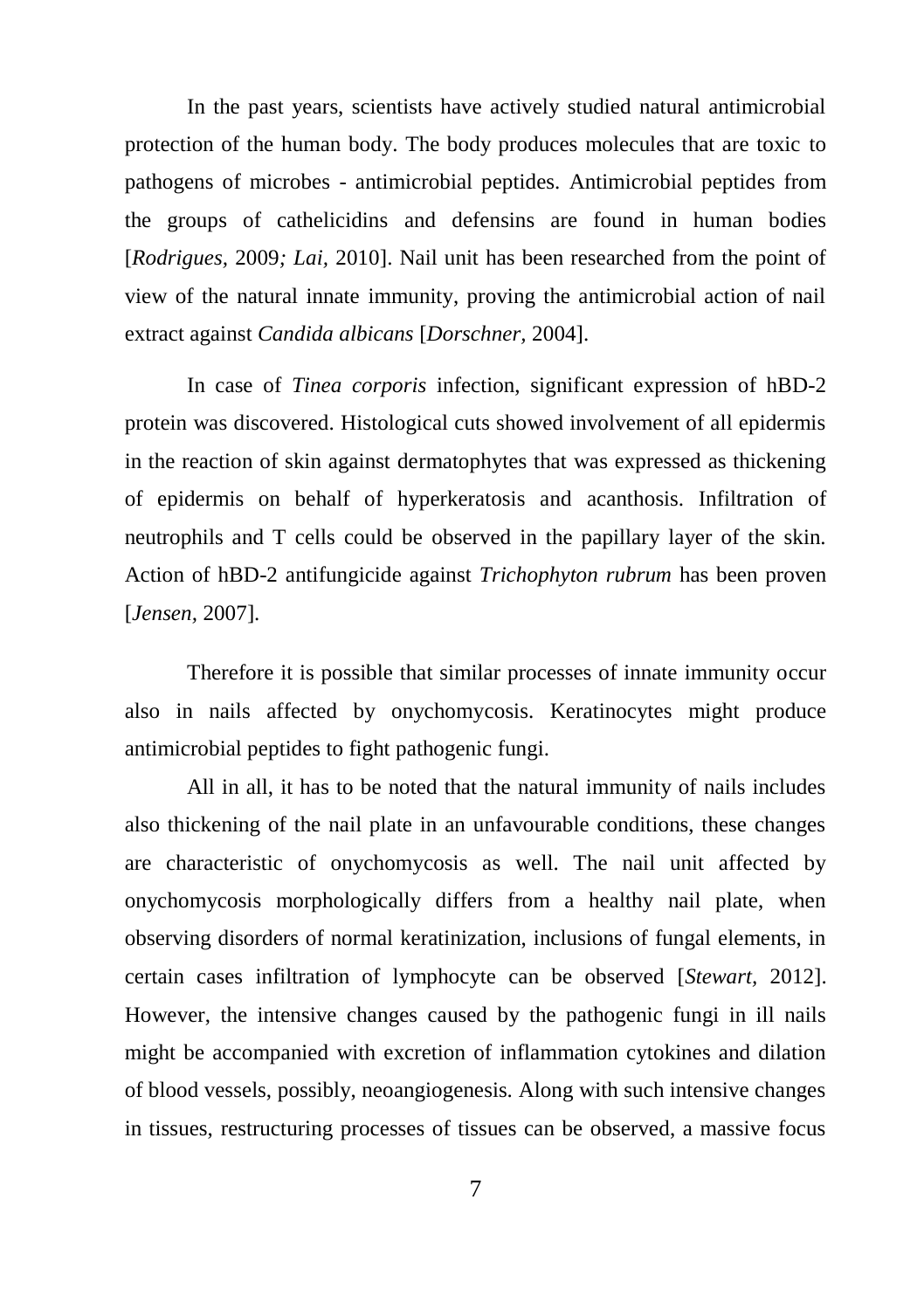in tissues causes the programmed death of cells and this is accompanied with changes in the antimicrobial resistance system of the functional nail unit. The above prescribes the necessity to perform a complex study of various factors impacting / regulating the health of nail.

The **goal** of the present paper was to study functional unit of the nail in case of onychomycosis, assessing processes of inflammation, vascularization, innervation, degeneration, apoptosis, as well as natural anti-microbial resistance processes.

The **hypotheses** of the study are the following:

- 1. in the nails affected by onychomycosis, excretion of human beta-defensins occurs;
- 2. in the nails affected by onychomycosis, restructuring processes of tissues occur characterized by excretion of cytokines and destruction of cells.

The following **objectives** were set for the study:

- 1. to obtain samples of the nail tissues from patients of onychomycosis, as well as to obtain control material and research the histological report on the functional unit;
- 2. to determine -1, -6 and -10 interleukins and human beta-defensins 2, 3, 4 in the nail tissues affected by onychomycosis and in control nail tissues to characterise the inflammation processes in the tissues and assess the local antimicrobial protection;
- 3. to determine PGP9,5 and VEGF in the nail tissues affected by onychomycosis and in control nail tissues to analyse the presence of innervation containing neuropeptides and tissue ischemia;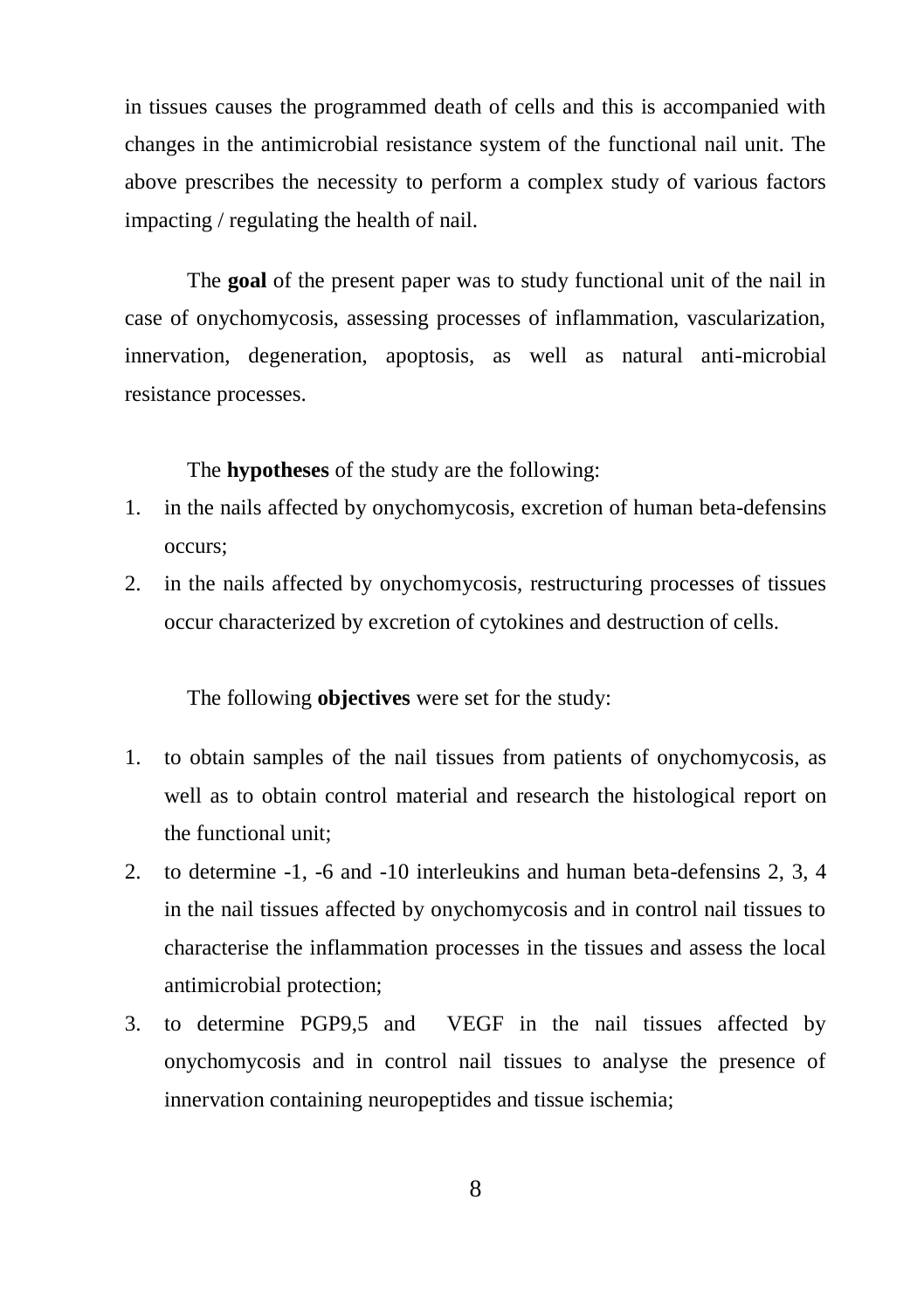- 4. to determine MMP-2 and apopotosis in the nail tissues affected by onychomycosis and in control nail tissues to analyse degeneration processes in the tissues and the programmed process of cell death;
- 5. to perform statistical analysis and to detect the mutual correlation of data.

#### **Novelty of the study**

For the first time, a comparison between nails affected by onychomycosis and healthy nails is carried out applying immunohistochemical methods. For the first time, human beta-defensins are determined in nails affected by onychomycosis.

#### **Significance of the study**

The study provides an insight into the process of morphopathology of onychomycosis, allowing to obtain an in-depth understanding of the factors regulating health of nails.

#### **Structure of the Doctoral thesis**

The Doctoral thesis consists of five chapters: review of literature, materials and methods, results, discussions and conclusions. The review of literature summarizes information on prevalence and topicality of onychomycosis, anatomy and histology of the nail functional unit, pathophysiology of different fungi, diagnostics and nail biopsy method.

The Doctoral thesis is based on 163 literary sources. There are 49 images and 23 tables in the Doctoral thesis.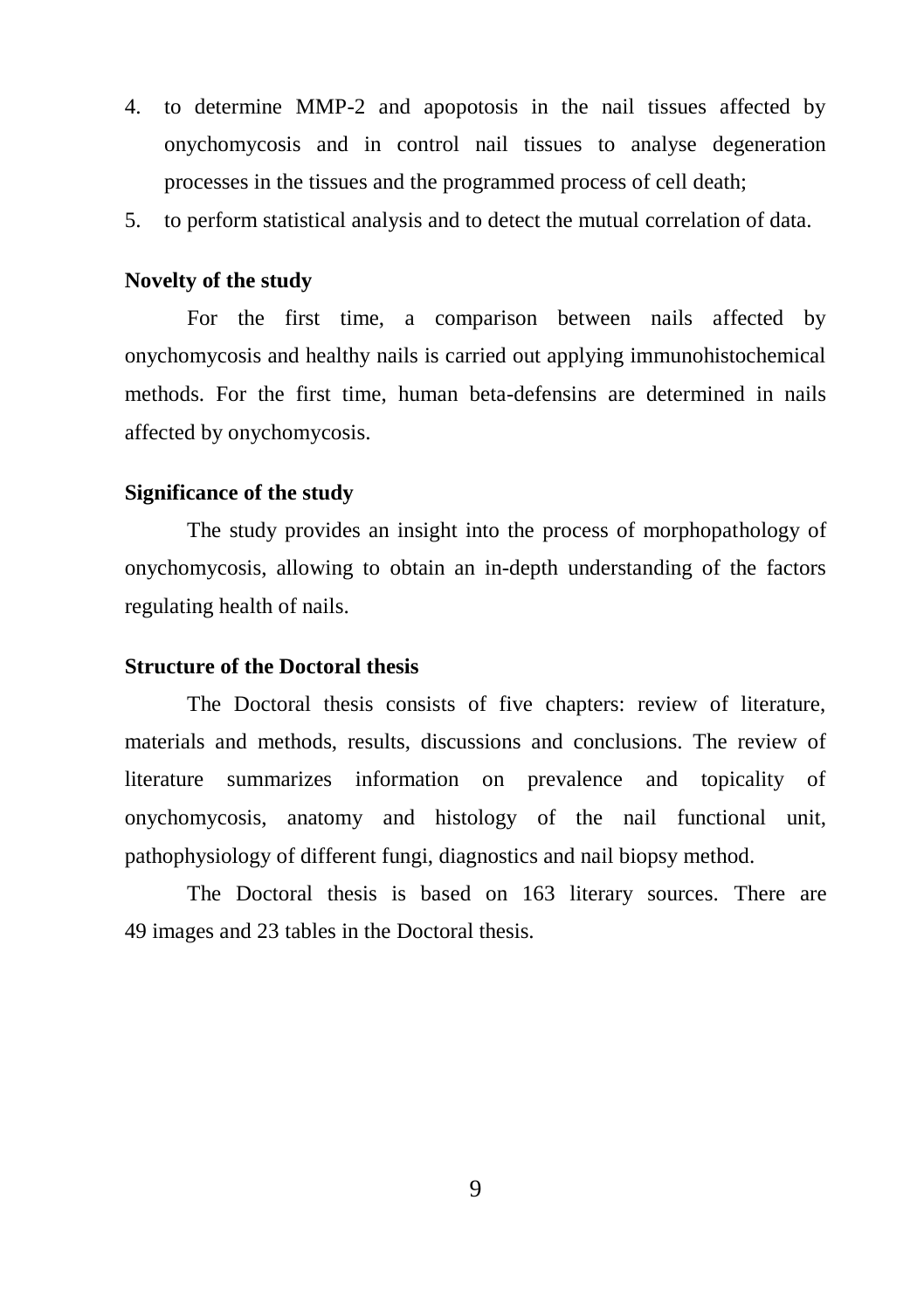# **2. MATERIALS AND METHODS**

#### <span id="page-10-1"></span><span id="page-10-0"></span>**2.1. Tissues under study**

Material of nail biopsies from 30 onychomycosis patients was used in the study. *Punch* biopsies ("two *punch"* method – 5 and 3 mm biopsies) were performed within a standard procedure for purposes of diagnostics of SIA "J. Ķīsis":

1) when performing differential diagnosis of psoriasis / onychomycosis, i.e., in cases when only clinically changed nails were present without typical symptoms of psoriasis on the skin;

2) in cases when in the clinical conditions of typical onychomycosis, negative results of microscopy / subculture occurred, for purposes of verifying the diagnosis.

Nail biopsy was carried out to 40 patients, 10 of them were diagnosed with *psoriasis* rather than *onychomycosis*.

The material was obtained from 2012 to 2014.

The study was carried out in line with permission given by the RSU Ethics Committee (26.01.2012) and as a result of the study no harm was done to the health of patients.

The following factors were excluded in the patients' anamnesis: systemic diseases, use of antimycotic preparations, use of systemic antibacterial preparations during the last month, continuous subjection to sunlight during the last month.

Nail material of corpses was used for control purposes. Five samples of nails were obtained via the standard necropsy technique at the structural unit of RAKUS (Riga East Clinical University Hospital), SIA "Valsts Patoloģijas centrs" in 2013. The deceased were from the age of 36 to 57, males and females,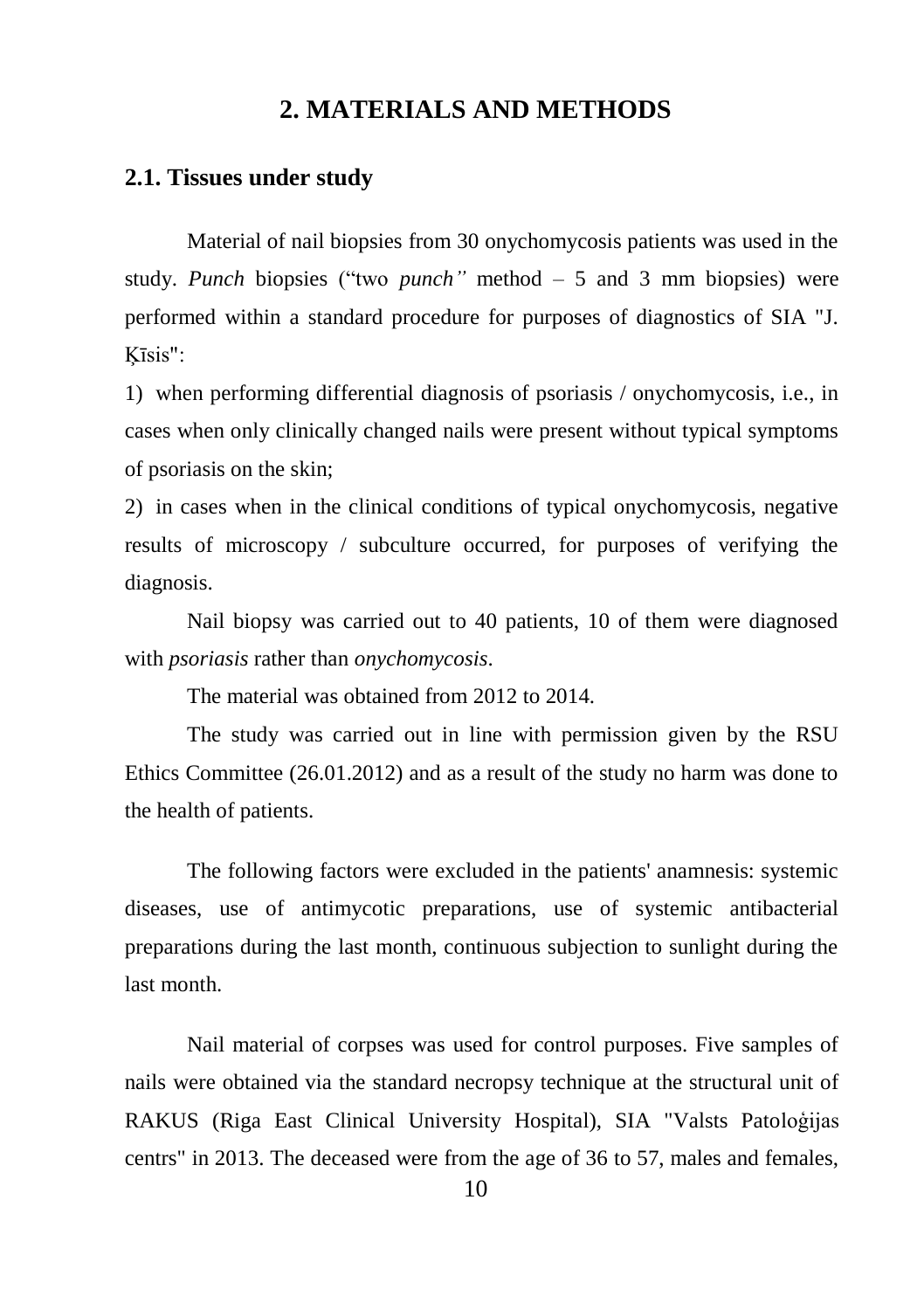without any clinical changes in toe or finger nails. The selection criteria of the group were the following: non-infectious cause of death, lack of infectious diseases in anamnesis, before death, the patient had not taken a course of antibacterial preparations, the patient does not have any systemic diseases in anamnesis, the patient is not tanned and there are no clinical symptoms of onychomycosis.

#### <span id="page-11-0"></span>**2.2. Morphological methods**

### <span id="page-11-1"></span>**2.2.1. Fixation of tissues and methods of routine staining**

Fixation of tissues was carried out for 24 hours at SIA "J.Ķīsis" immediately after the surgical manipulation - nail biopsy. For this purpose, saturated *Stefanini* solution (2% formaldehyde and 0.2% pikrin acid, 0.1 M phosphate buffer pH7.2) was used. After fixation, pieces of tissues were transported to Morphology Department of the Institute of Anatomy and Anthropology of the Rīga Stradiņš University and after processing in spirits in an increasing succession and in xylenes, samples were immersed in paraffin.

3-4 µm thick sections were prepared from the material of tissues obtained from each patient, the samples were stained by hematoxylin and eosin [*Lillie,*1976*; Avwioro,* 2011]. The stained preparations were analysed using light microscopy technique, using *Leica DM RB* (Germany) microscope. Histological condition was analysed using *Leica microsystem AG* (Germany) digital camera.

All preparations in the overview sections were assessed from the following positions:

 whether there is or there is not a hypertrophy of the nail plate (thickening of the nail plate);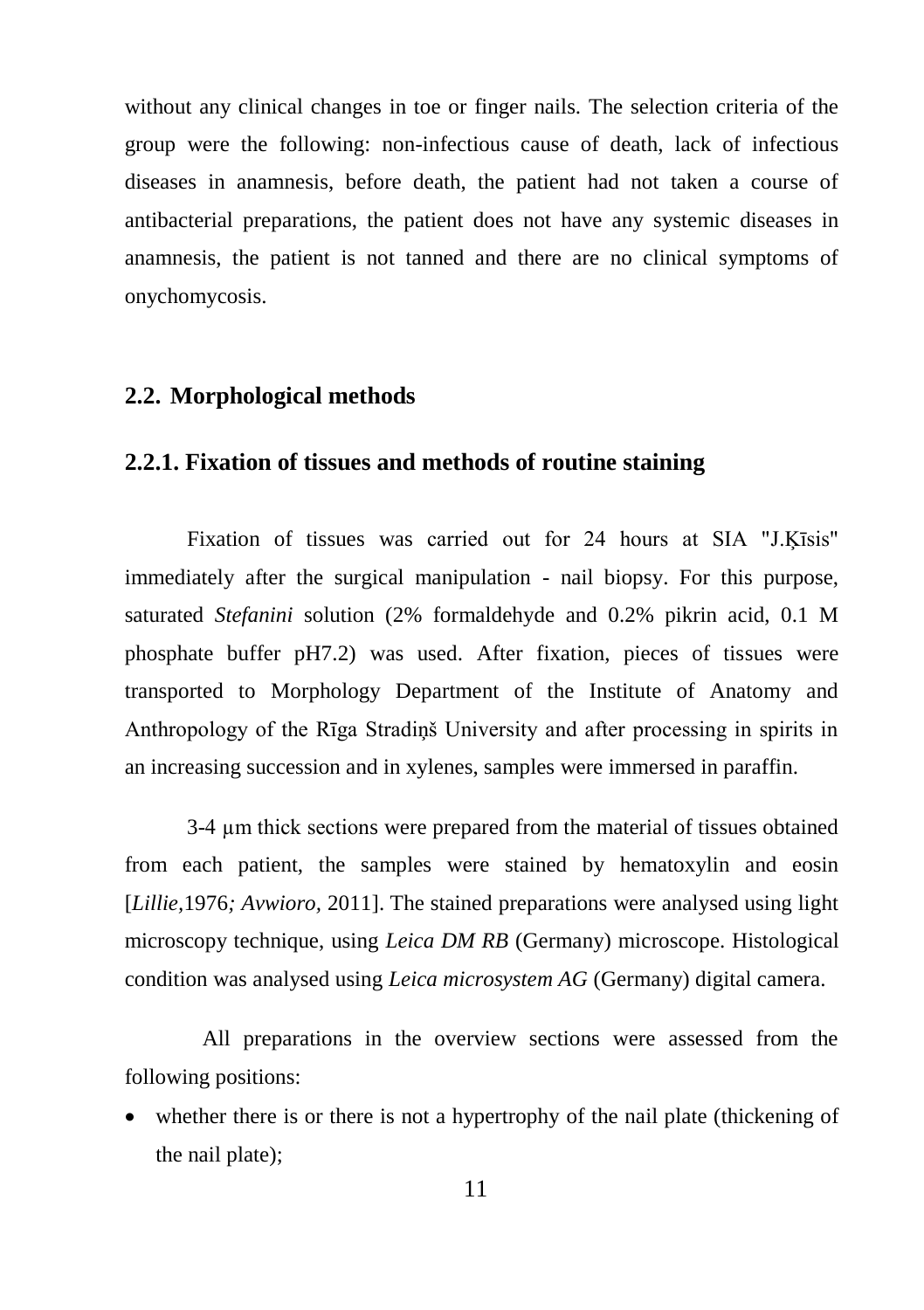- whether there is or there is not acanthosis hyperplasia of the *stratum spinosum* of the nail bed (increase in number of cells);
- whether there is or there is not paraketarosis clusters of squamous cells (groups) in the corneum layer (plate);
- whether there is or there is not hypergranulosis hyperplasia of the cells in *stratum granulosum* (increase in number of cells), with the number of cell rows 4 and more;
- whether there is or there is not vacuolar damage of epitheliocytes parenchymal damage with changed in cell structure;
- whether there is or there is not pericellular oedema of cells;
- whether there is or there is not inclusions amorphous, thick structures in the *corneum* layer;
- what are the characteristics of collagen fibers (hypo-, normo- or hypertrophic);
- what is the vascularization of the dermis in comparison with the control group;
- number of fibrocytes in the part of connective tissues in one field of view;

To assess the severity of parakeratosis and acanthosis, number of inclusions, spread of vacuolar damage and pericellular oedema in the preparation and to be able to process the data statistically, the following assessment scheme was applied:

- $\bullet$  1– no indication
- 2 small focus spread  $\left($  <10%)
- $3$  large focus spread (<50%, more than 10%)
- $\bullet$  4 total focus spread (<55%)

For hyperkeratosis, a more simple scheme was applied  $(1 - \text{yes or } 2 - \text{const})$ no). For granulosis was applied similar: 1 – hypo-; 2 – normo-; 3 – hypergranulosis.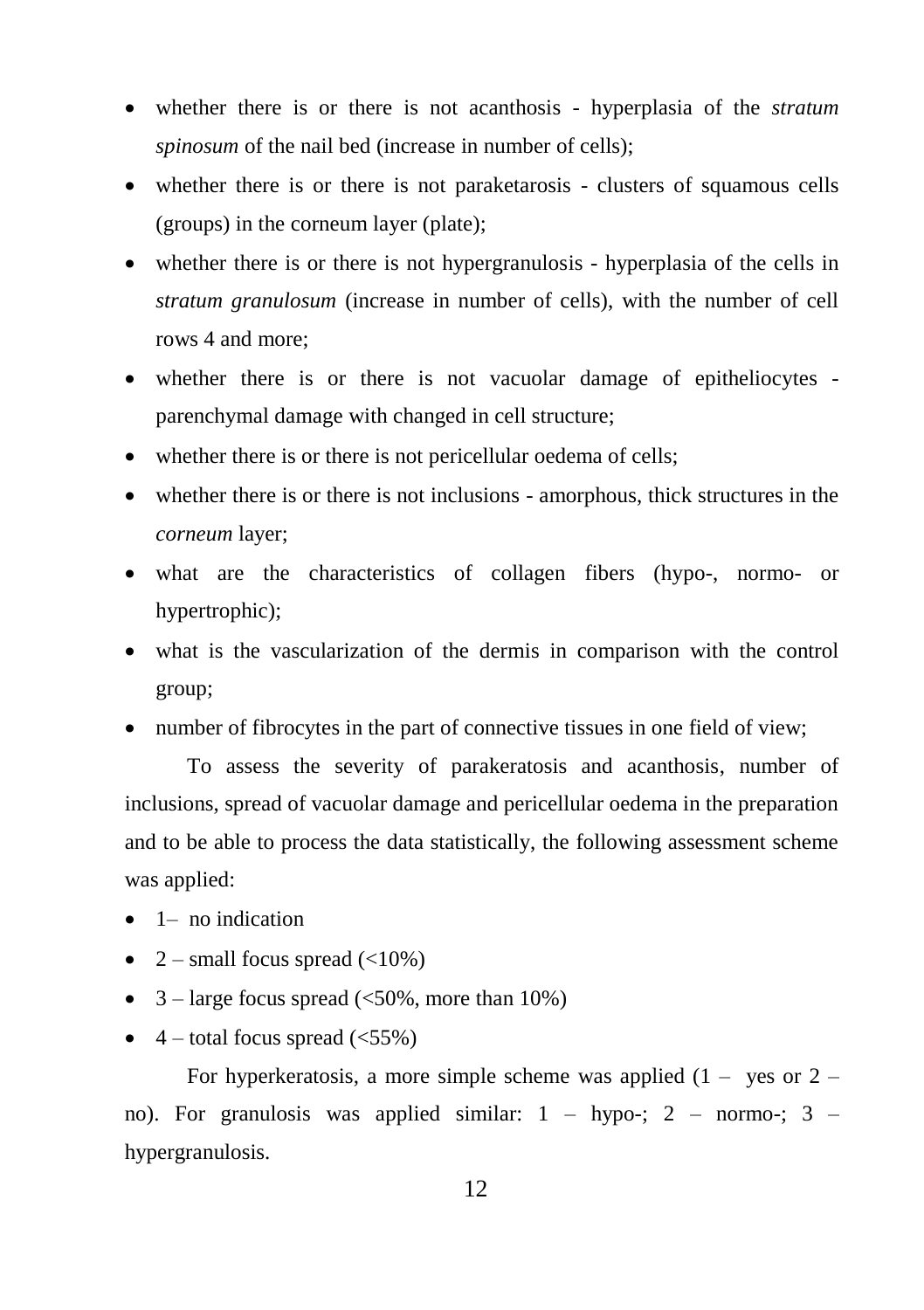## <span id="page-13-0"></span>**2.2.2. Reaction of periodic acid Shiff**

Periodic acid *Shiff* (PAS) reaction allows to determine glycoproteins, polysaccharides , different mucopolysaccharides, glycolipids and fatty acids in the tissues [*McManus*, 1946].

Deparaffinized and dehydrated preparations of tissue sections were immersed in 0.5% iodic acid for 10 minutes, afterwards they were rinsed in distilled water. The remaining water was collected with filter paper and preparations were placed in a *Schiff* reagent cooled to 4ºC, afterwards preparations were rinsed in distilled water. The third reagent (*Potassium methabisulphite*) was added for 2 minutes. It was not washed but dried, then the fourth reagent (fixator) was added. Preparations were rinsed in distilled water. *Mayer's Hemalum* solution was left for 3 minutes to differentiate nuclei, afterwards the sections were rinsed in tap water for 5 minutes. Further on, the preparations were dehydrated through spirits in an increasing succession, afterwards the sections were placed in xylene and locked in histologic glue.

# <span id="page-13-1"></span>**2.2.3. Biotin Streptavidin immunohistochemical technique and reagents**

For immunochistology we used biotin streptavidin method [*Hsu*, 1981]. Deparaffinized samples were placed in a holder that was placed in a container with EDTA buffer (DIAPATH, LOT 0713311). The container with the samples was put into a microwave, afterwards taken out and cooled, then put into a washing buffer 2 times for 5 minutes. 10 minutes a blocking with peroxidase was performed, then 2 times for 5 minutes a rinsing with TRIS buffer was performed (DIAPATH, LOT 0713513). After 30 minutes, tissues were processed with primary antibodies, afterwards washing in TRIS buffer was performed 2 times for 5 minutes. En Vision (Dako, Denmark) or Immuno Cruz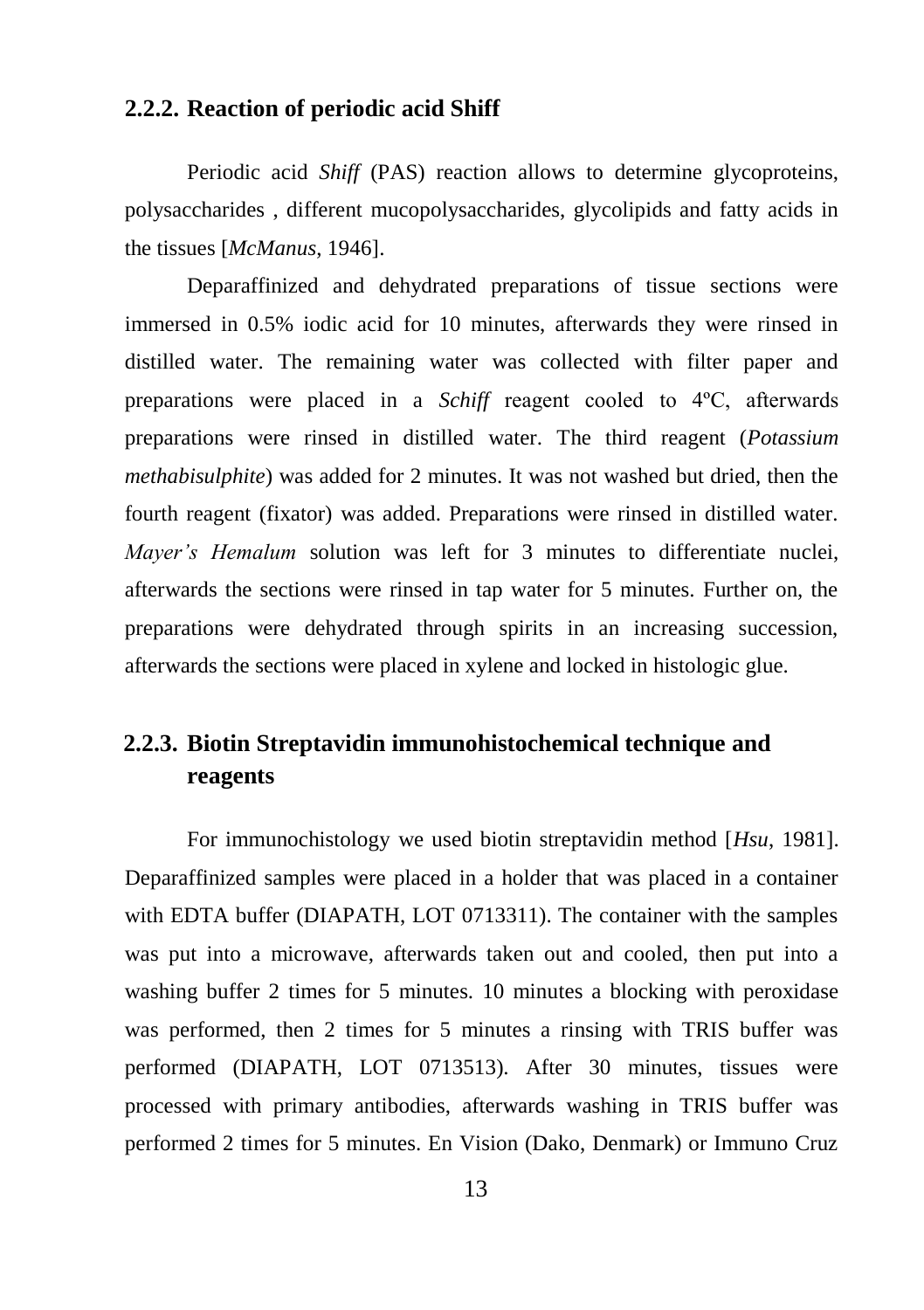SC-2053 (USA) staining set was used for 30 minutes. Chromogen diaminobenzidine (DAB) was used that was rinsed and the sections were contrasted for 2 minutes with hematoxylin. The structures that coloured brown due to diaminobenzidine (DAB) were considered immunpositive. Antibodies that were used to detect defensins, cytokines and other factors immunohistochemically, have been described in Table 2.1.

Table 2.1.

| Factor         | Code                       | <b>Obtained from</b> | <b>Working</b><br>dilution | Producer                                    |
|----------------|----------------------------|----------------------|----------------------------|---------------------------------------------|
| $hBD-2$        | AF2758                     | goat, polyclonal     | 1:100                      | R&D systems, Minneapolis,<br><b>USA</b>     |
| $hBD-3$        | NB200-117                  | rabbit, polyclonal   | 1:1000                     | Novus Biologicals, Littleton,<br><b>USA</b> |
| $hBD-4$        | $(L13-10-D1):$<br>sc-59496 | mouse, monoclonal    |                            | Santa Cruz Biotechnology,<br>Dallas, USA    |
| $\Pi - 1$      | $(B-7)$ :<br>sc9983        | mouse, monoclonal    | 1:50                       | Santa Cruz Biotechnology,<br>Dallas, USA    |
| $IL - 6$       | NYRhIL6                    | mouse, monoclonal    | 1:50                       | Santa Cruz Biotechnology,<br>Dallas, USA    |
| $IL-10$        | ab34843                    | rabbit, polyclonal   | 1:400                      | Abcam, Cambridge, United<br>Kingdom         |
| <b>PGP 9.5</b> | Z511601                    | rabbit, polyclonal   | 1:600                      | DAKOCytomation, Glostrup,<br>Denmark        |
| <b>VEGF</b>    | SC-7269                    | mouse, monoclonal    | 1:50                       | Santa Cruz Biotechnology,<br>Dallas, USA    |
| $MMP-2$        | AF902                      | goat, polyclonal     | 1:100                      | R&D Systems, Minneapolis,<br><b>USA</b>     |

**Antibodies used in the study**

Abbreviations: hBD-2 – human beta-defensin - 2; hBD-3 – human beta-defensin -3; hBD4 – human beta-defensin -4; IL-1 – interleukin -1; IL-6 – interleukin -6; IL-10 – interleukin -10; PGP9,5 – product of protein gene 9,5; VEGF – vascular endothelial growth factor ; MMP-2 – matrix metalloproteinase-2.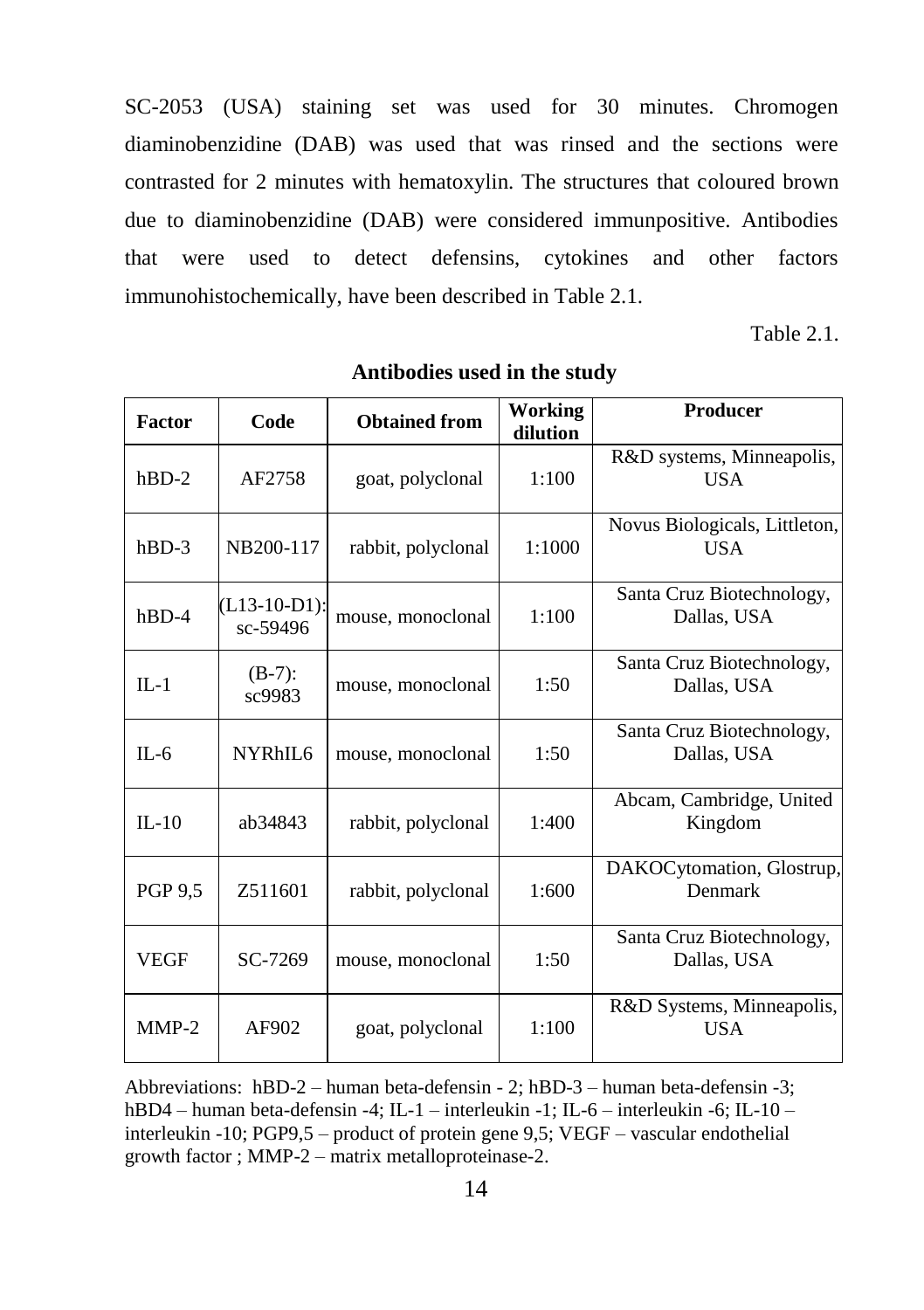For each series of preparations a positive controls were prepared (tissues with always positive reaction, for example, lungs, intestines, tonsils, *colon* cancer, ovarian cancer) and samples of negative controls (negative reaction without the primary antibody). The stained preparations were analysed using the technique of light microscopy, *Leica DM RB* (Germany) microscope, afterwards the preparations were processed in Image Pro Plus video analyser system. Histological condition was fixated using *Leica microsystem AG* (Germany) digital camera.

#### <span id="page-15-0"></span>**2.2.4. TUNEL method**

To determine apoptosis, a standardized set of equipment was used: *In Citu Cell Death Detection*, *POD Cat. No. 11684817910 Roche Diagnostics* [*Negoescu et al.,* 1998]. Deparaffinized samples of tissues were held in TRIS buffer solution for 10 minutes. Afterwards, blocking of endogenous peroxidase activity was performed for 30 minutes using 3% hydrogen peroxide and the samples were rinsed in TRIS buffer solution 3 times within 5 minutes. Tissue sections were put into EDTA buffer solution, afterwards in microwave for 10 minutes (to disclose antibody), then the preparations were cooled in room temperature. The cooled preparations were washed in TRIS buffer solution 3 times every 5 minutes.

The control preparation sections were covered with DNasI for 10 minutes and washed in PBS solution.

The preparations were washed in TRIS buffer solution and put into 0.1% bovine serum albumin phosphate buffer solution for 10 minutes.

The tissue sections were incubated with TUNEL reagent for 60 minutes in 37ºC temperature. Afterwards, the sections were rinsed in TRIS buffer solution 2 times for 5 minutes and incubated in 37ºC temperature for 30 minutes using POD (contains horseradish peroxidase). After twofold rinsing for 5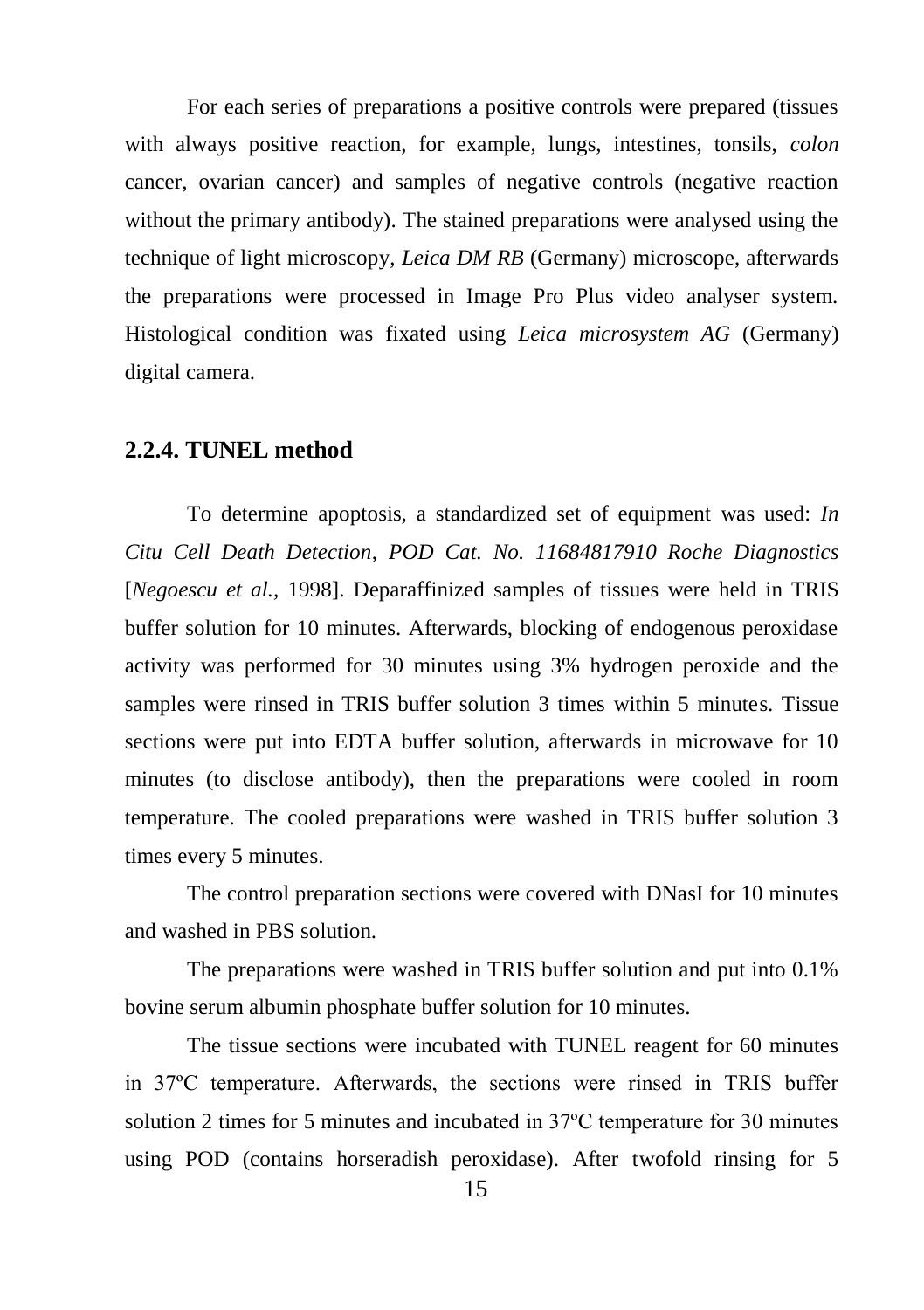minutes in TRIS buffer solution, the sections were covered with homogenuous diaminobenzidine (DAB) solution to determine peroxidase, than rinsed in distilled water for 5 minutes.

Hematoxylin was used to contrast staining.

## <span id="page-16-0"></span>**2.3. Data processing methods**

## <span id="page-16-1"></span>**2.3.1. Semi-quantitative method**

Semi-quantitative counting method was applied to denote the relative amount of structures determined immunohistochemically [*Tobin et al.,* 1990*; Pilmane et al.,* 1998*; Pilmane et al.* 1999]. The amount of structures was analysed in five fields of view of randomly selected one section. The average amount of structures was chosen for further analysis.

Designations provided in Table 2.2 were used for semi-quantitative method.

Table 2.2.

| <b>Designation</b> | <b>Description</b>                                                     |
|--------------------|------------------------------------------------------------------------|
|                    | <b>none</b> positive structure is visible in the field of view         |
| $0/$ +             | rare positive structures are visible in the field of view              |
|                    | <b>few</b> positive structures are visible in the field of view        |
| $++$               | average number of positive structures are visible in the field of view |
| $+++$              | many positive structures are visible in the field of view              |
| ++++               | a lot of positive structures are visible in the field of view          |

**Designations of semi-quantitative method**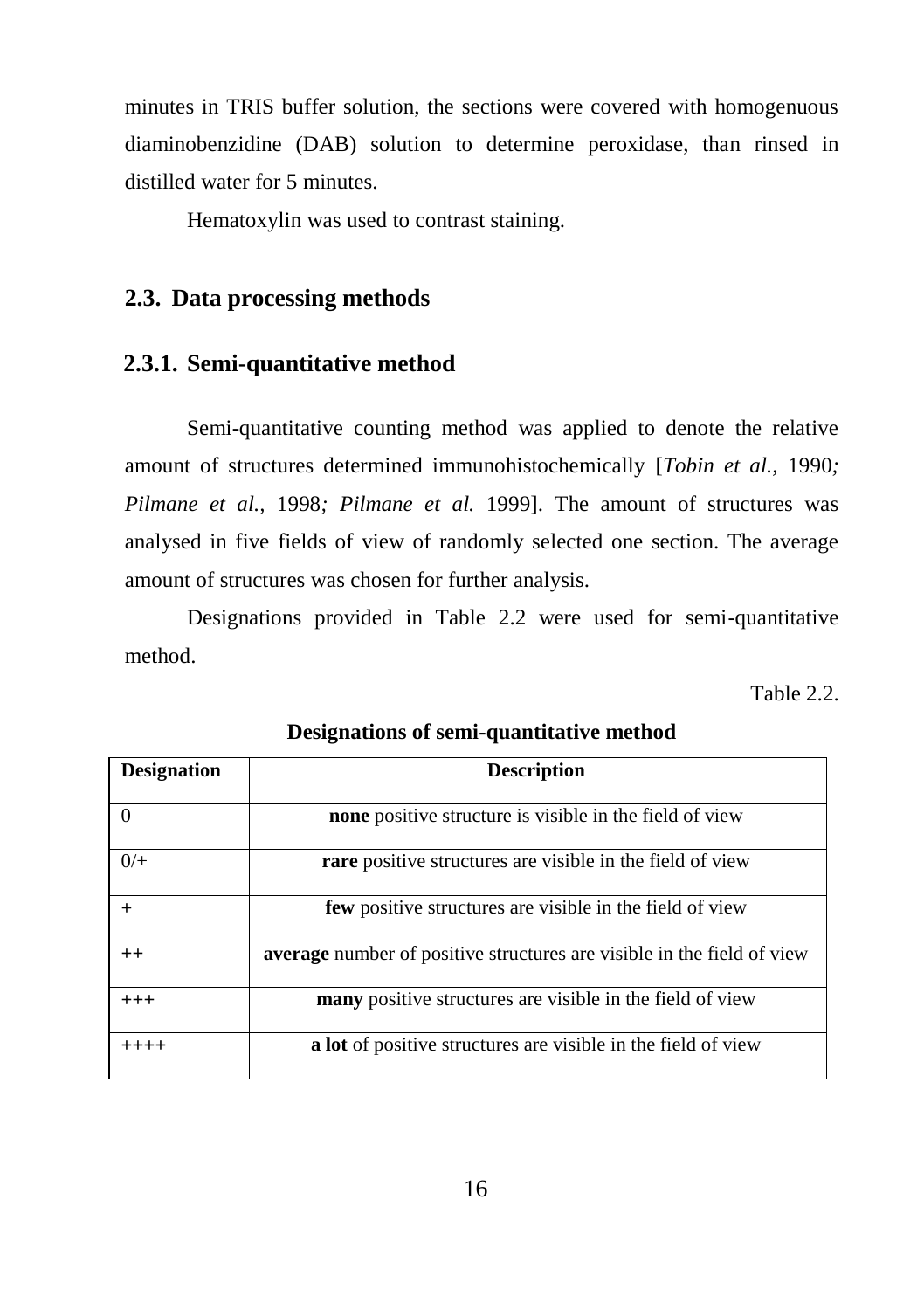Applying TUNEL method, 5 fields of view were selected randomly, in which positive apoptotic cells (positive staining in nuclei) were counted out of 100 visible cells. The apoptotic index was as well determined [*Itoh et al.,* 2001].

#### <span id="page-17-0"></span>**2.3.2. Statistical data processing methods**

As the number of the tissue samples was not high, non-parametric statistical methods were used to perform statistical processing. Alternative of non-parametric t-test is the Mann-Whitney U test and Kolmogorov-Smirnov two-sample test [*Mitchell,* 1986*; Neely,* 2003]. Mann-Whitney U test was used to check, whether the layout of values in to selections is the same. Observations of both groups were combined and arranged, summarizing ranges in each of the two groups separately and calculating the average range for each group. If division of values in both groups is similar, the higher and lower ranges should be evenly distributed between both groups, therefore the average ranges in groups should be similar.

Results of semi-quantitative method were changed to numbers to place scales of ranges.

Level of credibility was used to analyse data. Results were considered credible, if p<0.5. Statistics software package SPSS 17 was used for calculations *(SPSS Inc. USA).*

Correlation coefficient is a quantitative indicator of tightness relation between two or more variables. By the scale of ranges, the so called Spearman correlation coefficient and Kendall tau-b test was calculated [*Christensen,*  1996]. The qualitative relation between variables, on the basis of the value of correlation coefficient, was evaluated as weak, average or tight [*Krastiņš,* 1990].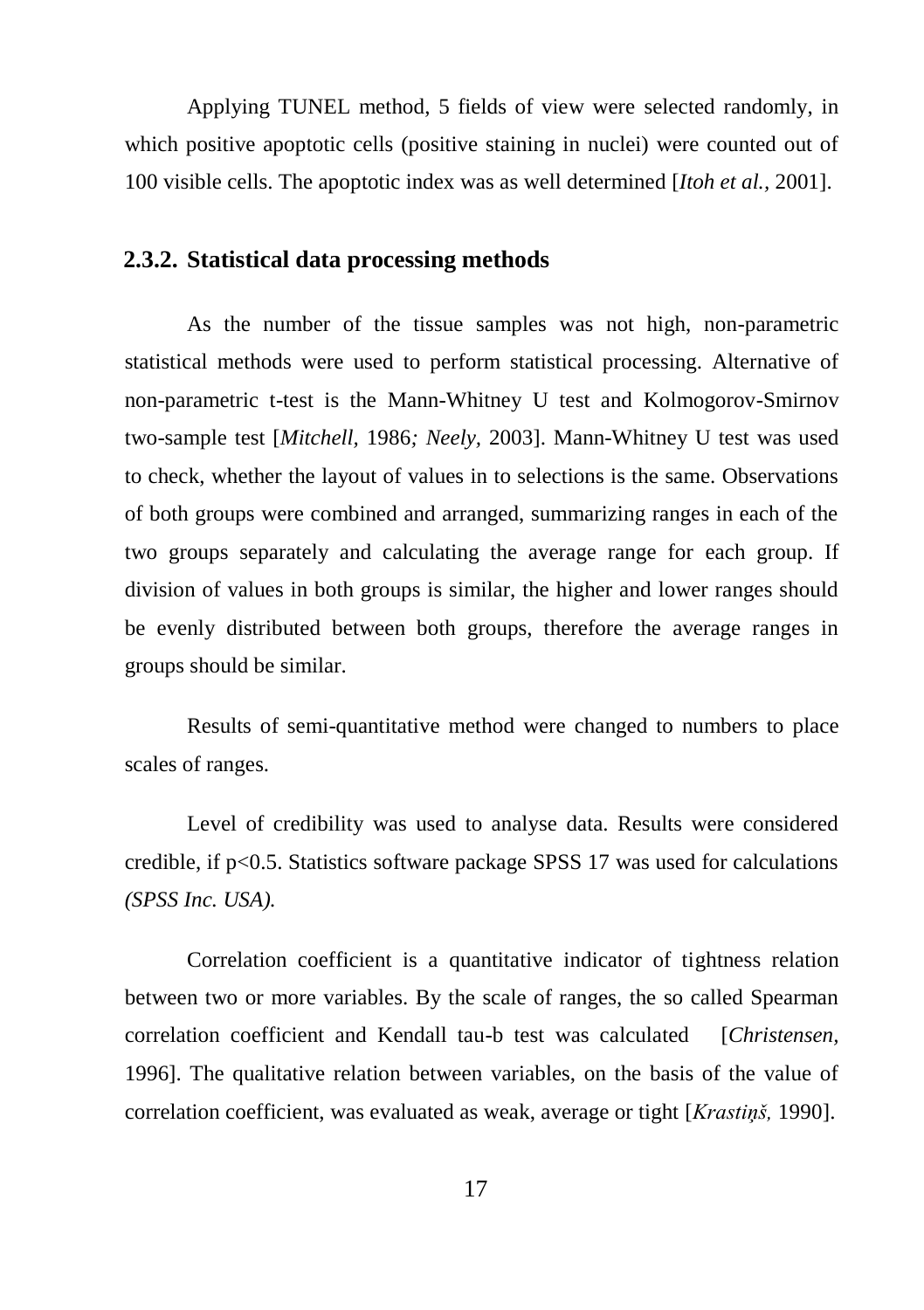## **3. RESULTS**

## <span id="page-18-1"></span><span id="page-18-0"></span>**3.1. General description of clinical data**

The average age of onychomycosis patients was 55.8 years with the average SCIO value 22.56.

Clinically, each patient had several changed toenails, on average 2 - 4 of which thickness and colour changes had affected more than 2/3 of the length of the nail plate. The most significant changes had affected the nails of halluxes (fawn, greenish nail, thickening of the plate, onycholysis).

In 27 cases microscopy (KOH test) was positive. In 7 cases, fungi of dermatophytes group grew in a subculture, in 4 cases - yeasts and in 3 cases mould fungi, in 9 cases the subculturing was not carried out, but in 7 cases the subculture was negative.

### <span id="page-18-2"></span>**3.2. Morphology data**

#### <span id="page-18-3"></span>**3.2.1. Routine histology data**

Almost in all preparations, all three nail unit structures were well visible: nail plate, bed and connective tissues (see Table in Appendix).

Therefore, assessing the prepared sections of preparation, in 18 cases of onychomycosis, thickening of *corneum* layer or nail plate could be observed, as well as several (14) fragments of hypertrophy in the granular layer of the epidermis up to five to eight cell rows (see Figure 1). In 12 cases normogranulosis was observed and in 4 cases, the granular layer of epithelium was even reduced. In 29 preparations, the upper and deepest layer, foci of parakeratosis of various size and form were found. In general, parakeratosis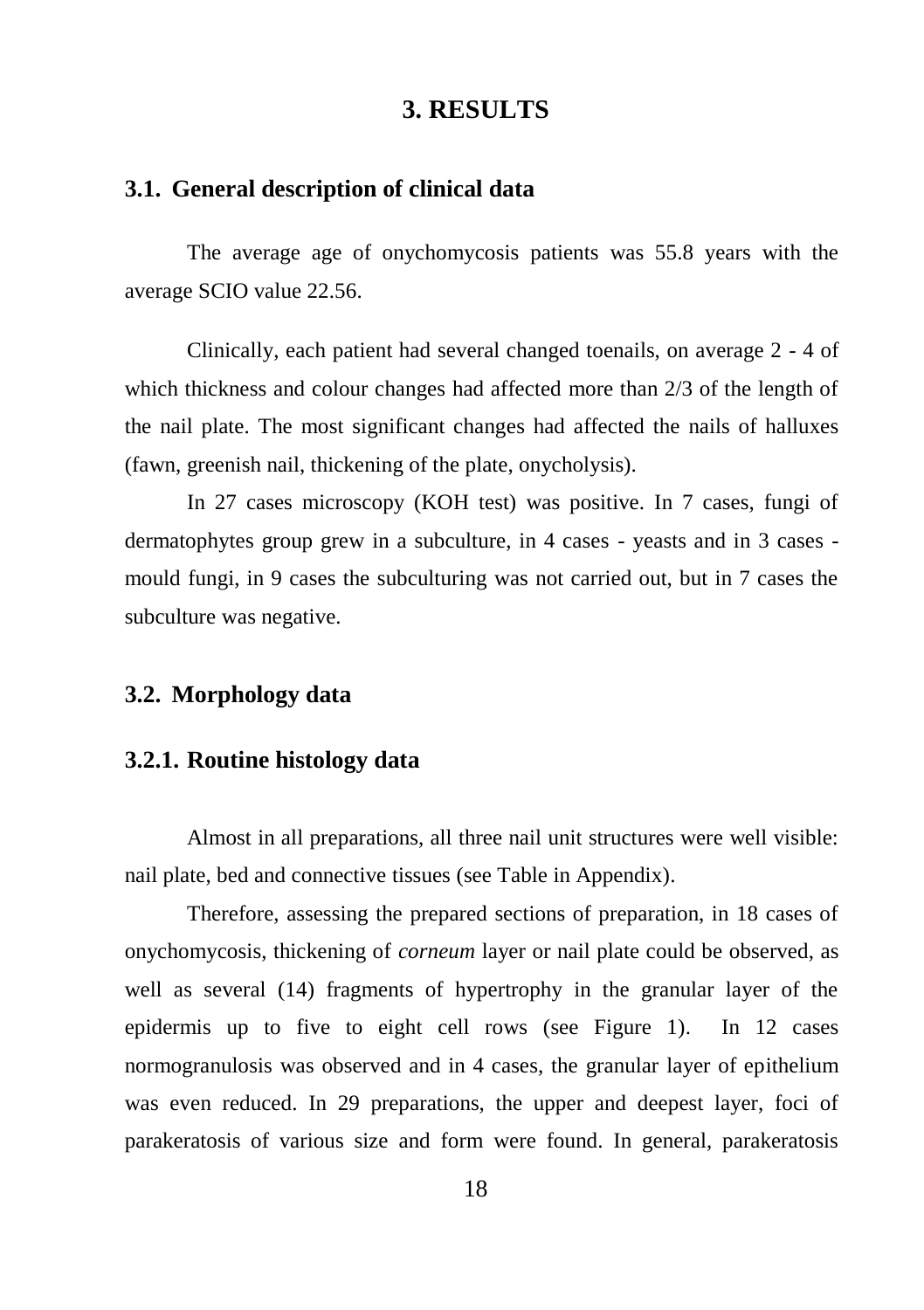could be considered as having small foci in 19 cases, but large foci were detected in 10 cases. Fragments of parakeratosis were mainly found in combination with inclusions of homogeneous, eosinophilic mass (see Figure 2). In 11 preparations, the inclusions could be characterized as having small foci, but in 10 preparations - even having large foci.

Not only eosinophilic inclusions could be observed in the nail plate parakeratosis foci, but also elements of fungi micro-organisms were visible in several preparations as well expressed atrophy of the nail bed was observed in several preparation.



Figure 1. Onychomycosis affected nail bed cell hypertrophy, hyperplasia of *stratum granulosum*.  $H / E \times 200$ 



Figure 2. Onychomycosis affected nail plate. Fragment of parakeratosis with multiple roundish forms homogeneous. acidophilous inclusions.  $H / E \times 200$ 

Acanthosis could be observed only in 8 cases, in both PAS positive and PAS negative preparations. In majority of cases acanthosis had large foci.

In cells of the nail bed affected by onychomycosis a vacuolar or degenerative damage and pericellular oedema was observed. Vacuolar damage was expressed in 16 cases, but pericellular oedema - in 22 cases.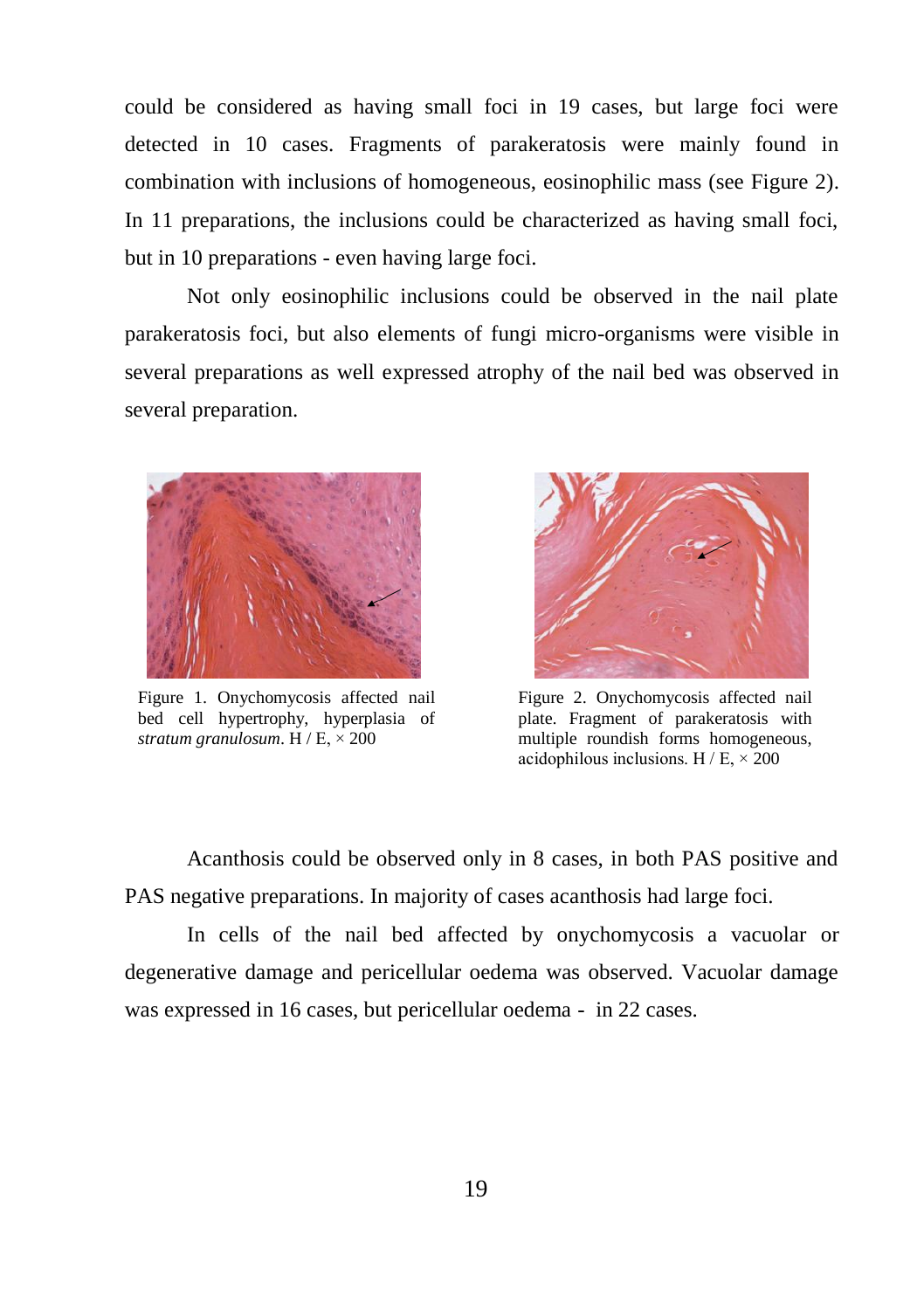In comparison with the preparations of the control group, the nail connective tissues affected by onychomycosis, hyperplasia of blood vessels, oedema, large foci and in several cases diffuse infiltration of inflammation cells (lymphocytes, plasma cells, macrophages). In several preparations, neoangiogenesis was visible subepidermally. In 12 cases the collagen fibres were hypertrophic, but in 6 cases - atrophic. The number of fibrocytes in one field of view varied from 30 to 120.

In the control group nails, thickening of the nail plate, hypergranulosis or acanthosis was not observed. Inclusions of amorphous substance were not found. The granular layer in one case was hypertrophic, but in other cases normotrophic. In 3 cases, degenerative damage of the bed cells were visible and in one preparation, pericellural oedema was observed. Rare, diffusively distributed macrophages and rare, small blood vessels could be observed in the dermis. All in all the dermis was without any symptoms of inflammation. The collagen fibres could be characterized as normotrophic. The number of fibrocytes varied from 35 to 50 in the field of view. No blood vessels were detected.

In the nails affected by onychomycosis, in comparison with the control group nails, **parakeratosis is statistically more** expressed  $(p=0.000)$ , **number of inclusions** ( $p=0.008$ ), **PAS positivity** ( $p=0.000$ ), vascularization ( $p=0.001$ ), as well as significantly higher **number of fibrocytes** (p=0.015).

### <span id="page-20-0"></span>**3.2.2. Periodic acid** *Shiff* **reaction**

PAS reaction was positive in 24 cases. Out of those, in 21 preparations, round, homogenous, eosinophilic PAS positive structures could be observed in the nail plate, around several PAS positive aggregates, fragments of the nail plate parakeratosis were visible. In cases of negative PAS reaction, inclusions were not observed.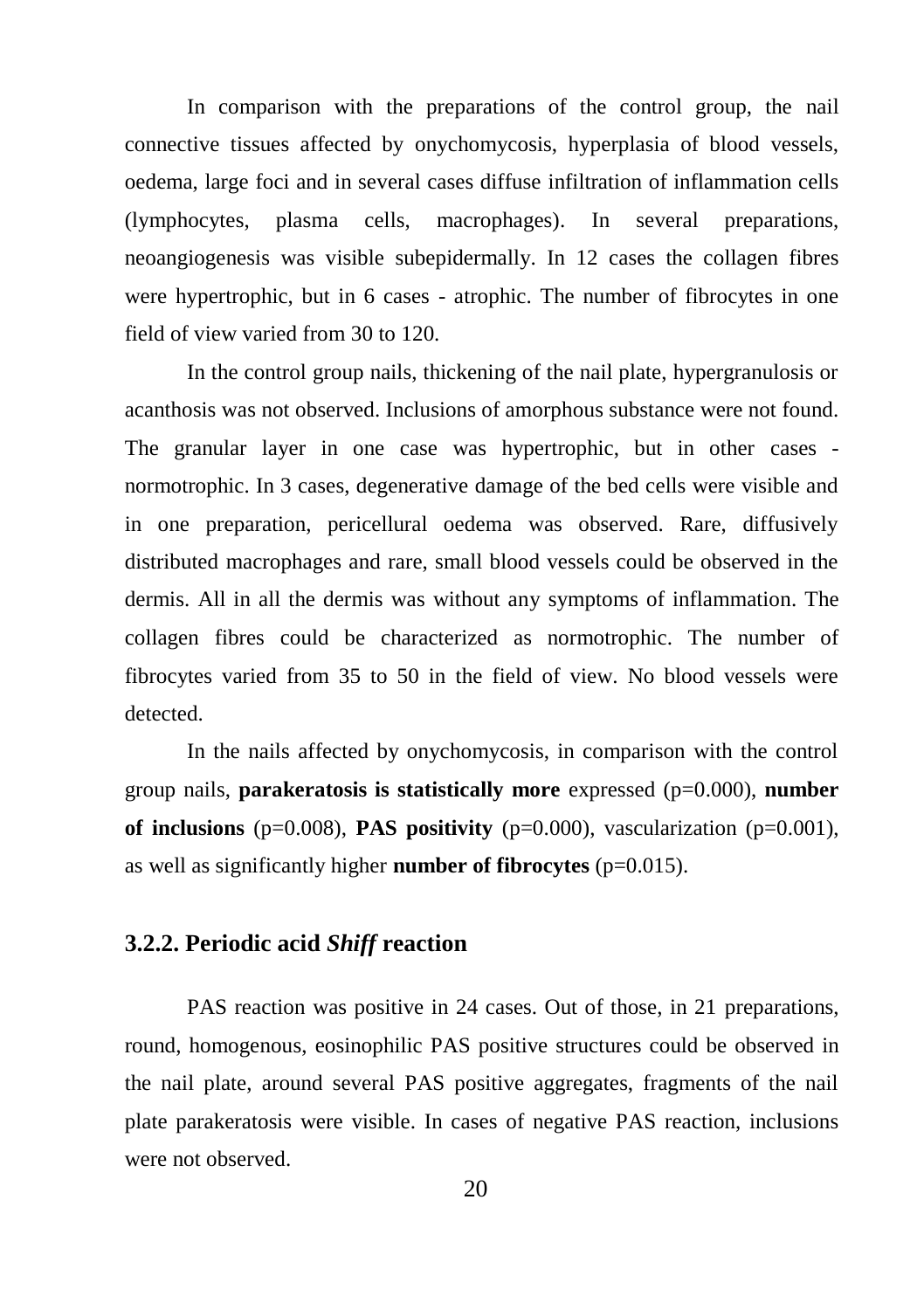In all PAS positive preparations, colonies of fungi of elongate form were visible. In several preparations in one field of view, colonies of threadlike fungi and homogenous, round PAS positive elements, most likely spores were visible, moreover, the elements of fungi were in various development stages: spores and hyphae (see Figure 3).

PAS positive elements were not detected in the control nail plate, the bed was as well without a visible morphopathology (see Figure 4).



Figure 3. Onychomycosis affected nail plate shows multiple roundish structure of PAS positive homogeneous spores and hyphae. PAS,  $\times$  250



Figure 4. Control nail bed with acanthosis elements. In subepithelial tissue rare lymphocytes and macrophages are seen.  $H / E \times 100$ 

#### <span id="page-21-0"></span>**3.3.Data on tissue inflammation and remodelling markers**

Intensity of reaction varied in different preparations, however, in the majority of the preparations, expressed intensity of staining was observed.

The total results disclosed the occurrence of inflammation processes in the nail bed affected by onychomycosis and in the part of the dermis connective tissues, while in the control nail group, positive reactions were observed mainly in the nail bed.

Expressively positive reaction in the preparations of nails affected by onychomycosis were observed in IL-6, IL-10 and MMP-2.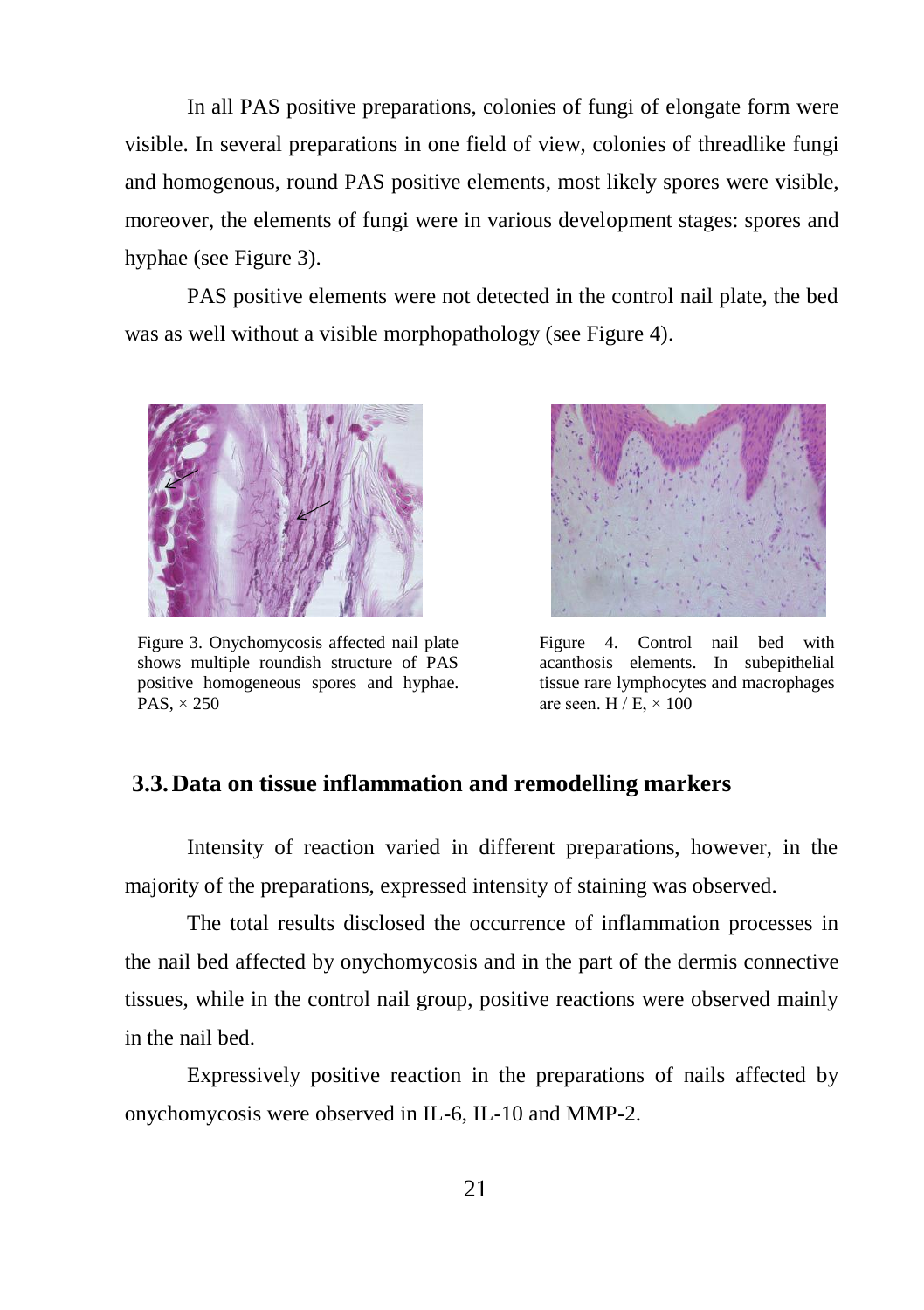There was no significant difference between the group of nails affected by onychomycosis and the control group of nails in reactions to VEGF and PGP9.5.

A summary of data on all reactions in the nails affected by onychomycosis and control group of nails is provided in Table 3.1.

Table 3.1

#### **Overview of relative amount of factors characterizing cytokines, degradation enzymes, blood circulation and innervation in the nails affected by onychomycosis and control nails**

| <b>Reaction</b> |            | Nails affected by onychomycosis |              | Nails of control group |                       |       |  |
|-----------------|------------|---------------------------------|--------------|------------------------|-----------------------|-------|--|
|                 |            | $(n=30)$                        |              | $(n=5)$                |                       |       |  |
|                 | <b>Bed</b> | Connective<br>tissues           | Plate        | Bed                    | Connective<br>tissues | Plate |  |
| $IL-1$          | $\Omega$   | $\mathbf{0}$                    | $\mathbf{0}$ | $+/++$                 | $0/+$                 | $0/+$ |  |
| $IL-6$          | $++/+++$   | $+/++$                          | $+$          | $+$                    | $0/+$                 | $0/+$ |  |
| $IL-10$         | $+/++$     | $^{+}$                          | $+$          | $^{++}$                | $^{+}$                | $0/+$ |  |
| $MMP-2$         | $+/++$     | $+/++$                          | $+$          | $+$                    | $\Omega$              | $0/+$ |  |
| <b>VEGF</b>     |            | $^{+}$                          |              |                        | $\Omega$              |       |  |
| PGP9,5          | $+$        | $^{+}$                          | $\Omega$     | $+/+$                  | $^{+}$                | $0/+$ |  |

Designations: 0 none positive structure is visible in the field of view; 0/+ rare positive structures are visible in the field of view; + few positive structures are visible in the field of view; ++ average number of positive structures are visible in the field of view; +++ many positive structures are visible in the field of view.

Abbreviations: IL-1 –interleukin-1; IL-6 – interleukin-6; IL-10 – interleukin-10; MMP-2 – Matrix metalloproteinase-2; VEGF – vascular endothelial growth factor; PGP9,5 – product of protein gene 9,5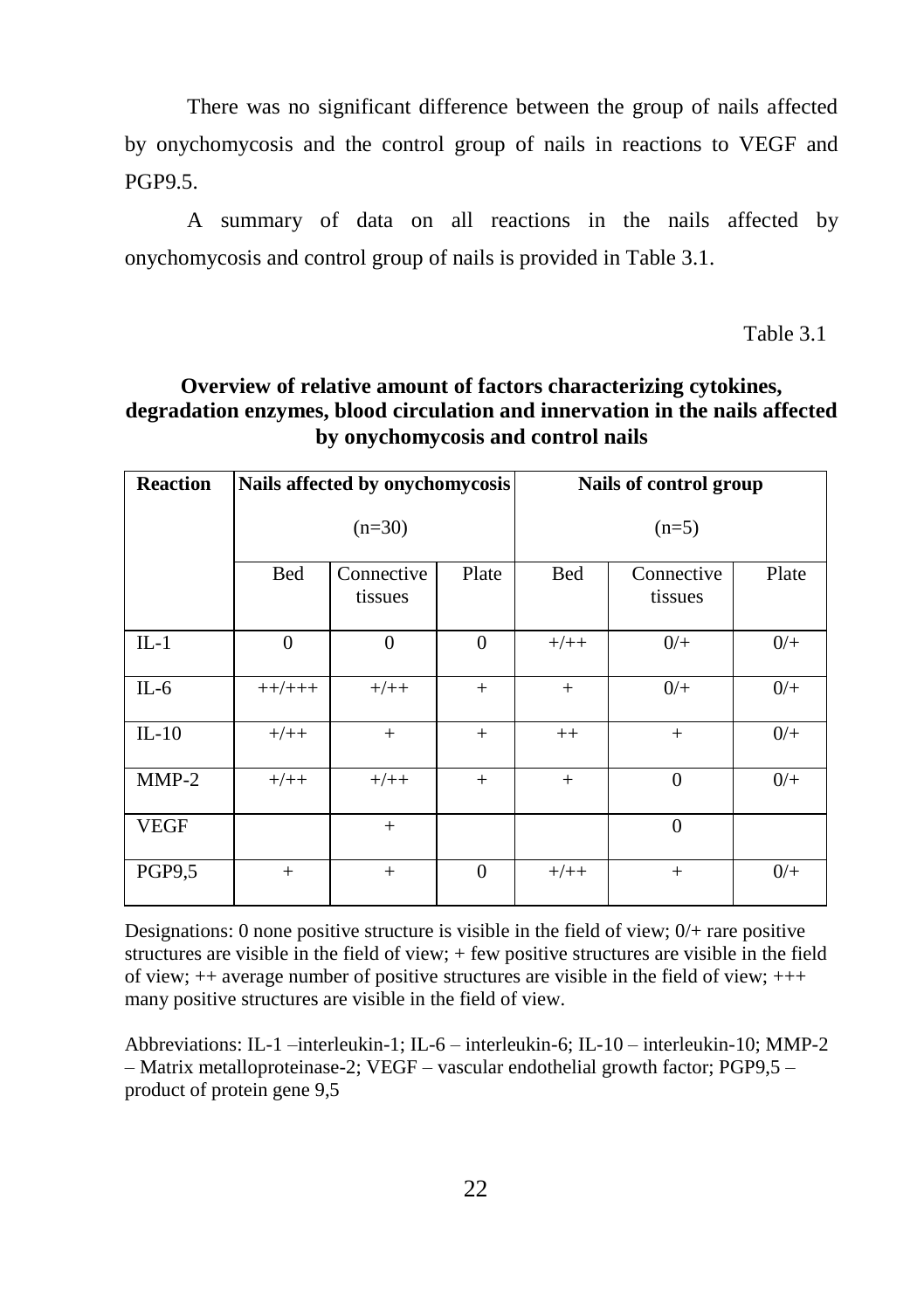#### <span id="page-23-0"></span>**3.3.1. Interleukin-1**

IL-1 was not detected in the group of nails affected by onychomycosis in none of the parts of the nail unit (see Figure 5). In the control group, there were few or average number of IL-1 positive structures in the nail bed, however, in the connective tissues and nail plate, only several positive structures were detected in the field of view (see Figure 6).

Both tests verified that the difference in number of the existing positive structures in the nail bed  $(p=0)$  and connective tissues  $(p=0.002)$  affected by onychomycosis, compared to their number in the control nails, is **statistically different.** However, IL-1 positive structures were found only in the control group nails.



Figure 5. Lack of IL-1-positive structures in onychomycosis affect nail bed and plate tissue. IL-1, IMH,  $\times$  200



Figure 6. Few to average number of IL-1 positive epitheliocytes in control nail bed tissue. IL-1, IMH,  $\times$  100

#### <span id="page-23-1"></span>**3.3.2. Interleukin-6**

Significant amount of cells containing IL-6 were found in the nails affected by onychomycosis. Average or many IL-6 positive structures were detected in the field of view in the nail bed. Few or average amount of positive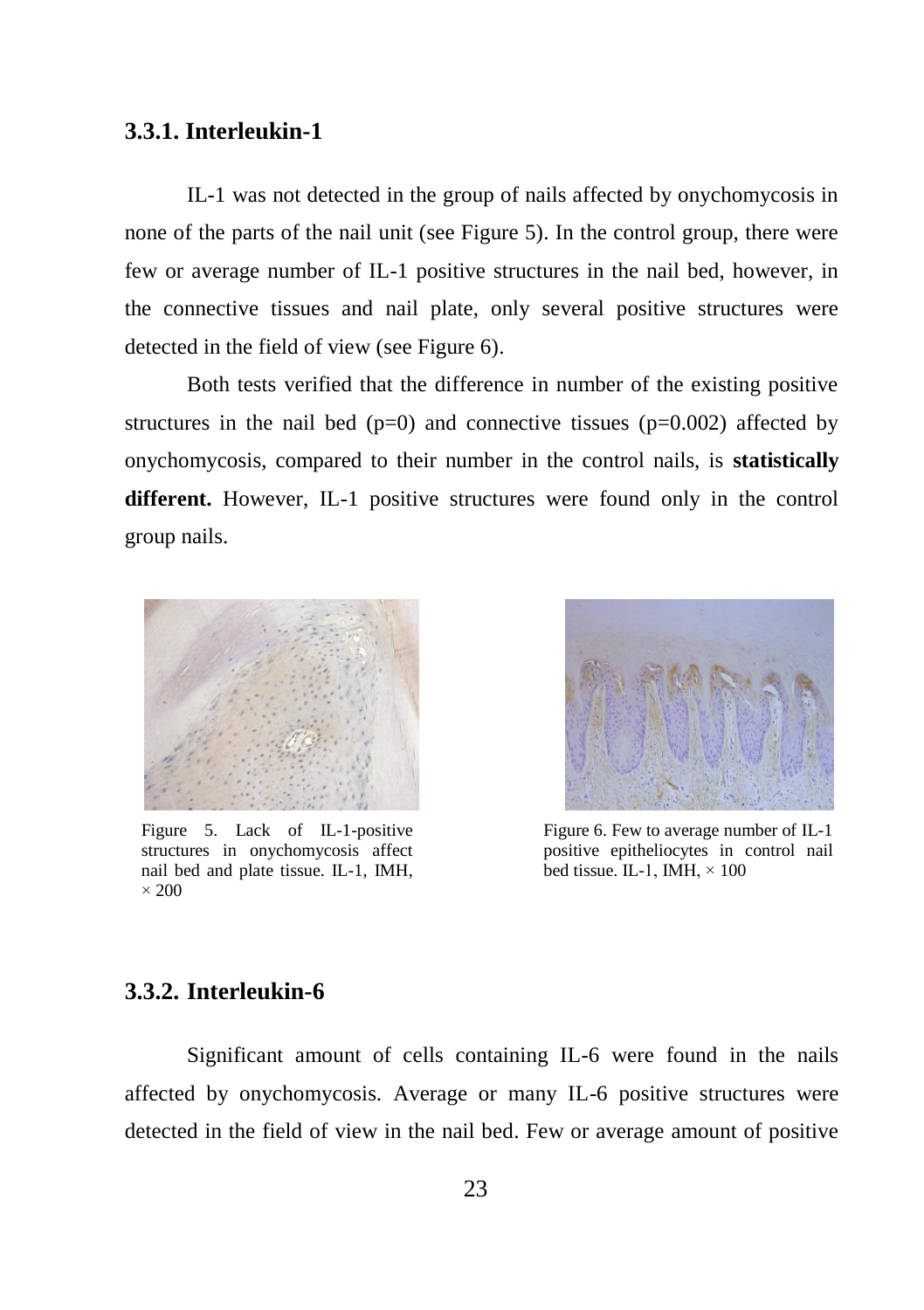structures were visible in connective tissues (explicitly positive structures were visible in the walls of blood vessels of the dermis), few positive structures were detected in the nail plate (see Figure 7).

Few IL-6 positive structures were found in the nail bed of the control group nails, they were mainly found in the form of focal foci, but only separate positive structures were visible in the field of view in the part of connective tissues and plate.

Both statistical tests confirmed that the difference between the amount of positive structures in the nail connective tissues affected by onychomycosis (p=0.010), compared to the amount in the control nails, **is statistically different.**

#### <span id="page-24-0"></span>**3.3.3. Interleukin-10**

In total, small to average amount of IL-10 positive structures were found in the nail bed of the nails affected by onychomycosis, in separate preparations, a large amount of IL-10 positive structures were visible in the field of view. Simultaneously, in several preparations, a total IL-10 positive cytoplasm reaction was observed in the nail bed cells of the nails affected by onychomycosis (see Figure 8). Small amount of IL-10 was detected in the connective tissues and nail plate.

Small to average amount of IL-10 immunoreactive structures were found in the nail bed of the control group nails, small amount was found in connective tissues but in the nail plate only several positive structures were visible.

Statistically significant difference was found only in case of Mann-Whitney test in the nail bed  $(p=0.021)$ . Therefore, it **cannot be claimed that there is a difference between the control and experiment groups.**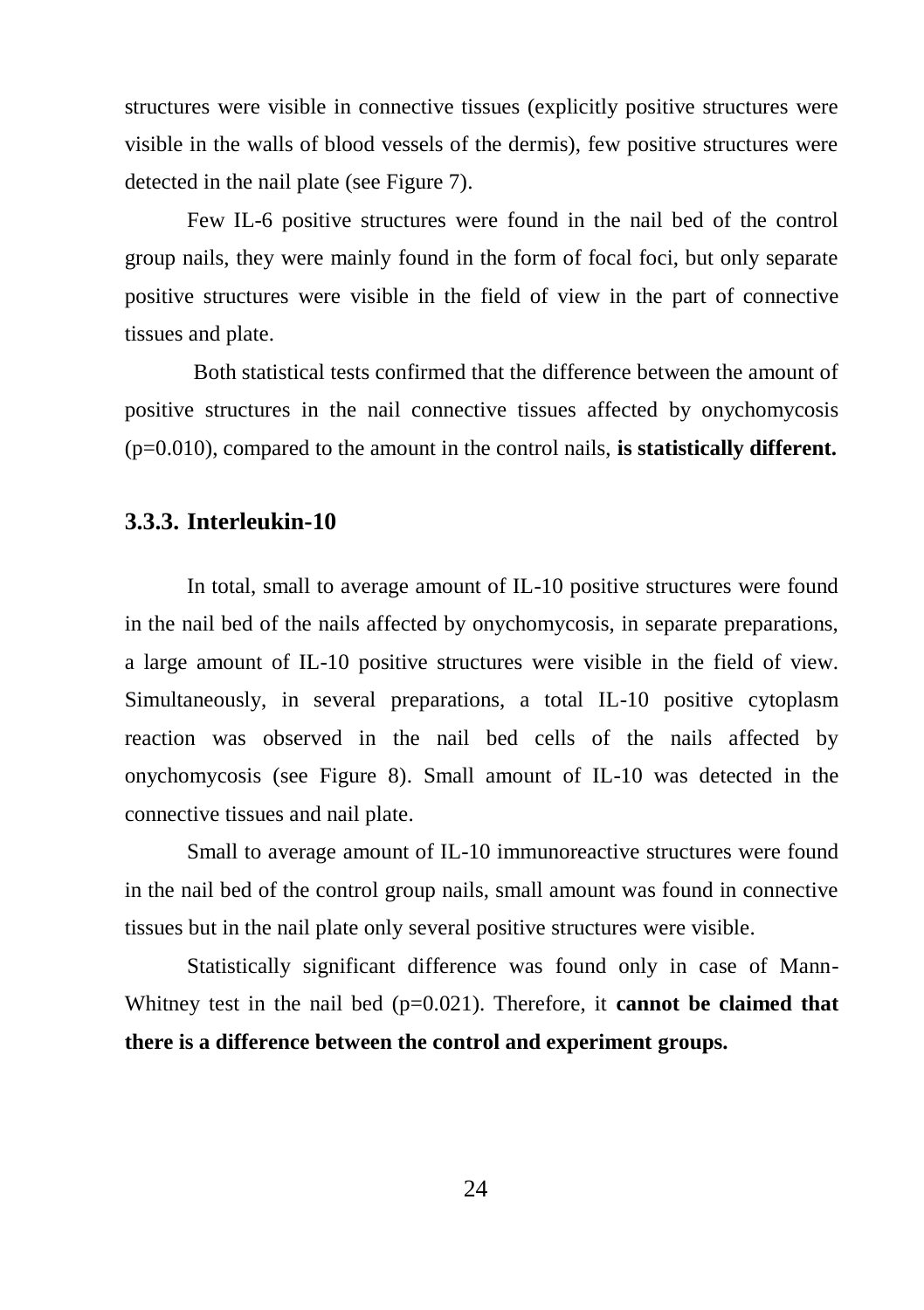

Figure 7. All onychomycosis affected nail bed epithelium, as well as most of the dermal connective tissue cells expressing IL-6. Positive cells form perivascular infiltrates ( $\rightarrow$ ). IL-6, IMH,  $\times$  100



Figure 8. Totally IL-10-positive epithelium of the nail bed. IL-10, IMH  $\times$  200

#### <span id="page-25-0"></span>**3.3.4. Matrix metalloproteinase-2**

MMP-2 was detected in few to average amount of structures in the nails affected by onychomycosis in the nail bed and connective tissues (large amount of MMP-2 was detected in the skin derivatives and walls of blood vessels). In the nail plate such structures were detected in variable amount.

MMP-2 was visible in the control group nails in the nail bed, the enzyme was not detected in the connective tissues, but in the nail plate it was not almost found, except for several positive structures.

Statistically significant difference between the amount of MMP-2 positive structures in the nails affected by onychomycosis and the control group nail (bed, connective tissues, plate) tissues in both tests was found only in the nail connective tissues (p=0).

#### <span id="page-25-1"></span>**3.3.5. Vascular endothelial growth factor**

VEGF was viewed only in the part of connective tissues. A lot of VEGF positive structures were found in the nails affected by onychomycosis, in the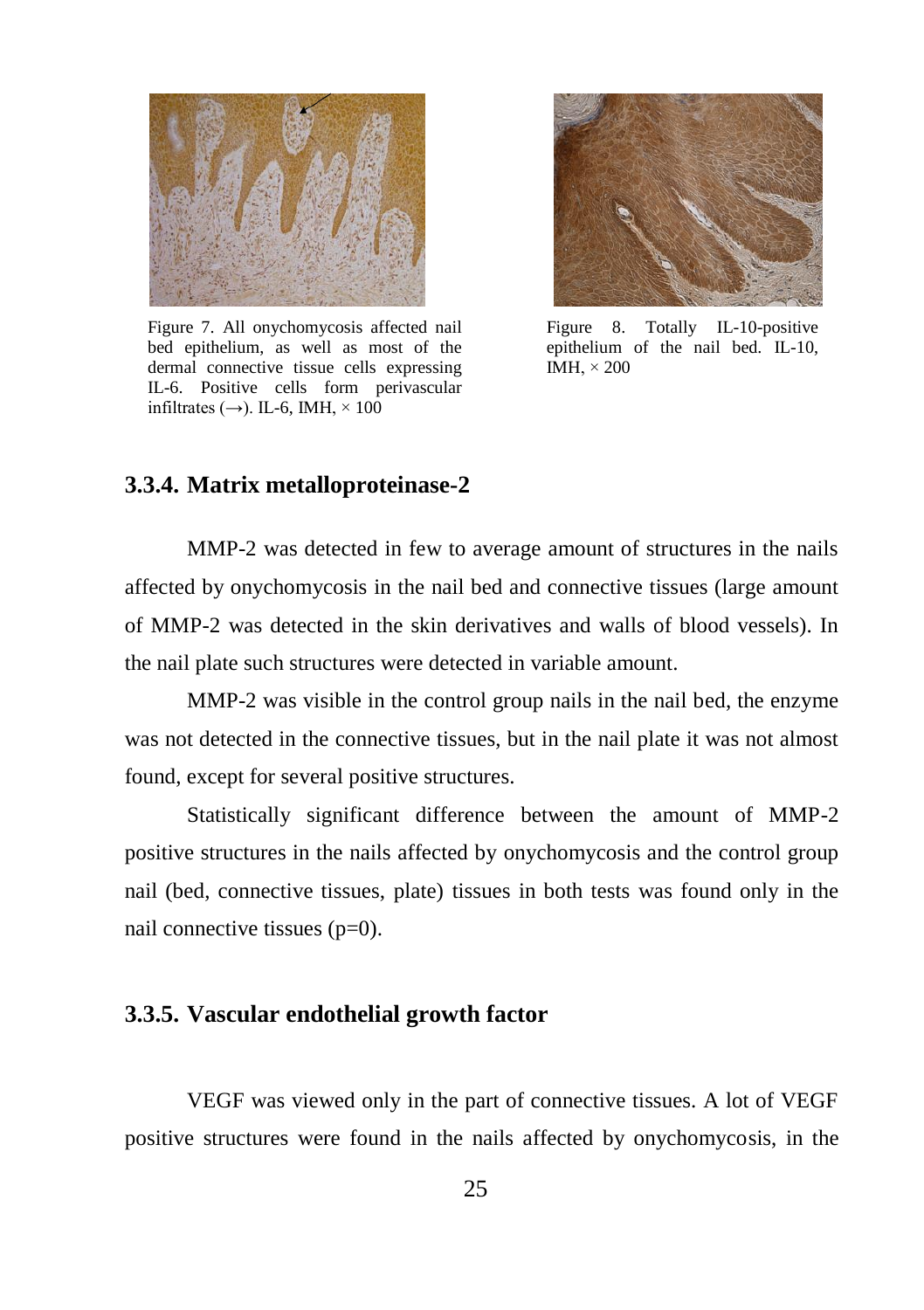control group nails, however, no VEGF positive structures were found (see Figure 9 and 10).



Figure 9. Large amount of VEGF positive cells in the vascular endothelium of onychomycosis affected nail connective tissue. VEGF, IMH, × 200



Figure 10. Control nail unit endothelium did not show VEGF positive cells. VEGF, IMH, × 100

Both statistical tests confirmed that the **difference** between the amount of structures containing VEGF in the nails affected by onychomycosis and control group nails **is statistically different** (p=0.010).

#### <span id="page-26-0"></span>**3.3.6. Innervation marker PGP9.5 containing neuropeptides**

Few PGP9.5 positive structures were found in the nail bed and the nail connective tissues affected by onychomycosis. However, average to many PGP9.5 positive structures were observed in several preparations. They were not detected in the nail plate.

Small to average amount of PGP9.5 positive structures were found in the control group nails in the nail bed. Small amount of PGP9.5 was detected in connective tissues but only several positive structures were visible in the nail plate.

From the point of view of PGP9.5 positive structures, in case of the **nail bed**, according to Mann-Whitney test, the difference was statistically significant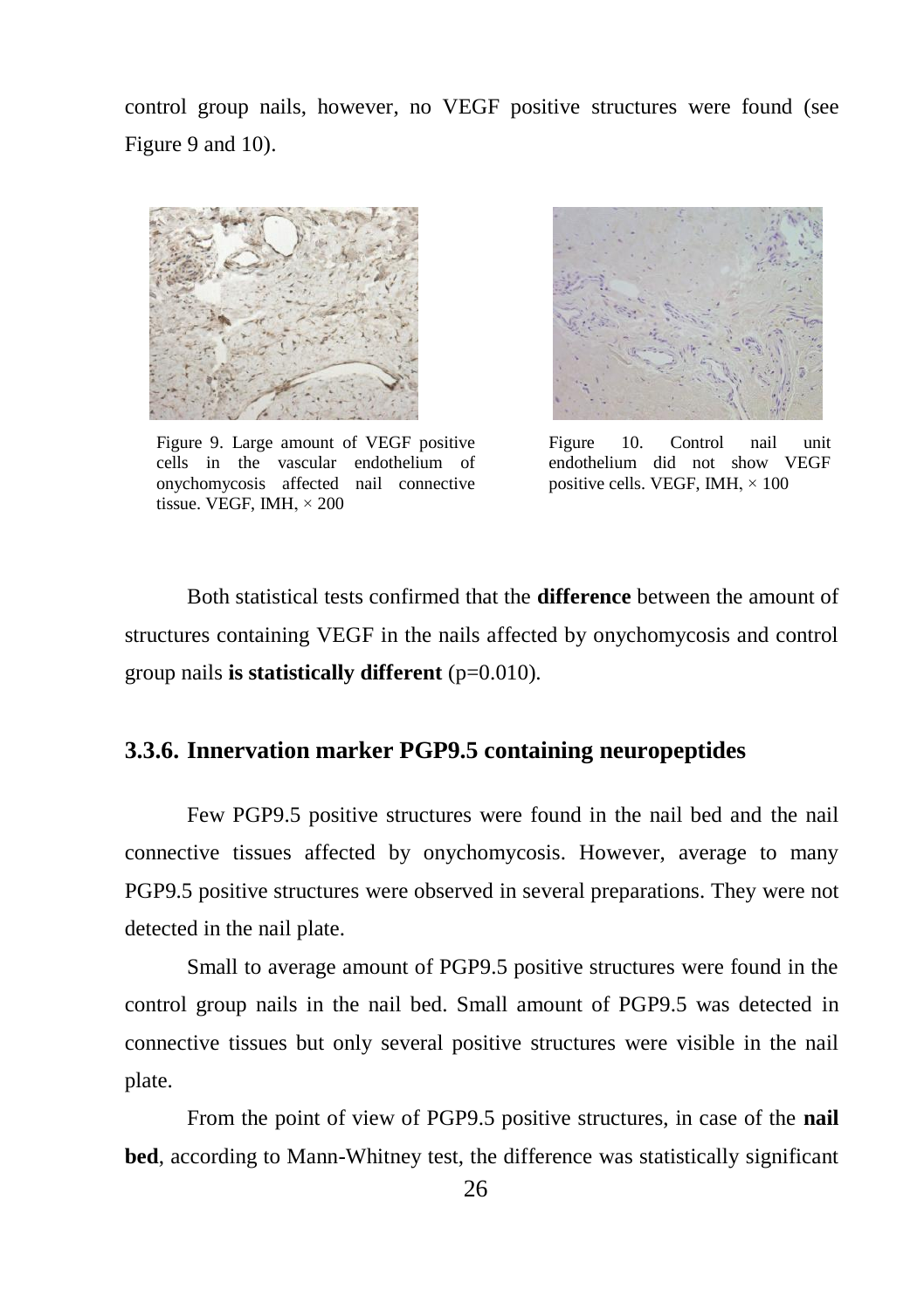at 5% credibility level ( $p=0.021$ ), however, according to Kolmogorov-Smirnov two-sample test, the difference was **statistically significant only at 10% credibility level.** In cases of **connective tissues and nail plate**, the amount of the observed structures **was not statistically different.** Therefore, in case of PGP9.5 the statistical difference between the nails affected by onychomicosis and the control group nails cannot be found.

#### <span id="page-27-0"></span>**3.3.7. Apoptosis**

Analysing the number of apoptotic cells in the nail bed tissues, it was detected that in the nails affected by onychomycosis, AI on average was 49% but in the control group nails 18% (see Figure 11 and 12). In the group of onychomycosis patients, AI varied from 12 to 79% in the field of view of apoptic cells. In the control group, there were 11 - 27% of apoptotic cells in the field of view.



Figure 11. Large number of apoptotic keratinocytes in onychomycosis affected nail bed tissue (AI = 71). TUNEL,  $\times$  250



Figure 12. Small amount (<15%) apoptotic cells control the nail bed tissue. TUNEL,  $\times$  200

Both statistical tests confirmed that difference between the amount of apoptic cells in the nails affected by onychomycosis and control group nails **is statistically different** (p=0.005). Therefore the processes of apoptosis are more expressed in the nails affected by onychomycosis.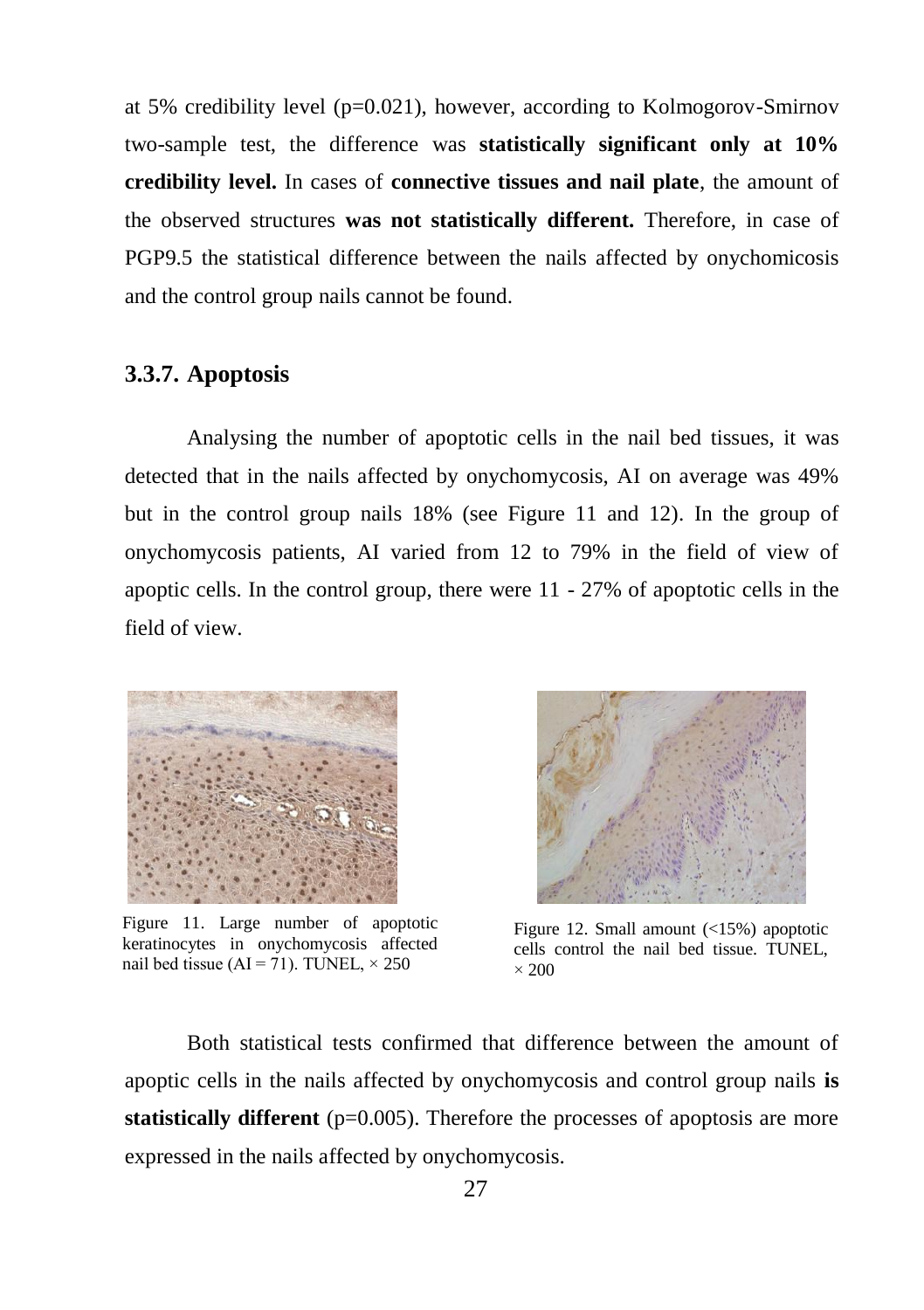# <span id="page-28-0"></span>**3.4. Data on antimicrobial peptides**

Intensity of reaction varied in different preparations, however, in the majority of the preparations, expressed intensity of staining was observed.

The total results disclosed a convincing amount of hBD-2 in the nails affected by onychomycosis, compared to the amount of this defensin in the control group nails. The largest amount of hBD-2 positive structures was found in the part of the nail bed and connective tissues in the nails affected by onychomycosis, in the plate, however, it was detected in small number of structures. In the control group nails, hBD-2 was found both in the part of the nail bed and plate, however, in small number of structures.

hBD-3 was found in the nails affected by onychomycosis and in the control group nails, however, in rare positive structures.

Only rare hBD-4 positive structures were found in the nail bed of the nails affected by onychomycosis. hBD-4 was not detected in the control group.

A summary of data on all reactions in the nails affected by onychomycosis and control group of nails is provided in Table 3.2.

Table 3.2

# **Presence of beta-defensins in the nails affected by onychomicosis and control group nails.**

| <b>Defensin</b> |            | Nails affected by onychomycosis |       | Control group nails $(n=5)$ |            |       |  |
|-----------------|------------|---------------------------------|-------|-----------------------------|------------|-------|--|
|                 |            | $(n=30)$                        |       |                             |            |       |  |
|                 | <b>Bed</b> | Connective                      | Plate | <b>Bed</b>                  | Connective | Plate |  |
|                 |            | tissues                         |       |                             | tissues    |       |  |
| $hBD-2$         | ++/+++     | $+/++$                          |       | 0/                          |            | 0/    |  |
| $hBD-3$         |            | $0/+$                           |       | 0/                          |            |       |  |
| hBD-4           | 0/         |                                 |       |                             |            |       |  |

Designations: 0 none positive structure is visible in the field of view; 0/+ rare positive structures are visible in the field of view; + few positive structures are visible in the field of view; ++ average number of positive structures are visible in the field of view; +++ many positive structures are visible in the field of view. Abbreviations: hBD-2 – human beta-defensin-2; hBD-3 – human beta-defensin-3; hBD-4 – human beta-defensin-4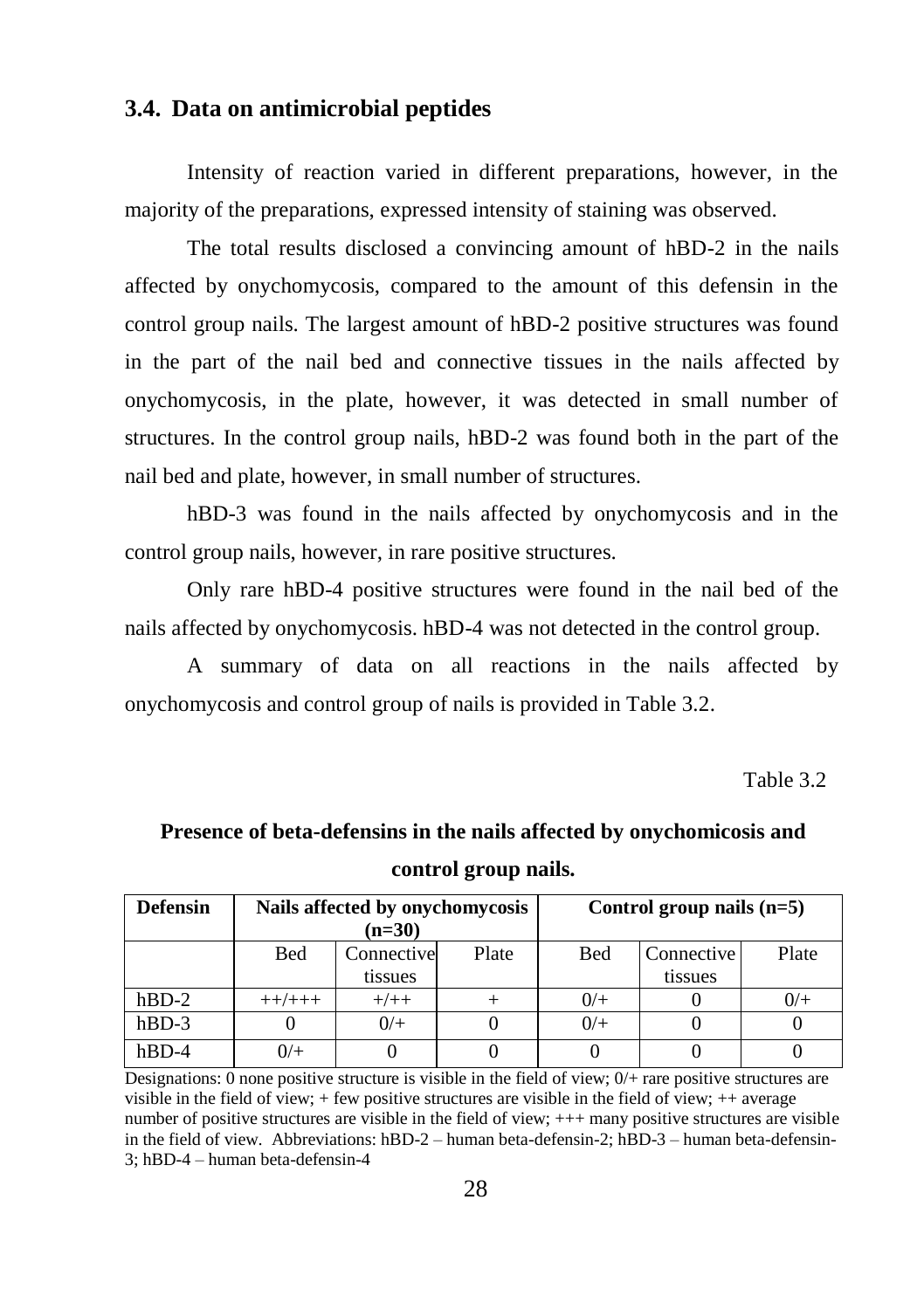#### <span id="page-29-0"></span>**3.4.1. Defensin-2**

Defensin-2 was found in many structures of the nails affected by onychomycosis and in the part of connective tissues. Average to large amount was found in the nail bed; few to average amount was found in the part of connective tissues. In the nail plate, it was detected in few structures (see Figure 13).

In the control group nails, only separate positive defensins-2 structures were visible in the field of view in the nail plate and bed. Defensin-2 was not detected in connective tissues (see Figure 14).



Figure 13. Large amount of HBD-2-positive cells in onychomycosis affected nail bed and average number of HBD-2-positive cells in connective tissue part of the nail. HBD-2, IMH, x 200



Figure 14. Weak to average intensity dyed HBD-2-containing keratinocytes in control nail bed superficial layers. HBD-2, IMH, x 200

In both statistical tests, **a statistically significant difference** between the amount of positive structures in the **nail bed** (p=0.001) and **connective tissues** (p=0.005) in the nails affected by onychomycosis and control nails **was proven**. Consequently, the amount of hBD-2 found in the nails affected by onychomycosis is significantly larger (in comparison to the control group nails).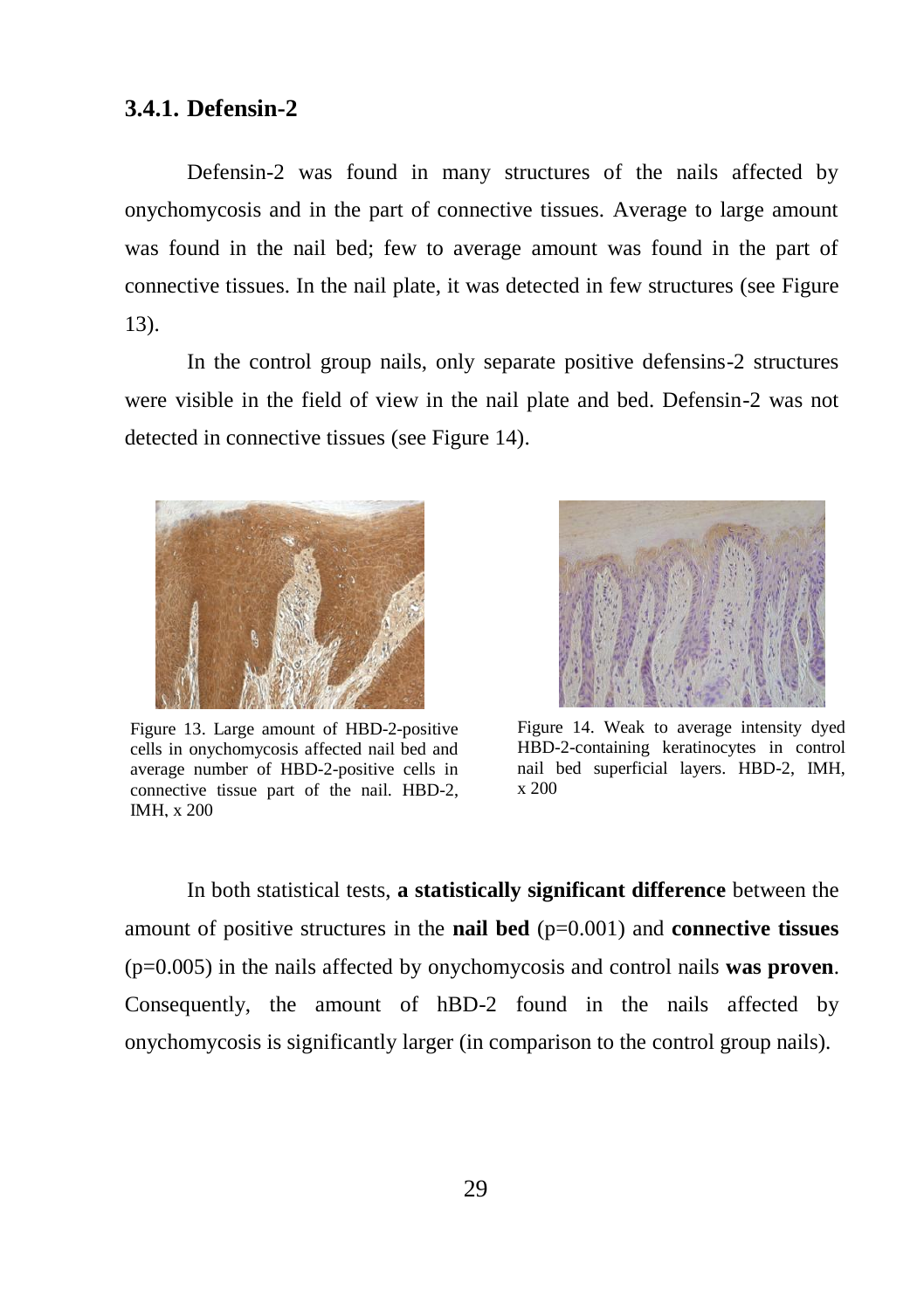## <span id="page-30-0"></span>**3.4.2. Defensin-3**

Rare defensin-3 positive structures were found in the part of the nail connective tissues affected by onychomycosis, in the nail bed and plate, however, no such structures were found.

Several defenins-3 positive structures were found in the nail bed of the control group nails, in the connective tissues and nail plate, however, no such structures were found.

Both statistical tests show that zero hypothesis as a difference between indices in experiment and control groups can be declined, i.e., it cannot be claimed that the amount of structures observed in the nails affected by onychomycosis and control group nails differs (**statistical difference was not found**).

#### <span id="page-30-1"></span>**3.4.3. Defensin-4**

Defensin-4 was detected neither in the nails affected by onychomycosis, nor in the control group nails.

Both statistical tests show that zero hypothesis as a difference between indices in experiment and control groups can be declined, i.e., it cannot be claimed that the amount of structures observed in the nails affected by onychomycosis and control group nails differs (**statistical difference was not found**).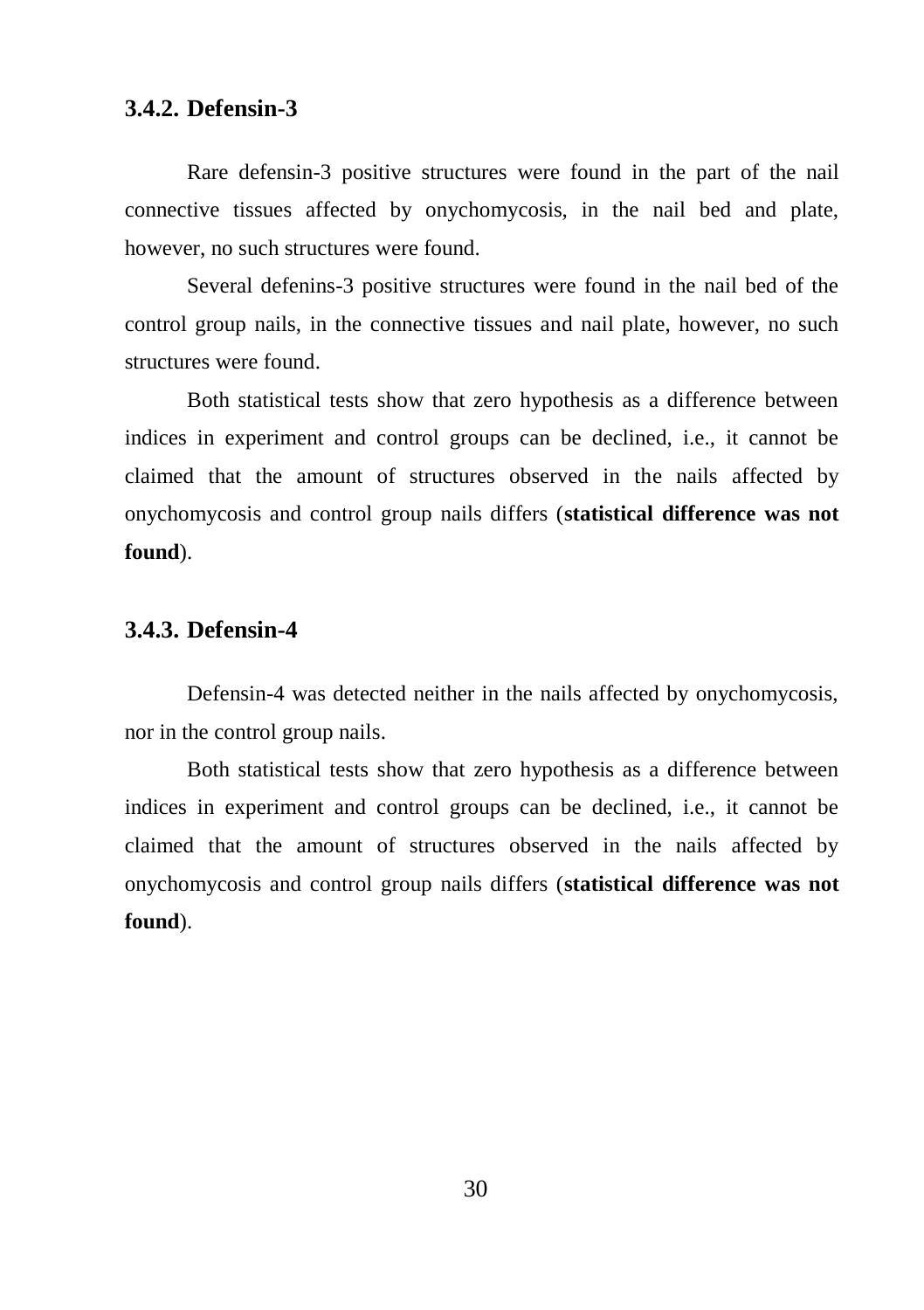# <span id="page-31-0"></span>**3.5. Statistical correlation of data**

The following correlations were found during the study:

- 1) **Close, positive correlation** between positivity of PAS reaction and detection of inclusions in the nails affected by onychomycosis  $(p=0.001)$ .
- 2) **Weak, positive correlation** between the amount of cytokine IL-10 in the nail connective tissues affected by onychomycosis and the age of patients  $(p=0.032)$ .
- 3) **Weak up to average close but negative correlation** between severity of onychomycosis and amount of structures containing hBD-2 in the nail unit connective tissues (p=0.002).
- 4) **Weak, negative correlation** between hypertrophy and acanthosis in the nail affected by onychomycosis (p=0.019).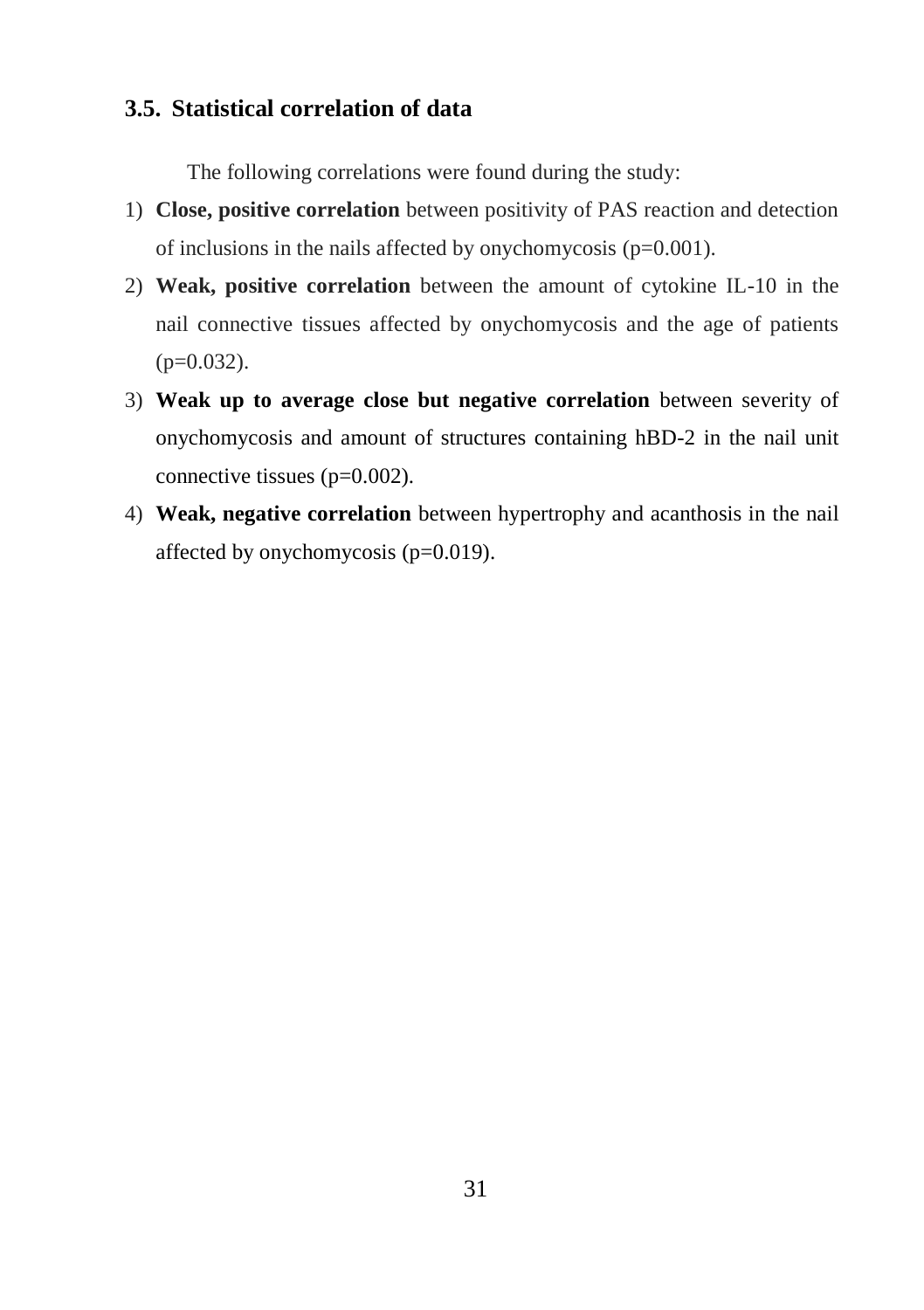## **4. DISCUSSION**

<span id="page-32-0"></span>The author of the paper would like to emphasize that no data were available in the literary sources on similar studies that would describe results of immunohistochemical inspections of various factors impacting the nails affected by onychomycosis. There are several studies on changes in tissues caused by mycoses, mainly studies about mycoses of HIV or immunosupressed patients and studies in veterinary medicine [*Mitchell,* 2007*; Nishikaku,* 2009*; Yuan,* 2009*; Marangon,* 2009*; Villar,* 2012]. There are several studies on defensins in the animal nails and the skin affected by mycoses.

In the present study it was clarified that out of 30 onychomycosis patients, in 7 cases the pathogen was dermatophyte, in 4 cases - yeasts and in 3 cases mould fungi. In total, in 14 cases out of 30 it was possible to clarify a precise pathogen of the disease. In 16 cases, the subculturing for diagnostics of the infection pathogen was either not carried out or it was negative.

*Trychophyton rubrum* was the pathogen in 2 cases, in 5 cases the pathogen was *Trychophyton spp*. These data agree with the Estonian data on *Trichophyton rubrum* as the most often pathogen of dermatophyte onychomycosis [\[Järv](http://www.ncbi.nlm.nih.gov/pubmed?term="J%C3%A4rv%20H"%5BAuthor%5D)*,* 2004].

The average age of the onychomycosis patients involved in the study was 55.8 years. In this age, the speed of nail growth is significantly slower than that of younger patients [*Abdullah,* 2011*; Baran,* 2011]. Along with ageing, the size of keratinocytes increases, the nail bed connective tissues get thicker, features of degeneration of blood vessels and flexible fibres appear [*Singh,* 2005].

In the present study, both genders were involved, the number of females was a little bit higher. Other authors view this mater differently. Ones believe that onychomycosis is often prone both to males and females similarly [*Cohen,*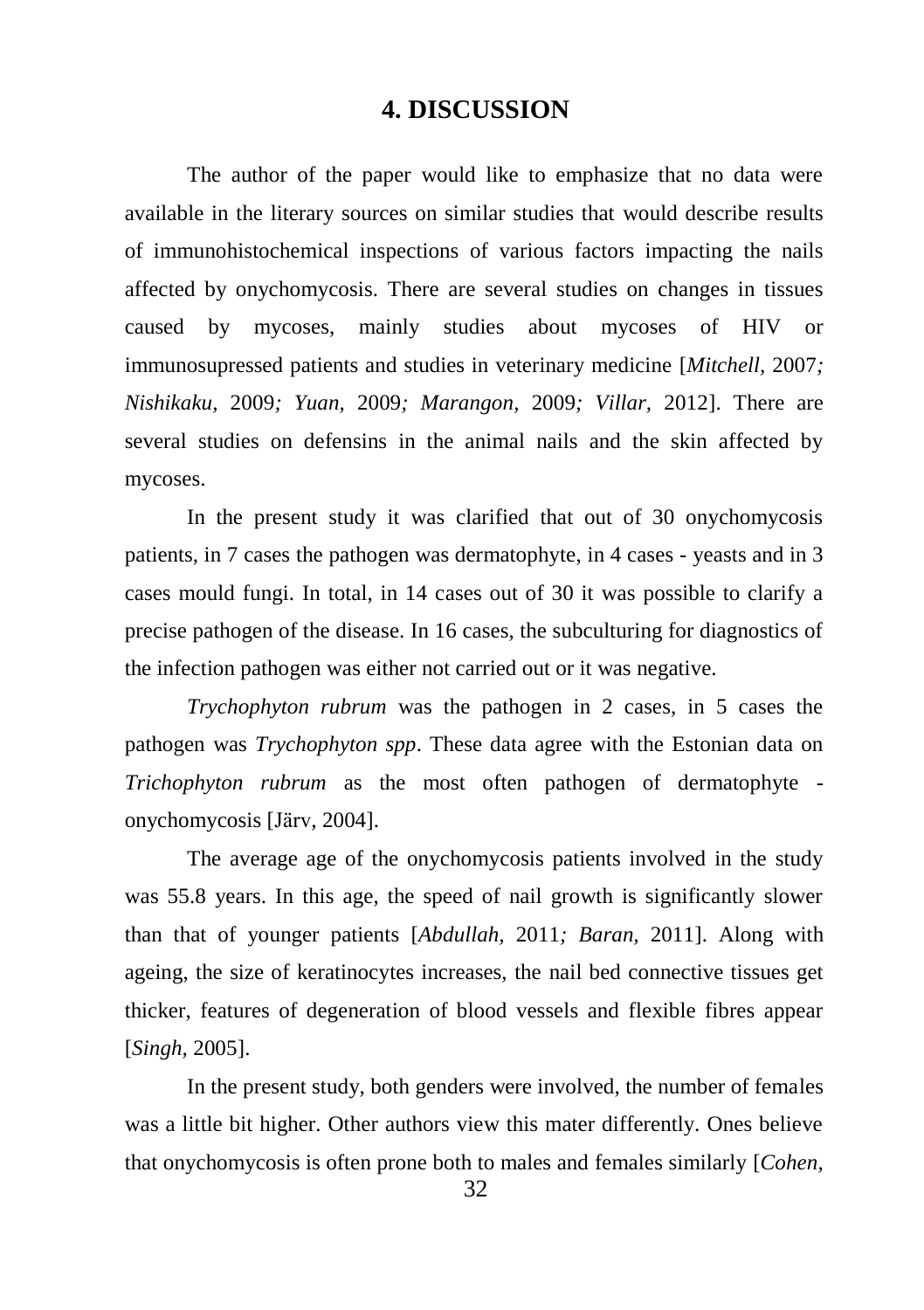1992], others, on the other hand consider that female patients prevail [*Pires,*  2014] or vice versa - male patients prevail [*Lone,* 2013].

The average value of SCIO index of the present study is 22.56 that prescribes a continuous systemic therapy and corresponds with a severe clinical form of onychomycosis. The most frequent form of onychomycosis for the patients has been the distal - lateral. The high SCIO value also reveals that majority of patients have had an expressed subungual hyperkeratosis that requires additional special approach to therapy (keratolytic or regular medical pedicure procedures). According to publications, other authors have also used SCIO in their studies to divide their patients in groups and assess the curing [*Sumikawa,* 2007*; Kawai,* 2014].

Nail biopsy or the so called "*punch*" biopsy was used in the study as the diagnostics verifying onychomycosis that proved itself as accurate and more importantly - safe method to diagnose onychomycosis. Results of the specific PAS staining were analysed for all nail preparations. PAS reaction was positive in 24 cases out of 30 onychomycosis cases, i.e., 80%. It should be noted that in all cases when PAS reaction was positive, as a positive side find inclusions in the nail plate and parakeratosis in staining with hematoxylin / eosin were detected. In all cases the location of nail biopsy had healed well, without any side effects. According to the patients, the felt discomfort only in the first days after the procedure, wounds of several patients were bleeding in the day when the manipulation was performed. These data correspond with several literary sources that justify the necessity of biopsy in case of expressed clinical conditions of onychomycosis but in case of negative results of microscopy and / or culturing [*Karimzadegan-Nia,* 2007*; Barber,* 2009*; Moreno-Coutiño,* 2010].

A positive and close correlation exists between the amount of inclusions in the nail plate affected by onychomycosis and positivity of PAS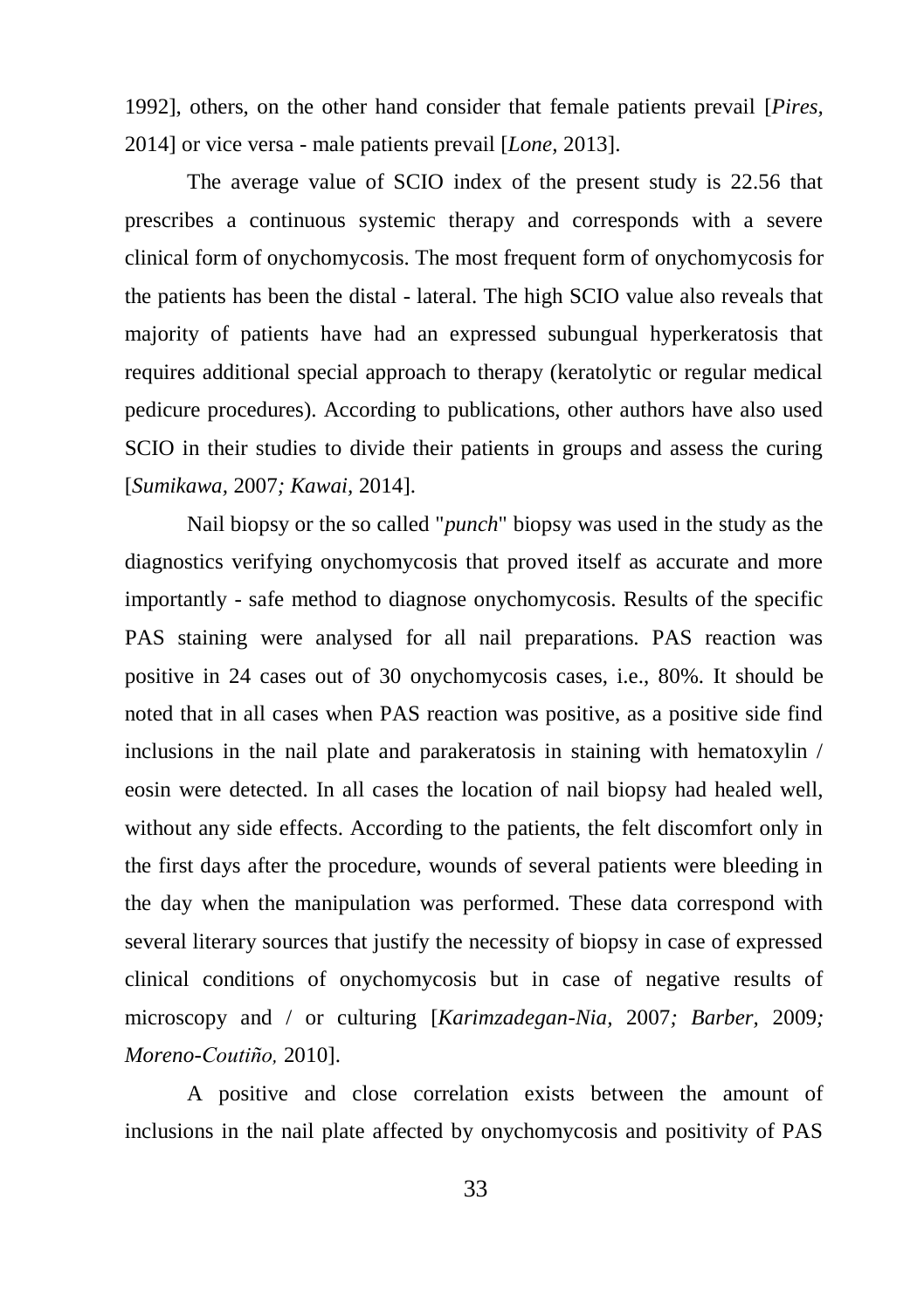reaction. It can be concluded that in cases when PAS reaction was negative, but inclusions were, however, visible, diagnosis of onychomycosis should be considered.

The author of the present paper similarly as other authors [*Stewart,*  2012*; André,* 2013], in case of positive PAS reaction detected elements of fungi in various development stages. Both hyphae and spores were visible. Mainly these elements were visible in the upper part of the nail plate.

Precise pathogen of the disease can be determined only applying culture method, however, according to visual features of elements of fungi, approximate group of pathogens can be detected. Regular, straight, aseptate hyphae with a tendency to place in parallel to the surface of the nail plate are characteristic to dematophytes, but small and round spores, pseudohyphae and short filaments are characteristic of yeasts. Spores without pseudohyphae are considered pollutants and those cannot cause onychomycosis independently. Truncate spores and irregular hyphae with tiny, short filaments are more characteristic of the mould infection [*André,* 2013].

In the present study, the author did not evaluate the visual appearance of spores and accurate data on pathogens in all 30 cases onychomycosis were not available. However, it might be a new and interesting direction of studies in the future.

Assessing morphology of the nails affected by onychomycosis, preparations stained with hematoxylin / eosin and PAS were viewed. In several preparations, it was easier to assess inclusions in PAS reaction. The study statistically credibly proves that the nails affected by onychomycosis compared to the control group nails have significantly more expressed parakeratosis of the nail plate, as well as number of inclusions in the nail plate, pericellular oedema in the cells of the nail bed, and vascularization and number of fibrocytes in the part of dermis. Hyperkeratosis of the nail plate was found in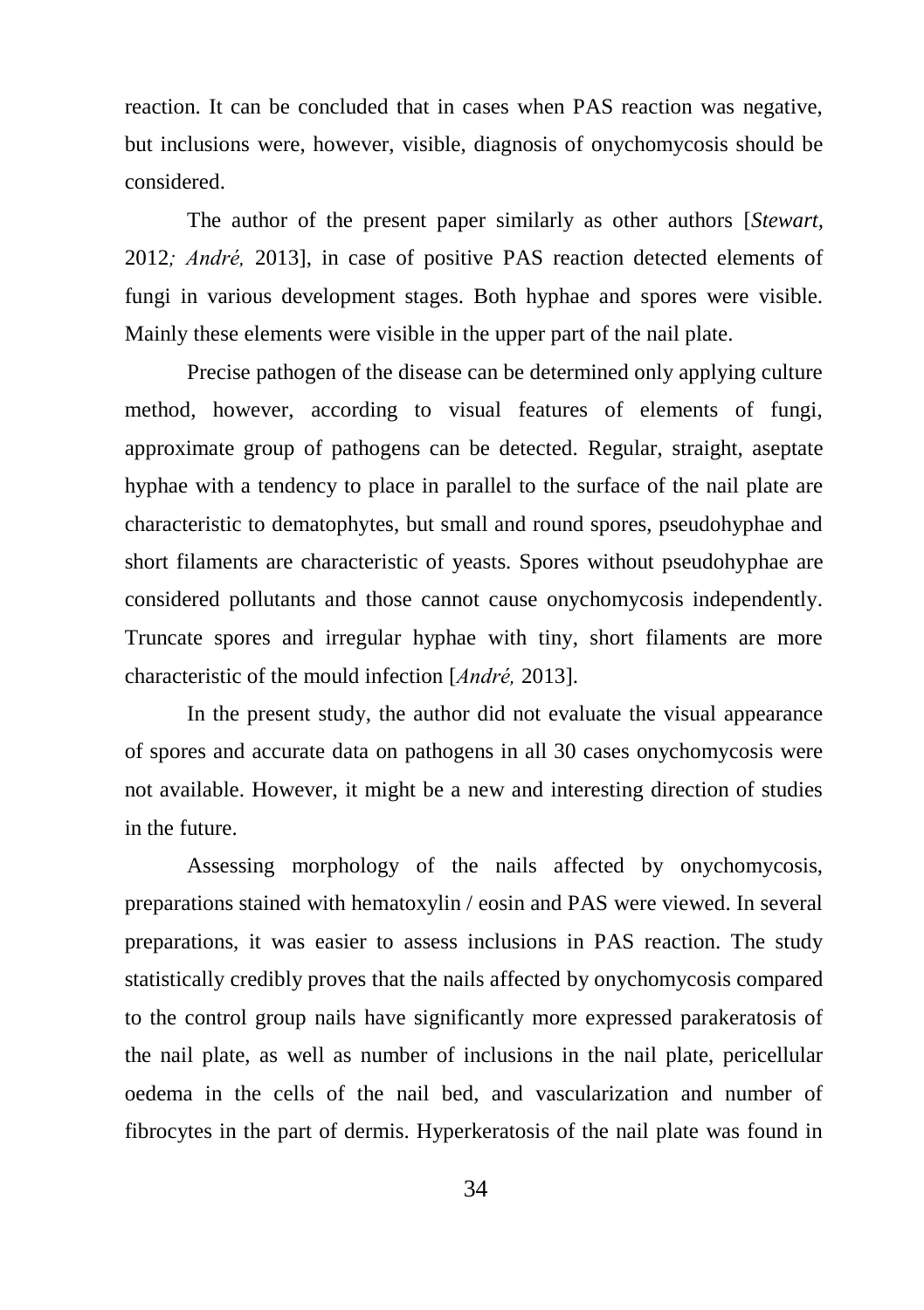18 preparations of the nails affected by onychomycosis. Assessing the nail bed of the nails affected by onychomycosis, it can be concluded that in the majority of the preparations a granulosis of epithelium can be detected, in half of the preparations vacuolar damages of epithelium of small foci is visible, in 22 preparations, pericellular oedema is visible. The dermis has an expressed presence of normotrophic and hypertrophic collagen fibres and tiny blood vessels. The number of fibrocytes varied from 30 to 120 cells in the field of view.

The data of the study on disorders of keratinization in the nails affected by pathogenic fungi correspond completely with the data published by Jensen on changes caused by dermatophytes in a smooth skin. Almost in all preparations, foci of parakeratosis with inclusions of fungal elements were visible [*Jensen,* 2007].

Small number of publications is available on morphology of the nails affected by onychomycosis, however, the existing data prove that the other authors have made similar conclusions. Histological changes in the case of onychomycosis are most often characterized by psoriasis forms that include hyperplasia of epithelium of the nail bed, exocytosis of neutrophilic leukocytes, spongiosis of cells and parakeratosis [*André,* 2013*; Martin,* 2013].

In the present study, in almost all cases of onychomycosis thickening of stratum corneum was observed that might be considered as the first and most significant protective reaction of tissues in case of onychomycosis.

The stage of severity and progress of the disease is determined by 2 immune system aspects: quick allergic reaction and delayed hypersensitivity reaction [*Zahur,* 2014]. Factors that determine the outcome of fungal invasion is the antigene presenting by Langerhans cells and accumulation of efector cells. Production of cytokines facilitates the action of neutrophilic leukocytes,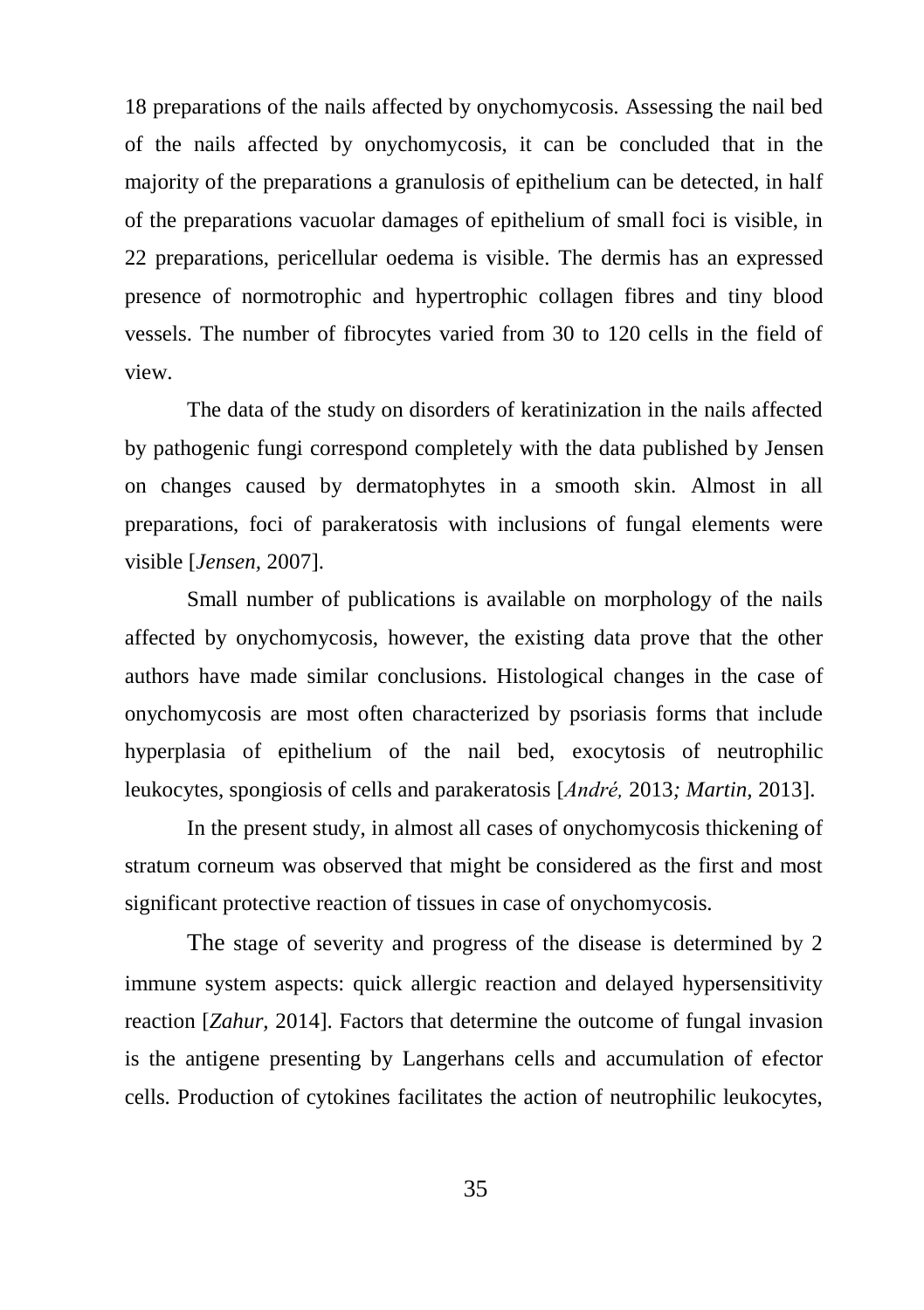activates the keratinocytes to express HLA-DR and produce even more cytokines, for example IL-1 [*Hay,* 1992].

In case of systemic fungal infection, the significance of IL-1 has been emphasized in creating an immunologic reaction against the fungal microorganisms. It has been proven that in case of systemic fungal infection, IL-1 increases differentiation of T cells to Th17 [*Wüthrich,* 2013]. Campos (2006) and other authors emphasize the increase of TNF $\alpha$  and IL-10 in tissues in case of *Trichophyton rubrum* infection [*Campos,* 2006].

No data could be found in the literary sources on presence of IL-1 in tissues affected by onychomycosis. However, there were data proving that the amount of IL-1 beta and IL-6 was increasing in tissues in case of keratitis [*Zhong,* 2009], as well as explicit production of IL-1, IL-6 and IL-10 and parts of monocytes in the blood in case of *Paracoccidioides brasiliensis* infection [*Kurokawa,* 2007]. In relation to *Candida*, the significance of the complement activation fragment C5a is mentioned. This activation fragment works as a reaction to *Candida* infection and causes cell reaction through IL-6 and IL-1 beta-cytokines [*Zipfel,* 2012].

In the present study, no IL-1 was found in the nails affected by onychomycosis in none of the studied structures of the nail unit. In the control group nails, small or average amount of IL-1 positive structures were found in the nail bed, as well as rare positive structures were visible in the connective tissues of healthy nails and the part of the nail plate. This find shows that IL-1, which is one of the most active pathogens of inflammation [*Gabay,* 2010*; Weber,* 2010], it is not considered a pathogen in case of onychomycosis.

Large amount of IL-6 was found in several structures in the nail bed and the nail connective tissues affected by onychomycosis, in the nail plate, however, only few IL-6 positive structures were visible. In the control nails, small amounts of IL-6 in all parts of the nail unit were detected. Presence of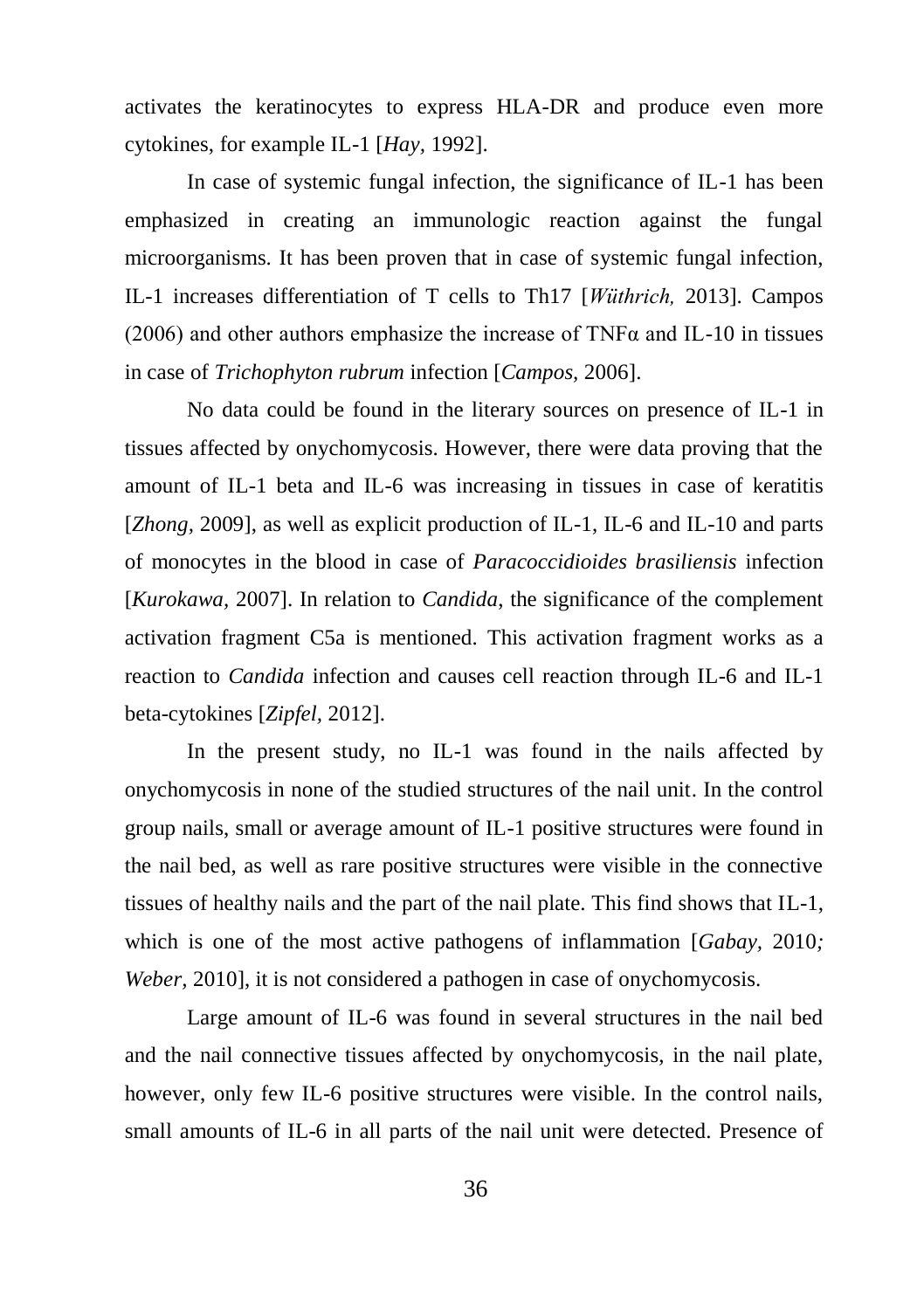IL-6 in the nail bed and blood vessels represent an active involvement of immune system in fighting the fungal infection. Damage of tissues caused by pathogenic microorganisms causes immediate synthesis of IL-6 [*Heinrich,*  2003]. Therefore IL-6 can be characterized as one of the most active proinflammatory cytokines in the human body. It is synthesized by the activated monocytes, macrophages, T-lymphocytes, endotheliocytes, as well as fibroblasts.

Small or average amount of IL-10 positive structures were found in the nail bed tissues, a large amount of IL-10 positive structures were observed in the field of view of several preparations reaching total cytoplasmic reaction of the bed cells. IL-10 was also found in the nail connective tissues and nail plate but the amount was small in the structures. Small or average amount of IL-10 was found in the nail bed and control group nail connective tissues but only several positive structures were observed in the nail plate. In majority of cases IL-10 is the cytokine that fights against the inflammation. [*Zdanov,*1995*;Ouyang,* 2011]. It is possible that for the studied patients, it is one of the key nail resistance indices.

Therefore, data obtained during our study only partially correspond with results obtained by Zhong (2009) and other authors as regards the cytokines in tissues in case of mycotic infection. In case of the nails affected by onychomycosis, high amount of inflammation cytokines was produced in the nail bed, where IL-6 and IL-10 create a convincing proportion.

One of the most significant components of tissue restructuring are matrix metalloproteinases. MMP-2 together with MMP-9 degrades IV type collagen that is mostly found in the basic element of connective tissues [*McCawley,* 2001].

Matrix metalloproteinases are specific tissue proteolytic ferments that are widely studied in relation to mycotic infections. Unfortunately, no studies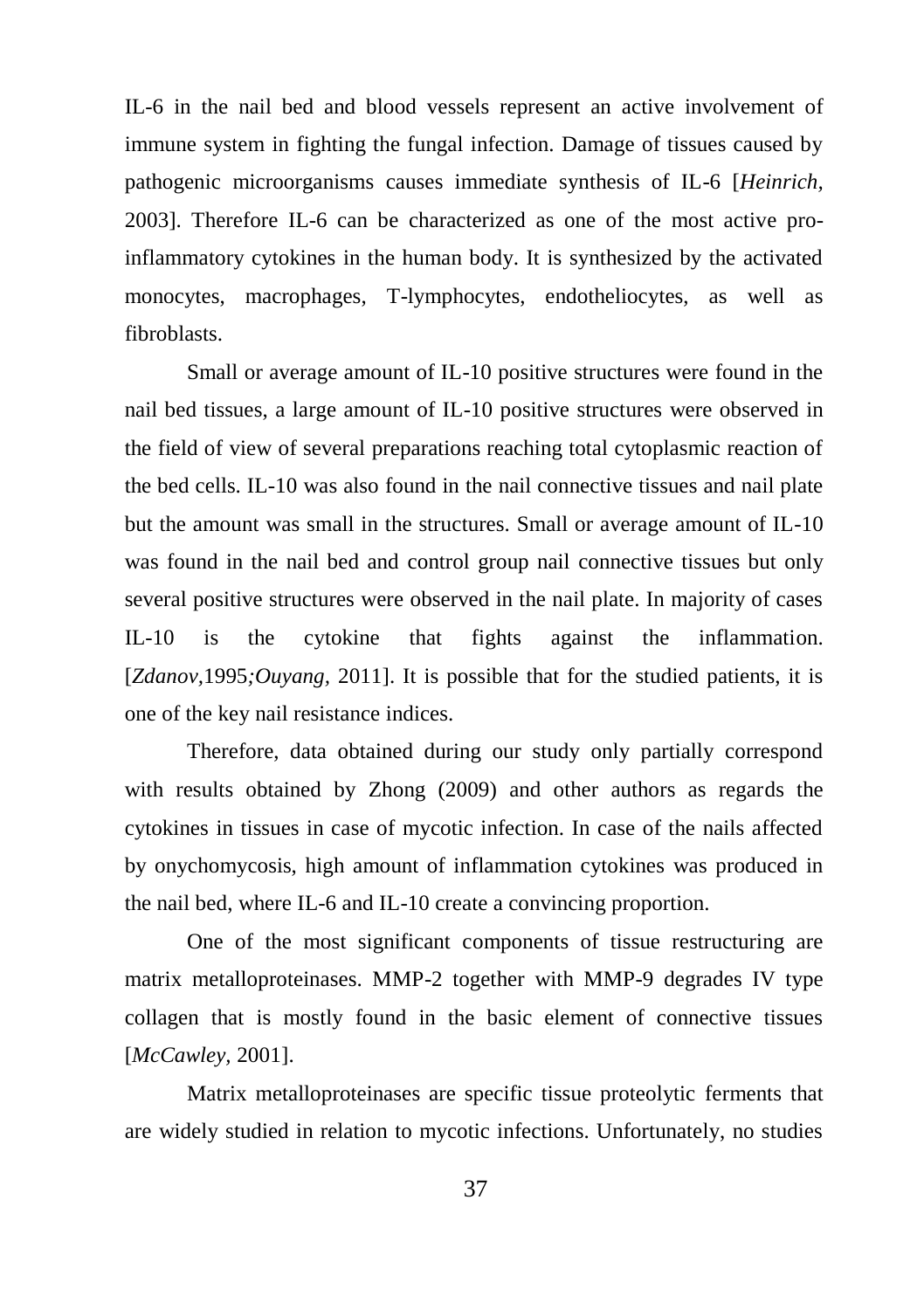were found that would have researched the matter of restructuring of tissues exactly in onychomycosis, however, the mycotic inflammation of the cornea. Several authors refer to the significance of MMP-2 and MMP-9 in case of damage of the mycotic damages of tissues of cornea [*Mitchell,* 2007; *Boveland,* 2010*; Pärnänen,* 2010].

The present study viewed only presence of MMP-2 in tissues, detecting that this proteolytic enzyme is found much more in the nails affected by onychomycosis compared to the control group nails. Small or average amount of MMP-2 was found in the bed of nail affected by onychomycosis and in connective tissues, in the nail plate - small amount of MMP-2 positive structures. Small amount of MMP-2 was found in cells in the control group nails, there was almost none found in the connective tissues and nail plate. Therefore, finding MMP-2 in the nails affected by onychomycosis is similar to the point of view of other authors on intensive restructuring processes in the tissues affected by pathogenic fungi.

If a chronic inflammation occurs in tissues, the changes in the bed of blood vessels can be observed, and this process involves both cytokines (IL-6 and IL-10) and growth factors, as well as MMP of tissues. The role of MMP in the process of angiogenesis has been described as well [*Sariahmetoglu,* 2007].

VEGF has been mentioned as one of the indices of vasculogenesis. Cells produce this growth factor in situations when tissues are suffering from the oxygen deprivation and it is necessary to create new blood vessels [*Karkkainen,* 2000].

There is no data on changes in the bed of blood vessels in case of onychomycosis. In cases of keratitis of mycotic origin, the amount of VEGF-A increases rapidly in tissues, as a result progressive creation of cornea blood vessels develops [*Yuan,* 2009].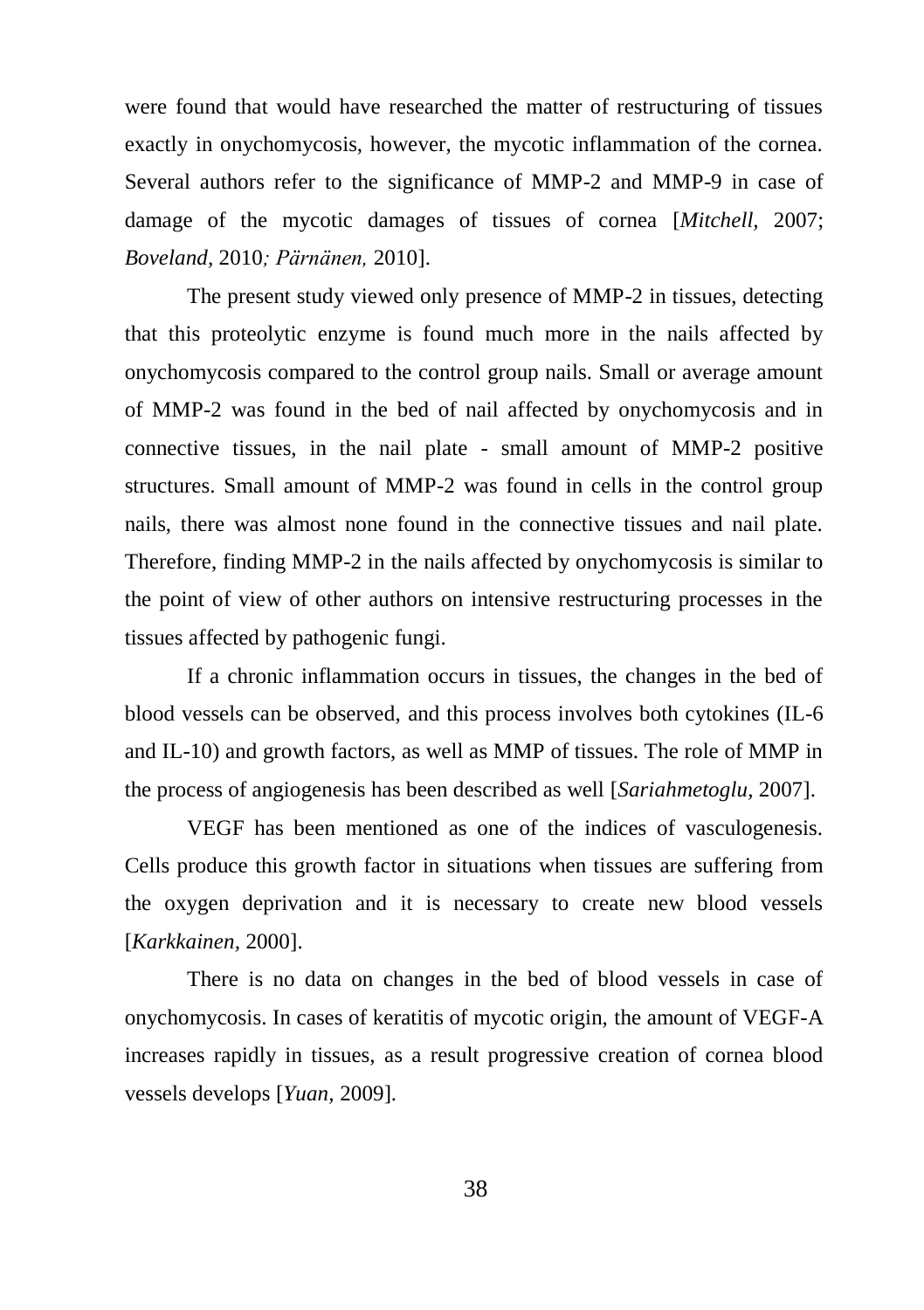VEGF was studied in the part of the nail unit connective tissues in the nail biopsy material taken from the onychomycosis patients involved in the present study. VEGF was not found in healthy nails, in the nails affected by onychomycosis, however, few VEGF positive structures were found but statistical difference between both groups involved in the study has been proven correct. That allows assuming that processes of vasculogenesis occur in connective tissues in case of onychomycosis.

To understand, whether in tissues affected by onychomycosis, the amount of nerve fibres changes, PGP9.5 staining of preparations was carried out. Protein gene product 9.5 is considered the main marker of neurons and neuroendocrine cells [*Day,* 2010].

The data of the present study prove that statistically there is no difference as to the amount of PGP9.5 in the nails affected by onychomycosis and control group nails. No information is available in data bases about determining the amount of PGP9.5 in tissues in cases of onychomycosis and mycosis. It appears that in case of onychomycosis, the innervation of tissues stays the same.

Apoptosis proves restructuring of tissues as well. The key function of apoptosis is to eliminate defective, i.e., changed or infected cells [*Kerr,* 2002*; Diamantis, 2008*]. As opposed to necrosis, during apoptosis, the cells are characteristic of such features as fragmentation of nucleus and degradation of DNS [*Ramsdale,* 2008]. This specific transfer of the signal of cell death as a reaction to impact of microbial organisms, ensures an important role in pathogenesis of different infection diseases.

Unfortunately, there is no data as to the presence of apoptosis process and severity in case of onychomycosis, however, in relation to mycosis the topic has been studied a lot.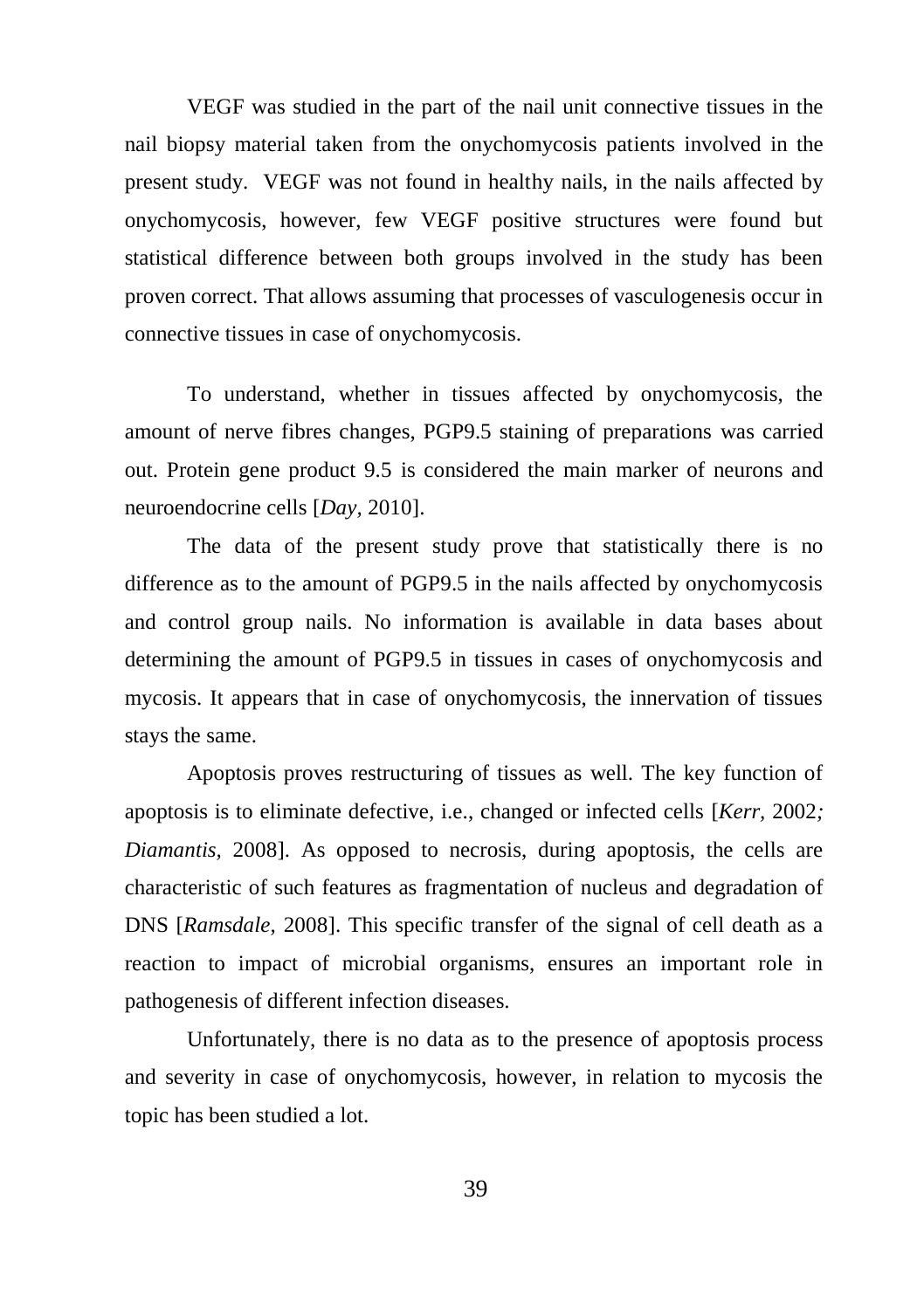When studying expression of *Fusarium oxysporum* infection in the skin of mice, a positive TUNEL reaction was observed in keratinocytes, fibroblasts, endothelial cells, muscles and inflammation infiltrate cells. The authors relate these changes in tissues to impact of fungal toxic metabolytes [*Marangon,*  2009].

It is known that *Candida albicans* induces apoptosis in epithelial cells, including keratinocytes with the help of "Trojan horse" system. Initially, these enzymes connect to the receptors of the cell surface, after wards they are endocyted and only then the release the lyzosomal membranes allowing process of apoptosis in a cell [*Wu,* 2013].

It has been studied that early features of apoptosis after *Candida albicans* infection are observed in more than 50% of cells but late apoptotic alterations are observed only in 15% of cells [*Villar*, 2012].

The number of apoptotic cells was determined in the nail bed of nails affected by onychomycosis during the present study. It was found that AI is on average 49% in the nails affected by onychomycosis, but in the control group nails - 18%. This proves an intensive process of apoptosis in the nails affected by onychomycosis compared to the healthy nails.

Studying impact of *Candida albicans* on macrophages during a fungal infection, early features of apoptosis were observed, after 2 hours - features of nekrosis in cells. An explicit increase in the amount of neutrophilic laukocytes and increase of IL-10 in exudate was observed in the peritoneal cavities of mice 24 hours after the beginning of incubation of macrophages [*Gasparoto,*  2004].

During the present study similar data to the above were obtained, as explicit presence of IL-10 and large amount of apoptotic cells was observed in the nails affected by onychomycosis. These features were mostly present in the nail bed. Visualization of the programmed death of cells in preparations of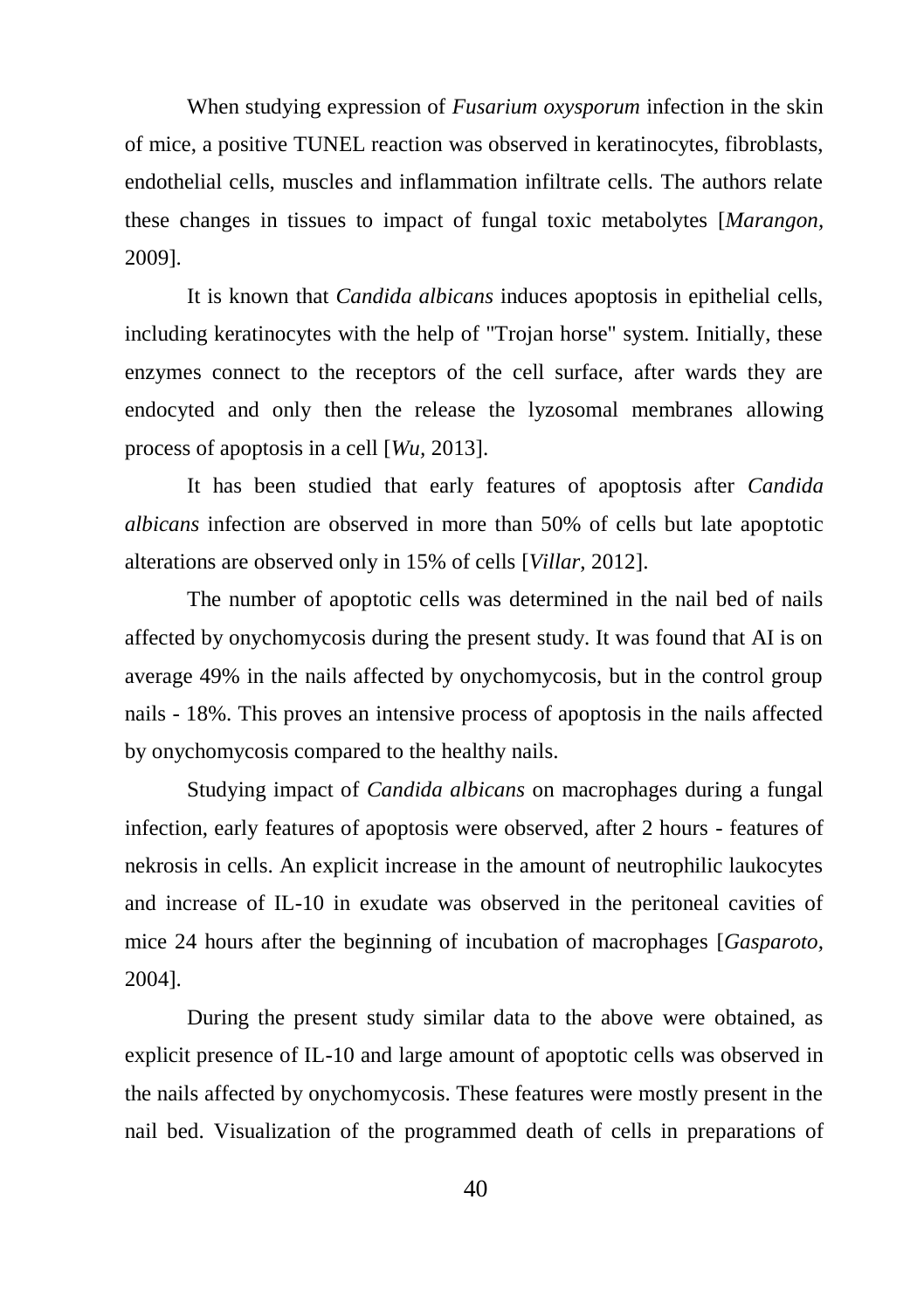bioptates of patients proves an intensive elimination process of defective and inferior cells of the nail bed.

As a reaction to invasion of the strange organisms, human body cells produce not only interleukines that create the inflammation reaction but also antimicrobial peptides, which are the natural antibiotics protecting the body from potential infections.

Such antimicrobial peptides as cathelicidins have been found in the human nails up to now [*Dorschner,* 2004], moreover, only healthy nails were studied. Broader studies on excretion of antimicrobial peptides in case of infection of pathogenic fungi have been carried out only in relation to the skin or mucous membrane [*Jensen,* 2007*; Kawai,* 2006]. It is interesting that the human antimicrobial peptides were mentioned also as regulators of keratinocytes apoptosis [*Chamorro,* 2009].

In the present study, the presence of human defensins 2, 3 and 4 was determined in the nails affected by onychomycosis. Significant difference of hBD-2 was found in comparison of the nails under study and control group nails. This AMP was detected in the nails affected by onychomycosis in many structures both in the nail bed and connective tissues. hBD-2 was not observed in the control group nails.

Similarly as in the present study, hBD-2 was found in the skin affected my dermatophytes rather than nails. A very strong expression of hBD-2 was observed in the granular and spiny layer of the epidermis [*Jensen,* 2007]. There are another data on the excretion of mice defensin-3 (Mdb3), which is considered analogue of human hBD-2, only at the stimulation of lipopolysaccharides. Expression of Mbd3 was detected in the skin and mucous membrane but large amount of Mbd3 was found in tongue and skin of mice feet. Broad range activity was determined for this AMP, including the activity against yeasts and dermatophytes [*Jiang,* 2010].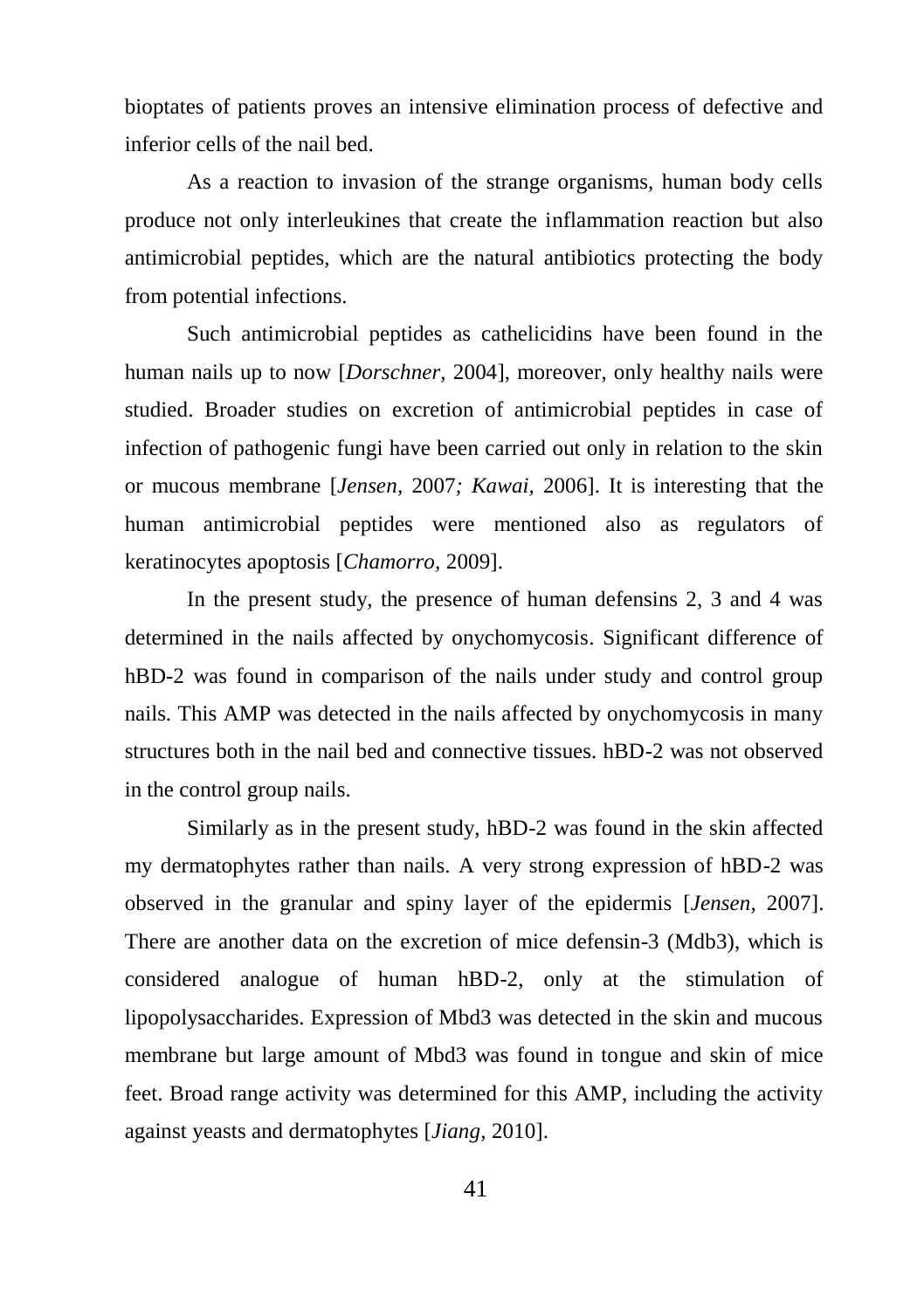In hBD-3 and hBD-4 case, statistical difference between the amount of antimicrobial peptides in the nails affected by onychomycosis and control group nails was not found. In both cases, defensins could not be found at all or only small amounts.

Therefore, the study justifies that the nail unit affected by onychomycosis significantly differs from a healthy nail plate. Explicit hyperkeratosis, inclusions and increased thickness of germinative layer and acantosis is detected in the nails affected by the disease; which therefore provide grounds for disorders of keratinization. In the dermis of nails affected by onychomycosis there are more hypertrophied collagen fibres and more explicit vascularization, compared to healthy nails. In general, it can be concluded that onychomycosis infection causes the process of neoangiogenesis in the nail, however, it does not cause any innervation changes. Explicit processes of restructuring and apoptic destruction of defective cells can be observed in tissues. As a reaction to the fungal infection, intensive production of cytokines goes on in tissues, especially production of IL-6 and IL-10, as well as excretion of the natural human antimicrobial peptides - hBD-2.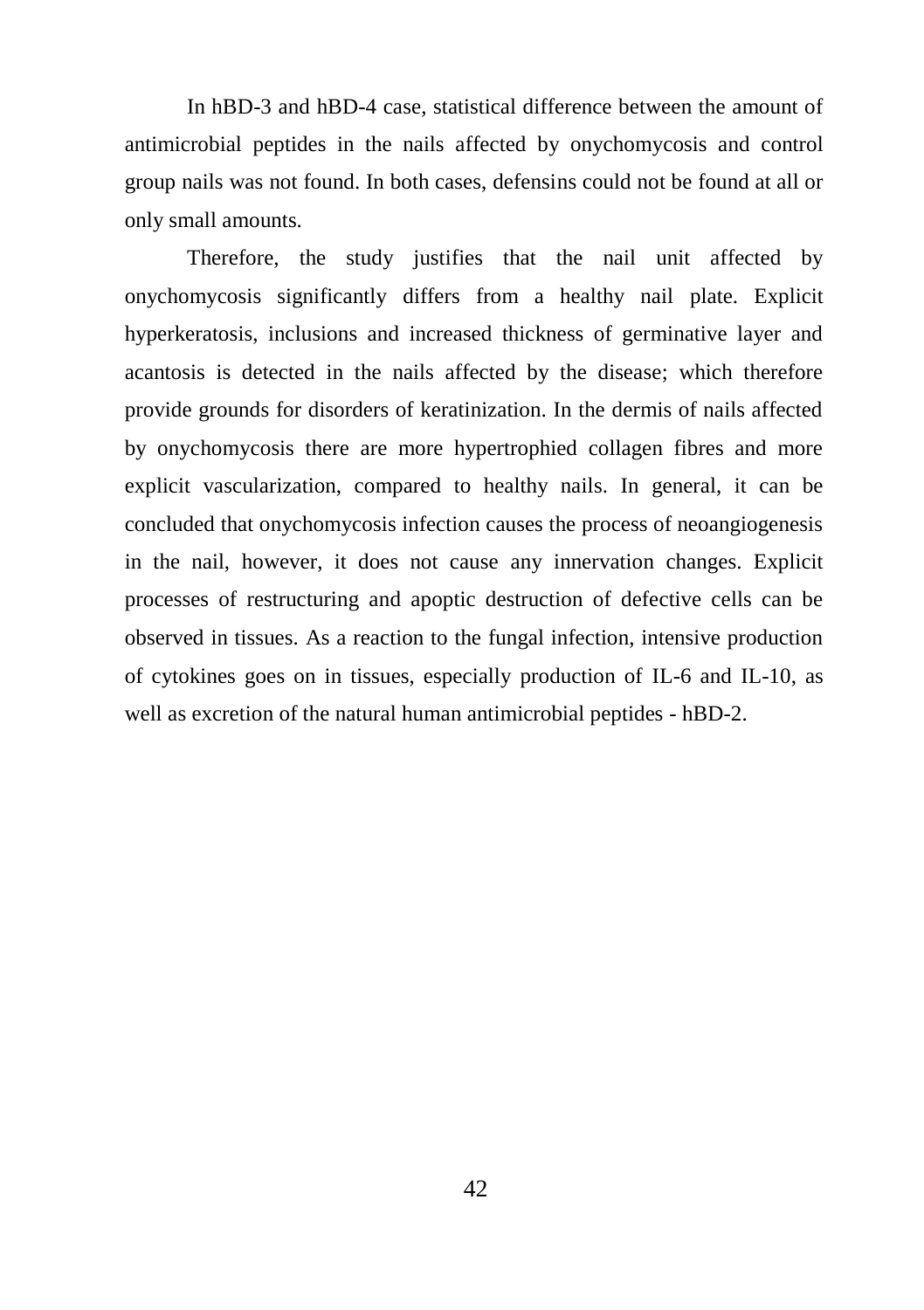# **5. CONCLUSIONS**

- <span id="page-43-0"></span>1. Women are more **prone** to onychomycosis, moreover **ageing** is considered a contributing factor. **Dermatophytes** often are the causative pathogens of onychomycosis, followed by yeasts and mould fungi being the last ones.
- 2. The functional units of nails affected by onychomycosis are most commonly subjected to **disorders of keratinization.** The above is justified by changes in structures of nail bed and nail plate: cellular hyperplasia and hypertrophy, inclusions of nail plate fungi (there is a close correlation between diagnostics of inclusions and histochemical diagnostics – PAS reaction), foci of parakeratosis, explicit degeneration of bed cells, hypertrophied collagen fibers of dermis and neoangiogenesis.
- 3. Intensive excretion of **antimicrobial peptides beta defensins-2** occurs in the nail bed affected by onychomycosis; the process determines the selective involvement of the protein in the scheme of pathogenesis of the said illness. Human beta defensin-3 and human beta defensin-4, however, cannot be related to invasion of fungi in the human nails.
- 4. The similar detection of **PGP9.5** fibrils and positive structures in the nails affected by onychomycosis and nails of control group indicate lack of innervation's involvement in the pathogenesis of the illness.
- 5. The small number of endoteliocytes containing **VEGF** in the nail bed tissues in case of onychomycosis, however, is sufficient to induce a focal neoangiogenesis and verify tissue ischemia that indicates at the blood-vessel component's involvement in the pathogenesis of the illness in the part of the nail connective tissues.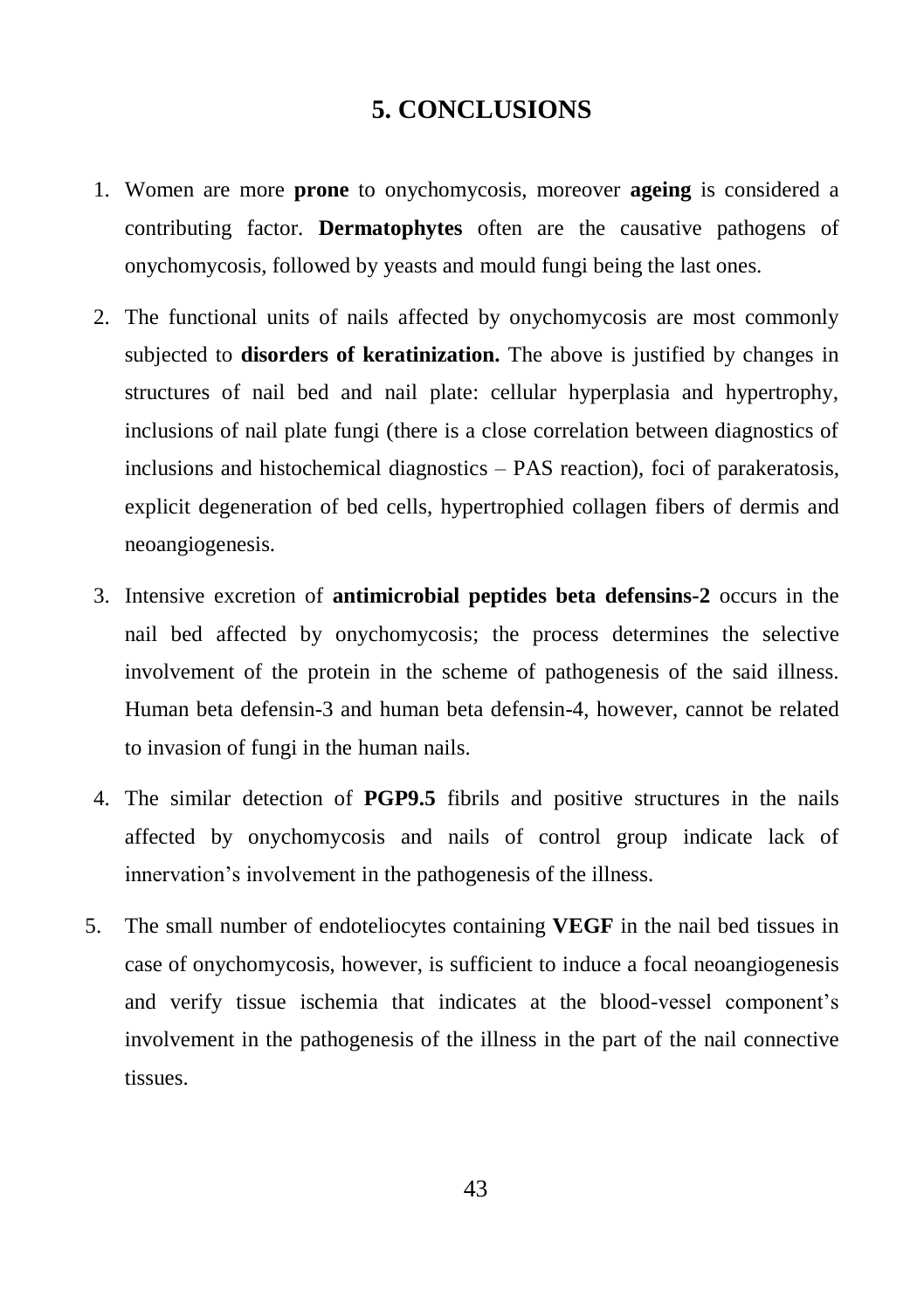- 6. Detection of small up to average number of structures containing **MMP-2** in the nail bed affected by onychomycosis and in the connective tissues of nail unit affected by onychomycosis supports intensive restructuring processes in the tissues affected by pathogenic fungi.
- 7. In case onychomycosis, a large **production** of separate specific **inflammation cytokines** takes place in the nail bed where the most active morphopathological processes of the illness occur. As to cytokines, IL-6 is the main proinflammatory factor of onychomycosis and IL-10 is the main anti-inflammatory factor, IL-1, however, cannot be related to invasion of pathogen fungi in nails.
- 8. Clear and statistically credible increase of apoptotic cells in the nail units affected by onychomycosis, especially in the nail bed tissues, justifies intensification of **process of programmed cell death** as a compensating mechanism to eliminate defective cells in the nail functional unit.
- 9. **Statistically credible positive correlations** between severity of onychomycosis and amount of hBD-2 positive structures in the tissues, as well as between the age of patients and structures containing IL-10 in the nail tissues support the **index for clinical assessment of onychomycosis and age** as modulators / inductors of the immune tissue reaction exactly for this illness.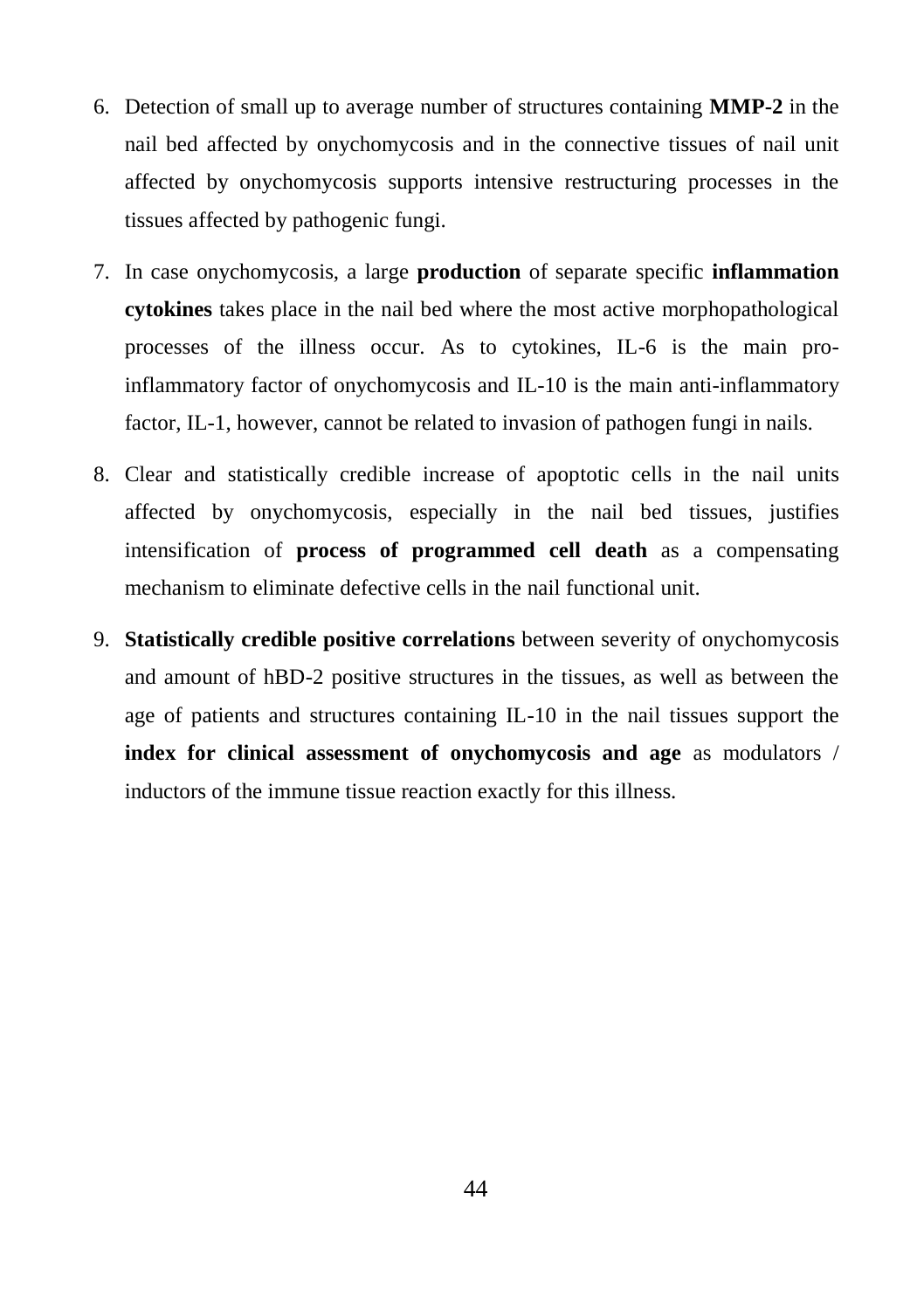# **PUBLICATIONS**

#### **Articles (4)**

- 1. **Murashko O.,** Kisis J., Kroica J. *Causative agents of onychomycosis in Latvia* // Dermatovenerologie, 2009; 54 (1): 16 – 18.
- 2. **Zaikovska O.,** Kisis J., Pilmane M. *Defensins and cytokins in nail unit affected by onychomycosis: a pilot study* // Papers on Anthropology XXII, 2013;  $225 - 233.$
- 3. **Zaikovska O.,** Pilmane M., Ķīsis J. *Nagu patomorfoloģiskās pārmaiņas onihomikozes gadījumā* // RSU Zinātniskie raksti 2013, 2014: 274 – 281.
- 4. **Zaikovska O.,** Pilmane M., Kisis J. *Morphopathological aspects of healthy nails and nails affected by onychomycosis* // [Mycoses,](http://www.ncbi.nlm.nih.gov/pubmed/?term=Zaikovska%2C+O.%2C+Pilmane%2C+M.+and+Kisis%2C+J.+(2014)%2C+Morphopathological+aspects+of+healthy+nails+and+nails+affected+by+onychomycosis.+Mycoses%2C+57%3A+531%E2%80%93536.) 2014; 57(9): 531 – 536.

#### **Guidelines (1)**

Practical recommendation of onychomycosis for practical doctors (one of authors). Accepted on 11 February 2014.

#### **Presentations in Latvia (7)**

- 1. 17 March, 2010 oral presentation *"Onychomycosis causative agents in Latvia"* Latvian Association of Dermatovenereologist.
- 2. 18 19 March, 2010 poster *"Onychomycosis and Vitamin D in organism"*, scientific conference of Rīga Stradiņš University.
- 3. 21 22 March, 2013 poster *"Immunochistological examination of onychomycosis affected nails"* scientific conference of Rīga Stradiņš University.
- 4. 19 21 September, 2013 poster *"Morphological diagnostic methods of onychomycosis"*, 7 th Congress of Latvian doctors.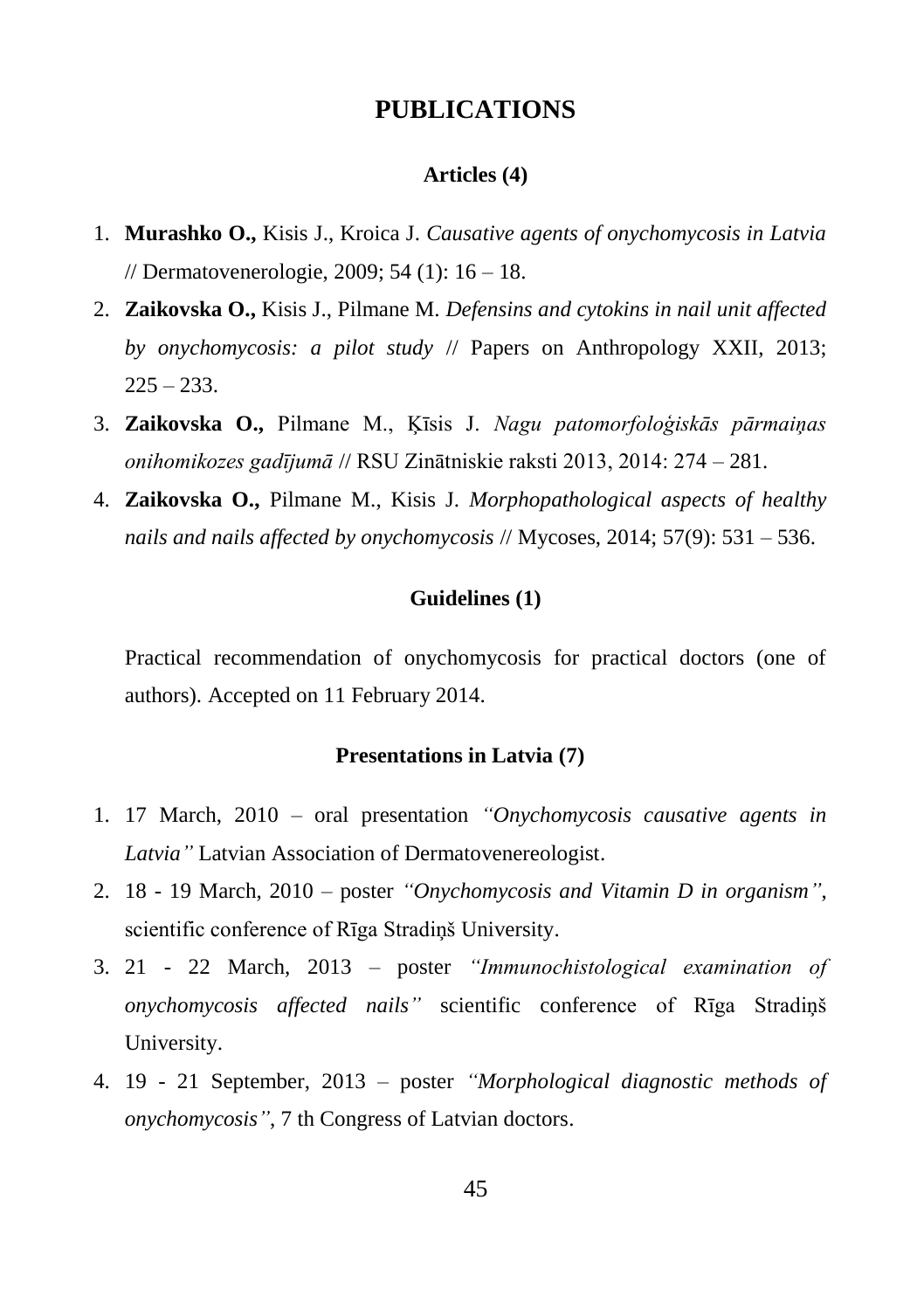- 5. 7 9 November, 2013 poster *"The presence of antimicrobial peptides in onychomycosis affected nails"* Baltic Morphology VII Scientific conference.
- 6. 10 11 April, 2014 poster *"Inflammation and remodellation processes in onychomycosis affected nais"*, scientific conference of Rīga Stradiņš University .
- 7. 26 27 March, 2015 poster *"Histology and innervations and vascularisation in onychomycosis affected nails"*, scientific conference of Rīga Stradiņš University .

#### **Presentation abroad (4)**

- 1. 23 26 April, 2009 oral presentation *"Causative agents of onychomycosis in*  Latvia" 6<sup>th</sup> European Academy of Dermatology and Venereology Spring Symposium Bucharest, Rumania.
- 2. 22 23 September, 2011 oral presentation *"The morphology of nails affected by onychomycosis and antimicrobial peptides"* Baltic Morphology VI, Tartu, Estonia.
- 3. 27 30 September, 2012 oral presentation *"Mycosis and psoriasis – similar and different*" and co-chair on symposium "Fungal skin and scalp infections" 21 th Congress of European Academy of Dermatology and Venereology, Prague, Czech Republic.
- 4. 2 6 October, 2013 poster *"Morphology and immunohistochemical examination of nails affected by onychomycosis"* 22 th Congress of European Academy of Dermatology and Venereology, Stambul, Turkey.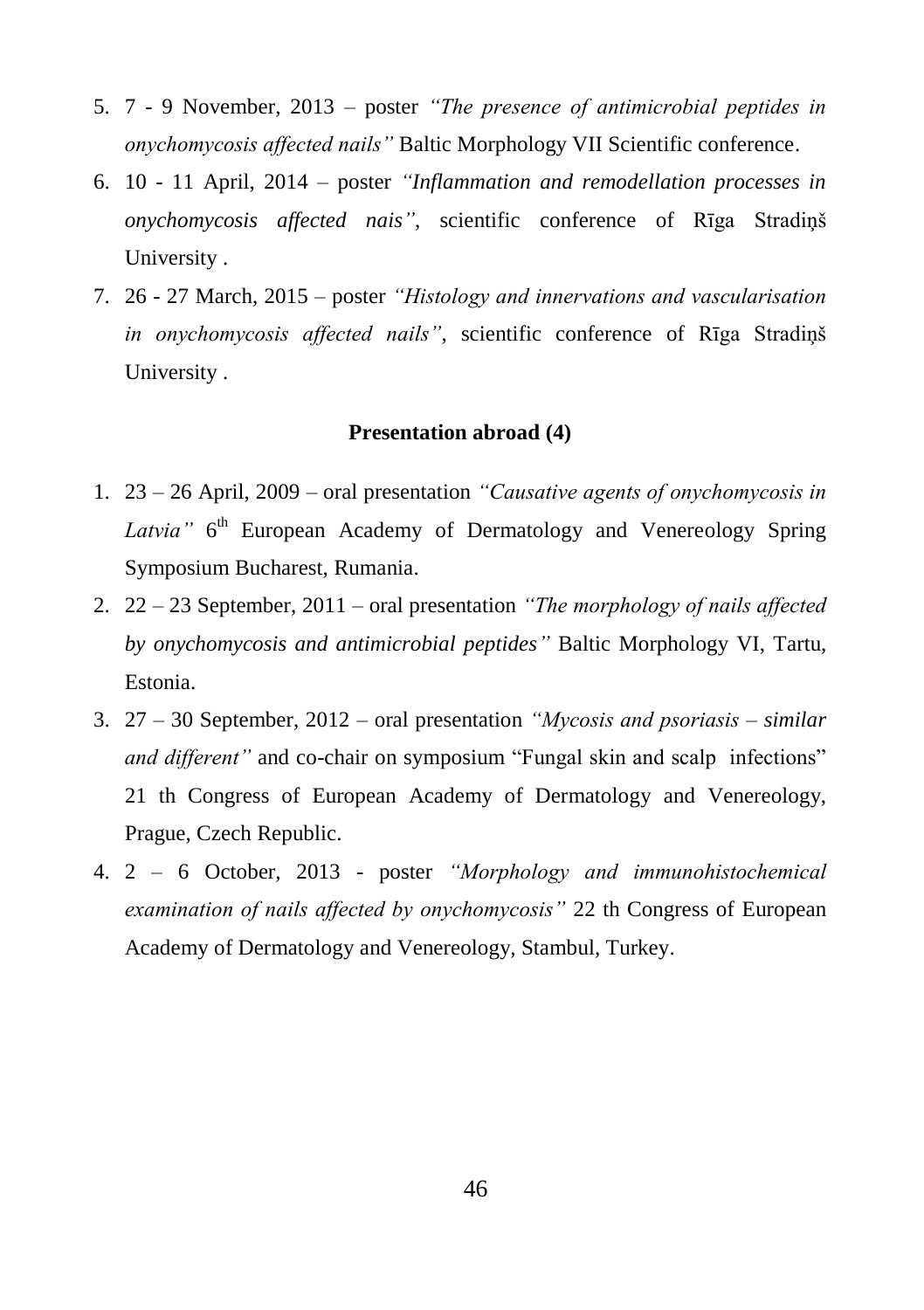#### **REFERENCES**

#### **English**

- <span id="page-47-0"></span>1. Abdullah L., Abbas O. Common nail changes and disorders in older people. Diagnosis and management // Canadian Family Physician, Feb 2011; (57): 2173– 2181.
- 2. [André J.](http://www.ncbi.nlm.nih.gov/pubmed?term=Andr%C3%A9%20J%5BAuthor%5D&cauthor=true&cauthor_uid=24079581), [Sass U.,](http://www.ncbi.nlm.nih.gov/pubmed?term=Sass%20U%5BAuthor%5D&cauthor=true&cauthor_uid=24079581) [Richert B.](http://www.ncbi.nlm.nih.gov/pubmed?term=Richert%20B%5BAuthor%5D&cauthor=true&cauthor_uid=24079581), [Theunis A.](http://www.ncbi.nlm.nih.gov/pubmed?term=Theunis%20A%5BAuthor%5D&cauthor=true&cauthor_uid=24079581) Nail pathology // [Clin Dermatol,](http://www.ncbi.nlm.nih.gov/pubmed/24079581) Sep– Oct 2013; 31(5): 526–539.
- 3. [Baran R.](http://www.ncbi.nlm.nih.gov/pubmed?term=Baran%20R%5BAuthor%5D&cauthor=true&cauthor_uid=21146733) The nail in the elderly // [Clin Dermatol,](http://www.ncbi.nlm.nih.gov/pubmed/21146733) Jan–Feb 2011; 29(1): 54–60.
- 4. [Barber](http://www.ncbi.nlm.nih.gov/pubmed?term=Barber%20K%5BAuthor%5D&cauthor=true&cauthor_uid=19214354) K., [Barber](http://www.ncbi.nlm.nih.gov/pubmed?term=Barber%20J%5BAuthor%5D&cauthor=true&cauthor_uid=19214354) J. Onychomycosis: therapy directed by morphology and mycology // Skin Therapy Lett. Jan 2009:  $14(1)$ : 1–2.
- 5. [Boveland S. D.](http://www.ncbi.nlm.nih.gov/pubmed?term=Boveland%20SD%5BAuthor%5D&cauthor=true&cauthor_uid=20447025), [Moore P. A.,](http://www.ncbi.nlm.nih.gov/pubmed?term=Moore%20PA%5BAuthor%5D&cauthor=true&cauthor_uid=20447025) [Mysore J.,](http://www.ncbi.nlm.nih.gov/pubmed?term=Mysore%20J%5BAuthor%5D&cauthor=true&cauthor_uid=20447025) et al. Immunohistochemical study of matrix metalloproteinases-2 and -9, macrophage inflammatory protein-2 and tissue inhibitors of matrix metalloproteinases-1 and -2 in normal, purulonecrotic and fungal infected equine corneas /[/ Vet Ophthalmol,](http://www.ncbi.nlm.nih.gov/pubmed/20447025) Mar 2010; 13(2): 81–90.
- 6. [Campos M. R.,](http://www.ncbi.nlm.nih.gov/pubmed?term=Campos%20MR%5BAuthor%5D&cauthor=true&cauthor_uid=16293438) [Russo M.,](http://www.ncbi.nlm.nih.gov/pubmed?term=Russo%20M%5BAuthor%5D&cauthor=true&cauthor_uid=16293438) [Gomes E.,](http://www.ncbi.nlm.nih.gov/pubmed?term=Gomes%20E%5BAuthor%5D&cauthor=true&cauthor_uid=16293438) [Almeida S. R.](http://www.ncbi.nlm.nih.gov/pubmed?term=Almeida%20SR%5BAuthor%5D&cauthor=true&cauthor_uid=16293438) Stimulation, inhibition and death of macrophages infected with Trichophyton rubrum // [Microbes Infect,](http://www.ncbi.nlm.nih.gov/pubmed/?term=IL-12+and+onychomycosis) Feb 2006; 8(2): 372–379.
- 7. [Chamorro C. I.,](http://www.ncbi.nlm.nih.gov/pubmed?term=Chamorro%20CI%5BAuthor%5D&cauthor=true&cauthor_uid=18923446) [Weber G.,](http://www.ncbi.nlm.nih.gov/pubmed?term=Weber%20G%5BAuthor%5D&cauthor=true&cauthor_uid=18923446) [Grönberg A.,](http://www.ncbi.nlm.nih.gov/pubmed?term=Gr%C3%B6nberg%20A%5BAuthor%5D&cauthor=true&cauthor_uid=18923446) et al. The human antimicrobial peptide LL-37 suppresses apoptosis in keratinocytes // J Invest dermatol, 2009; 129: 937–944.
- 8. Cohen J. L., Scher R. K., Pappert A. S. The nail and fungus infections // Elewski B. E., ed. Cutaneous fungal infections. New York: Igaku-Shoin, 1992; 106– 123.
- 9. Christensen R. Analysis of variance. Design and Regression. Applied statistical methods. London, Chapman & Hall, 1996.
- 10. [Day I.](http://www.ncbi.nlm.nih.gov/pubmed?term=Day%20IN%5BAuthor%5D&cauthor=true&cauthor_uid=19879917) N., [Thompson R. J.](http://www.ncbi.nlm.nih.gov/pubmed?term=Thompson%20RJ%5BAuthor%5D&cauthor=true&cauthor_uid=19879917) UCHL1 (PGP 9.5): neuronal biomarker and ubiquitin system protein // [Prog Neurobiol,](http://www.ncbi.nlm.nih.gov/pubmed/19879917) Mar 2010; 90(3): 327–362.
- 11. [Diamantis A.](http://www.ncbi.nlm.nih.gov/pubmed?term=Diamantis%20A%5BAuthor%5D&cauthor=true&cauthor_uid=19060510), [Magiorkinis E.,](http://www.ncbi.nlm.nih.gov/pubmed?term=Magiorkinis%20E%5BAuthor%5D&cauthor=true&cauthor_uid=19060510) [Sakorafas G. H.,](http://www.ncbi.nlm.nih.gov/pubmed?term=Sakorafas%20GH%5BAuthor%5D&cauthor=true&cauthor_uid=19060510) [Androutsos G.](http://www.ncbi.nlm.nih.gov/pubmed?term=Androutsos%20G%5BAuthor%5D&cauthor=true&cauthor_uid=19060510) A brief history of apoptosis: from ancient to modern times /[/ Onkologie,](http://www.ncbi.nlm.nih.gov/pubmed/19060510) Dec 2008; 31(12): 702–706.
- 12. [Dorschner R.](http://www.ncbi.nlm.nih.gov/pubmed?term=%22Dorschner%20RA%22%5BAuthor%5D), [Lopez-Garcia B.](http://www.ncbi.nlm.nih.gov/pubmed?term=%22Lopez-Garcia%20B%22%5BAuthor%5D), et al. Innate immune defense of the nail unit by antimicrobial peptides // J Am Acad Dermatol, Mar 2004; 50(3): 343–348.
- 13. [Faergemann J.,](http://www.ncbi.nlm.nih.gov/pubmed?term=%22Faergemann%20J%22%5BAuthor%5D) [Correia O.](http://www.ncbi.nlm.nih.gov/pubmed?term=%22Correia%20O%22%5BAuthor%5D), [Nowicki R.,](http://www.ncbi.nlm.nih.gov/pubmed?term=%22Nowicki%20R%22%5BAuthor%5D) Ro B. I. Genetic predispositionunderstanding underlying mechanisms of onychomycosis // J Eur Acad Dermatol Venereol, Sep 2005; 19(1): 17–19.
- 14. [Gabay C.,](http://www.ncbi.nlm.nih.gov/pubmed?term=Gabay%20C%5BAuthor%5D&cauthor=true&cauthor_uid=20177398) [Lamacchia C.,](http://www.ncbi.nlm.nih.gov/pubmed?term=Lamacchia%20C%5BAuthor%5D&cauthor=true&cauthor_uid=20177398) [Palmer G.](http://www.ncbi.nlm.nih.gov/pubmed?term=Palmer%20G%5BAuthor%5D&cauthor=true&cauthor_uid=20177398) IL-1 pathways in inflammation and human diseases // [Nat Rev Rheumatol,](http://www.ncbi.nlm.nih.gov/pubmed/?term=IL-1+pathway+in+inflammation+and+huiman+deseases%2C+Gabay%2C+2010) Apr 2010; 6(4): 232–241.
- 15. [Gasparoto T. H.,](http://www.ncbi.nlm.nih.gov/pubmed?term=Gasparoto%20TH%5BAuthor%5D&cauthor=true&cauthor_uid=15364107) [Gaziri L. C.,](http://www.ncbi.nlm.nih.gov/pubmed?term=Gaziri%20LC%5BAuthor%5D&cauthor=true&cauthor_uid=15364107) [Burger E.](http://www.ncbi.nlm.nih.gov/pubmed?term=Burger%20E%5BAuthor%5D&cauthor=true&cauthor_uid=15364107), et al. Apoptosis of phagocytic cells induced by Candida albicans and production of IL-10 // [FEMS Immunol Med](http://www.ncbi.nlm.nih.gov/pubmed/15364107)  [Microbiol,](http://www.ncbi.nlm.nih.gov/pubmed/15364107) Oct 1 2004; 42(2): 219–224.
- 16. [Grover C.,](http://www.ncbi.nlm.nih.gov/pubmed?term=%22Grover%20C%22%5BAuthor%5D) [Nanda S.](http://www.ncbi.nlm.nih.gov/pubmed?term=%22Nanda%20S%22%5BAuthor%5D), [Reddy B.](http://www.ncbi.nlm.nih.gov/pubmed?term=%22Reddy%20BS%22%5BAuthor%5D), Chaturvedi K. U. Nail biopsy: assessment of indications and outcome // Dermatol Surg, Feb 2005; 31(2): 190–194.
- 17. Hamsa A. R., Sherif S. A., Rasha T. A., et al. Dealing with dysmorphic nail problems // Egyptian Dermatology Online Journal, June 2006; 2(1): 4.
- 18. Hay [R. J.](http://www.ncbi.nlm.nih.gov/pubmed?term=Hay%20RJ%5BAuthor%5D&cauthor=true&cauthor_uid=1417045) Fungal skin infections // [Arch Dis Child,](http://www.ncbi.nlm.nih.gov/pubmed/1417045) Sep 1992; 67(9): 1065–1067.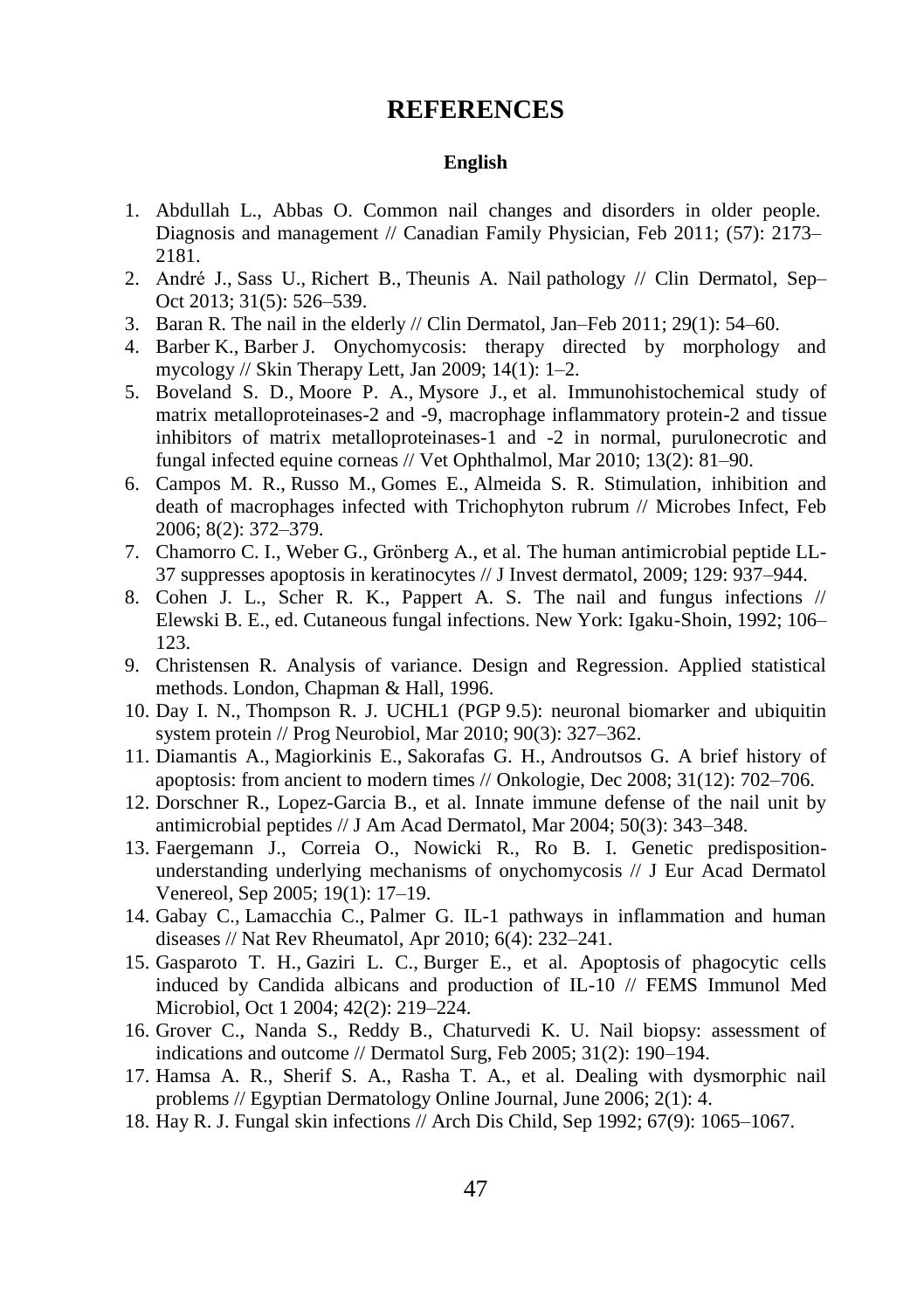- 19. [Heinrich P. C.](http://www.ncbi.nlm.nih.gov/pubmed?term=Heinrich%20PC%5BAuthor%5D&cauthor=true&cauthor_uid=12773095), [Behrmann I.](http://www.ncbi.nlm.nih.gov/pubmed?term=Behrmann%20I%5BAuthor%5D&cauthor=true&cauthor_uid=12773095), [Haan S.](http://www.ncbi.nlm.nih.gov/pubmed?term=Haan%20S%5BAuthor%5D&cauthor=true&cauthor_uid=12773095), et al. Principles of interleukin (IL)-6-type cytokine signalling and its regulation // [Biochem J,](http://www.ncbi.nlm.nih.gov/pubmed/?term=Heinrich+P%2C+Behrmann+I%2C+Haan+S.+et+al.+Principles+of+interleukin+(IL)-6-type+cytokine+signalling+and+its+regulation%2F%2F+Biochem+J%2C+2003+Aug+15%3B+374(1)%3A+1-20) Aug 15 2003; 374(Pt 1):  $1-20$ .
- 20. Hsu S. M., Raine L., Fanger H. [The use of antiavidin antibody and](http://www.ncbi.nlm.nih.gov/pubmed/6167159) avidin-biotin[peroxidase complex in immunoperoxidase technics](http://www.ncbi.nlm.nih.gov/pubmed/6167159) // Am J Clin Pathol, Jun 1981; 75(6): 816–821.
- 21. Itoh K., Suzuki K., Bise K., et al. Apoptosis [in the basal ganglia of the developing](http://www.ncbi.nlm.nih.gov/pubmed/11271378)  [human nervous system](http://www.ncbi.nlm.nih.gov/pubmed/11271378) // Acta Neuropathol, Feb 2001; 101(2): 92–100.
- 22. [Järv H.,](http://www.ncbi.nlm.nih.gov/pubmed?term=%22J%C3%A4rv%20H%22%5BAuthor%5D) [Naaber P.](http://www.ncbi.nlm.nih.gov/pubmed?term=%22Naaber%20P%22%5BAuthor%5D), [Kaur S.](http://www.ncbi.nlm.nih.gov/pubmed?term=%22Kaur%20S%22%5BAuthor%5D), et al. Toenail onychomycosis in Estonia // Mycoses, Feb 2004; 47(1–2): 57–61.
- 23. [Jiang Y.](http://www.ncbi.nlm.nih.gov/pubmed?term=Jiang%20Y%5BAuthor%5D&cauthor=true&cauthor_uid=20337925), [Wang Y.](http://www.ncbi.nlm.nih.gov/pubmed?term=Wang%20Y%5BAuthor%5D&cauthor=true&cauthor_uid=20337925), [Wang B.](http://www.ncbi.nlm.nih.gov/pubmed?term=Wang%20B%5BAuthor%5D&cauthor=true&cauthor_uid=20337925), et al. Antifungal activity of recombinant mouse betadefensin 3 /[/ Lett Appl Microbiol,](http://www.ncbi.nlm.nih.gov/pubmed/?term=Jiang+and+2010+defensin+3) May 2010; 50(5): 468–473.
- 24. [Jensen J. M.](http://www.ncbi.nlm.nih.gov/pubmed?term=Jensen%20JM%5BAuthor%5D&cauthor=true&cauthor_uid=17392834), [Pfeiffer S.](http://www.ncbi.nlm.nih.gov/pubmed?term=Pfeiffer%20S%5BAuthor%5D&cauthor=true&cauthor_uid=17392834), [Akaki T.](http://www.ncbi.nlm.nih.gov/pubmed?term=Akaki%20T%5BAuthor%5D&cauthor=true&cauthor_uid=17392834), et al. Barrier function, epidermal differentiation, and human beta-defensin 2 expression in tinea corporis // J Invest Dermatol, Jul 2007; 127(7): 1720–1727.
- 25. [Karimzadegan-Nia M.](http://www.ncbi.nlm.nih.gov/pubmed?term=Karimzadegan-Nia%20M%5BAuthor%5D&cauthor=true&cauthor_uid=17222296), [Mir-Amin-Mohammadi A.](http://www.ncbi.nlm.nih.gov/pubmed?term=Mir-Amin-Mohammadi%20A%5BAuthor%5D&cauthor=true&cauthor_uid=17222296), [Bouzari N.](http://www.ncbi.nlm.nih.gov/pubmed?term=Bouzari%20N%5BAuthor%5D&cauthor=true&cauthor_uid=17222296), [Firooz A.](http://www.ncbi.nlm.nih.gov/pubmed?term=Firooz%20A%5BAuthor%5D&cauthor=true&cauthor_uid=17222296)  Comparison of direct smear, culture and histology for the diagnosis of onychomycosis // Australas J Dermatol, Feb 2007; 48(1): 18–21.
- 26. [Karkkainen M. J.](http://www.ncbi.nlm.nih.gov/pubmed?term=Karkkainen%20MJ%5BAuthor%5D&cauthor=true&cauthor_uid=11114740), [Petrova T. V.](http://www.ncbi.nlm.nih.gov/pubmed?term=Petrova%20TV%5BAuthor%5D&cauthor=true&cauthor_uid=11114740) Vascular endothelial growth factor receptors in the regulation of angiogenesis and lymphangiogenesis // [Oncogene,](http://www.ncbi.nlm.nih.gov/pubmed/11114740) Nov 20 2000; 19(49): 5598–5605.
- 27. [Kawai M.](http://www.ncbi.nlm.nih.gov/pubmed?term=Kawai%20M%5BAuthor%5D&cauthor=true&cauthor_uid=17076742), [Yamazaki M.](http://www.ncbi.nlm.nih.gov/pubmed?term=Yamazaki%20M%5BAuthor%5D&cauthor=true&cauthor_uid=17076742), [Tsuboi R.,](http://www.ncbi.nlm.nih.gov/pubmed?term=Tsuboi%20R%5BAuthor%5D&cauthor=true&cauthor_uid=17076742) et al. Human beta-defensin-2, an antimicrobial peptide, is elevated in scales collected from tinea pedis patients // Int J Dermatol, Nov 2006; 45(11): 1389–1390.
- 28. [Kerr](http://www.ncbi.nlm.nih.gov/pubmed?term=Kerr%20JF%5BAuthor%5D&cauthor=true&cauthor_uid=12505355) J. F. History of the events leading to the formulation of the apoptosis concept // [Toxicology,](http://www.ncbi.nlm.nih.gov/pubmed/12505355) Dec 27 2002; 181–182.
- 29. [Kurokawa C. S.,](http://www.ncbi.nlm.nih.gov/pubmed?term=Kurokawa%20CS%5BAuthor%5D&cauthor=true&cauthor_uid=17446681) [Araujo J. P. Jr.](http://www.ncbi.nlm.nih.gov/pubmed?term=Araujo%20JP%20Jr%5BAuthor%5D&cauthor=true&cauthor_uid=17446681), [Soares A. M.](http://www.ncbi.nlm.nih.gov/pubmed?term=Soares%20AM%5BAuthor%5D&cauthor=true&cauthor_uid=17446681), et al. Pro- and anti-inflammatory cytokines produced by human monocytes challenged in vitro with Paracoccidioides brasiliensis // [Microbiol Immunol,](http://www.ncbi.nlm.nih.gov/pubmed/17446681) 2007; 51(4): 421–428.
- 30. Lai Y., Gallo R. AMPed Up immunity: how antimicrobial peptides have multiple roles in immune defense // Clin Immunol, Apr 2010; 135(1): 1–11.
- 31. Lillie R. D., Pizzolato P., Donaldson P. T. [Nuclear stains with soluble metachrome](http://www.ncbi.nlm.nih.gov/pubmed/62734)  [metal mordant dye lakes. The effect of chemical endgroup blocking reactions and](http://www.ncbi.nlm.nih.gov/pubmed/62734)  [the artificial introduction of acid groups into tissues](http://www.ncbi.nlm.nih.gov/pubmed/62734) // Histochemistry, Oct 7 1976; 49(1): 23–35.
- 32. [Lone R.](http://www.ncbi.nlm.nih.gov/pubmed?term=Lone%20R%5BAuthor%5D&cauthor=true&cauthor_uid=24179915), [Bashir D.,](http://www.ncbi.nlm.nih.gov/pubmed?term=Bashir%20D%5BAuthor%5D&cauthor=true&cauthor_uid=24179915) [Ahmad S.](http://www.ncbi.nlm.nih.gov/pubmed?term=Ahmad%20S%5BAuthor%5D&cauthor=true&cauthor_uid=24179915), et al. A study on clinico-mycological profile, etiological agents and diagnosis of onychomycosis at a government medical college hospital in kashmir // [J Clin Diagn Res,](http://www.ncbi.nlm.nih.gov/pubmed/24179915) Sep 2013; 7(9): 1983–1985.
- 33. [Martin B.](http://www.ncbi.nlm.nih.gov/pubmed?term=Martin%20B%5BAuthor%5D&cauthor=true&cauthor_uid=23871460) Nail histopathology // [Actas Dermosifiliogr,](http://www.ncbi.nlm.nih.gov/pubmed/23871460) Sep 2013; 104(7): 564–578.
- 34. [Marangon A. V.,](http://www.ncbi.nlm.nih.gov/pubmed?term=Marangon%20AV%5BAuthor%5D&cauthor=true&cauthor_uid=19570074) [Svidzinski T. I.,](http://www.ncbi.nlm.nih.gov/pubmed?term=Svidzinski%20TI%5BAuthor%5D&cauthor=true&cauthor_uid=19570074) [Salci T. P.,](http://www.ncbi.nlm.nih.gov/pubmed?term=Salci%20TP%5BAuthor%5D&cauthor=true&cauthor_uid=19570074) et al. Metabolic extract of Fusarium oxysporum induces histopathologic alterations andapoptosis in the skin of Wistar rats /[/ Int J Dermatol,](http://www.ncbi.nlm.nih.gov/pubmed/19570074) Jul 2009; 48(7): 697–703.
- 35. [McCawley L. J.](http://www.ncbi.nlm.nih.gov/pubmed?term=McCawley%20LJ%5BAuthor%5D&cauthor=true&cauthor_uid=11544020), [Matrisian L. M.](http://www.ncbi.nlm.nih.gov/pubmed?term=Matrisian%20LM%5BAuthor%5D&cauthor=true&cauthor_uid=11544020) Matrix metalloproteinases: they're not just for matrix anymore! /[/ Curr Opin Cell Biol,](http://www.ncbi.nlm.nih.gov/pubmed/?term=McCawley%2C+L.+J.%2C+Matrisian%2C+L.+M.+(2001)+Matrix+metalloproteinases%3A+they%E2%80%99re+not+just+for+matrix+anymore!+Curr.+Opin.+Cell+Biol.+13%2C534-540) Oct 2001; 13(5): 534–540.
- 36. McManus J. F. Periodic acid routine applied to kidney //Amer J Path, 1948; 24: 643.
- 37. [Mitchell I. D.](http://www.ncbi.nlm.nih.gov/pubmed?term=Mitchell%20ID%5BAuthor%5D&cauthor=true&cauthor_uid=3941664), [Brice A. J.](http://www.ncbi.nlm.nih.gov/pubmed?term=Brice%20AJ%5BAuthor%5D&cauthor=true&cauthor_uid=3941664) Investigations into parametric analysis of data from in vivo micronucleus assays by comparison with non-parametric methods // [Mutat Res,](http://www.ncbi.nlm.nih.gov/pubmed/?term=95.%09+ID%2C+Brice+AJ.+Investigations+into+parametric+analysis+of+data+from+in+vivo+micronucleus+assays+by+comparison+with+non-parametric+methods.+Mutat+Res.+1986+Jan-Feb%3B159+(1-2)%3A139-46) Jan–Feb 1986; 159(1–2): 139–146.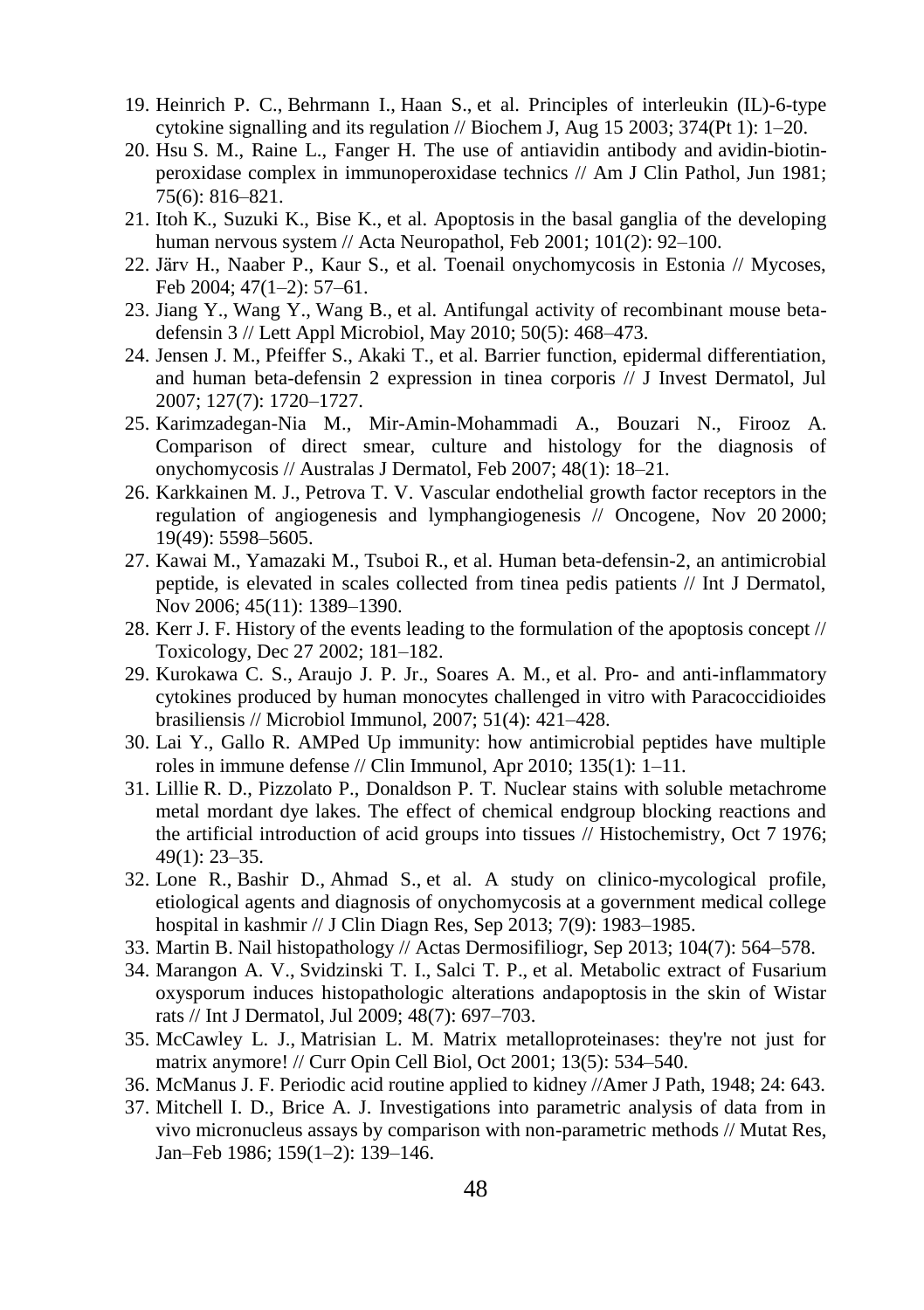- 38. [Mitchell B. M.,](http://www.ncbi.nlm.nih.gov/pubmed?term=Mitchell%20BM%5BAuthor%5D&cauthor=true&cauthor_uid=17525657) [Wu T. G.,](http://www.ncbi.nlm.nih.gov/pubmed?term=Wu%20TG%5BAuthor%5D&cauthor=true&cauthor_uid=17525657) [Chong E. M.](http://www.ncbi.nlm.nih.gov/pubmed?term=Chong%20EM%5BAuthor%5D&cauthor=true&cauthor_uid=17525657), et al. Expression of matrix metalloproteinases 2 and 9 in experimental corneal injury and fungal keratitis // [Cornea,](http://www.ncbi.nlm.nih.gov/pubmed/17525657) Jun 2007; 26(5): 589–593.
- 39. [Moreno-Coutiño G.,](http://www.ncbi.nlm.nih.gov/pubmed?term=Moreno-Couti%C3%B1o%20G%5BAuthor%5D&cauthor=true&cauthor_uid=19389073) [Toussaint-Caire S.,](http://www.ncbi.nlm.nih.gov/pubmed?term=Toussaint-Caire%20S%5BAuthor%5D&cauthor=true&cauthor_uid=19389073) [Arenas R.](http://www.ncbi.nlm.nih.gov/pubmed?term=Arenas%20R%5BAuthor%5D&cauthor=true&cauthor_uid=19389073) Clinical, mycological and histological aspects of white onychomycosis // [Mycoses,](http://www.ncbi.nlm.nih.gov/pubmed/?term=Moreno-Couti%C3%B1o%2C+2009+nail+biopsy) Mar 1 2010; 53(2): 144– 147.
- 40. [Negoescu](http://www.ncbi.nlm.nih.gov/pubmed?term=Negoescu%20A%5BAuthor%5D&cauthor=true&cauthor_uid=9755824) A., [Guillermet C.,](http://www.ncbi.nlm.nih.gov/pubmed?term=Guillermet%20C%5BAuthor%5D&cauthor=true&cauthor_uid=9755824) [Lorimier P.](http://www.ncbi.nlm.nih.gov/pubmed?term=Lorimier%20P%5BAuthor%5D&cauthor=true&cauthor_uid=9755824), et al. Importance of DNA fragmentation in apoptosis with regard to TUNEL specificity  $\hat{N}$  [Biomed Pharmacother,](http://www.ncbi.nlm.nih.gov/pubmed/9755824) 1998; 52(6): 252–258.
- 41. [Neely J. G.](http://www.ncbi.nlm.nih.gov/pubmed?term=Neely%20JG%5BAuthor%5D&cauthor=true&cauthor_uid=14520096), [Hartman J. M.,](http://www.ncbi.nlm.nih.gov/pubmed?term=Hartman%20JM%5BAuthor%5D&cauthor=true&cauthor_uid=14520096) [Forsen J. W. Jr.](http://www.ncbi.nlm.nih.gov/pubmed?term=Forsen%20JW%20Jr%5BAuthor%5D&cauthor=true&cauthor_uid=14520096), [Wallace M. S.](http://www.ncbi.nlm.nih.gov/pubmed?term=Wallace%20MS%5BAuthor%5D&cauthor=true&cauthor_uid=14520096) Tutorials in clinical research: VII. Understanding comparative statistics (contrast) – part B: application of T-test, Mann-Whitney U, and chi-square // [Laryngoscope,](http://www.ncbi.nlm.nih.gov/pubmed/14520096) Oct 2003; 113(10): 1719–1725.
- 42. [Nishikaku A. S.,](http://www.ncbi.nlm.nih.gov/pubmed?term=Nishikaku%20AS%5BAuthor%5D&cauthor=true&cauthor_uid=19765107) [Ribeiro L. C.,](http://www.ncbi.nlm.nih.gov/pubmed?term=Ribeiro%20LC%5BAuthor%5D&cauthor=true&cauthor_uid=19765107) [Molina R. F.,](http://www.ncbi.nlm.nih.gov/pubmed?term=Molina%20RF%5BAuthor%5D&cauthor=true&cauthor_uid=19765107) et al. Matrix metalloproteinases with gelatinolytic activity induced by Paracoccidioides brasiliensis infection // [Int J Exp](http://www.ncbi.nlm.nih.gov/pubmed/19765107)  [Pathol,](http://www.ncbi.nlm.nih.gov/pubmed/19765107) Oct 2009; 90(5): 527–537.
- 43. [Ouyang W.](http://www.ncbi.nlm.nih.gov/pubmed?term=Ouyang%20W%5BAuthor%5D&cauthor=true&cauthor_uid=21166540), [Rutz S.](http://www.ncbi.nlm.nih.gov/pubmed?term=Rutz%20S%5BAuthor%5D&cauthor=true&cauthor_uid=21166540), [Crellin N. K.](http://www.ncbi.nlm.nih.gov/pubmed?term=Crellin%20NK%5BAuthor%5D&cauthor=true&cauthor_uid=21166540), et al. Regulation and functions of the IL-10 family of cytokines in inflammation and disease // [Annu Rev Immunol,](http://www.ncbi.nlm.nih.gov/pubmed/21166540) 2011; 29: 71–109.
- 44. [Pärnänen P.](http://www.ncbi.nlm.nih.gov/pubmed?term=P%C3%A4rn%C3%A4nen%20P%5BAuthor%5D&cauthor=true&cauthor_uid=20406392), [Meurman J. H.](http://www.ncbi.nlm.nih.gov/pubmed?term=Meurman%20JH%5BAuthor%5D&cauthor=true&cauthor_uid=20406392), [Sorsa T.](http://www.ncbi.nlm.nih.gov/pubmed?term=Sorsa%20T%5BAuthor%5D&cauthor=true&cauthor_uid=20406392) The effects of Candida proteinases on human proMMP-9, TIMP-1 and TIMP-2 // [Mycoses,](http://www.ncbi.nlm.nih.gov/pubmed/20406392) Jul 2011; 54(4): 325–330.
- 45. Pilmane M., Shine J., Iismaa T. P. [Distribution of galanin immunoreactivity in the](http://www.ncbi.nlm.nih.gov/pubmed/9928196)  [bronchi of humans with tuberculosis](http://www.ncbi.nlm.nih.gov/pubmed/9928196) // Ann N Y Acad Sci, Dec 21 1998; 863: 445– 449.
- 46. Pilmane M., Engelis A., Mozgis D. Neuropeptides in colon of children with Hirshprung disease // International Journal of Surgery in Childhood, 1999; 7(4): 223–227.
- 47. [Pires C. A.,](http://www.ncbi.nlm.nih.gov/pubmed?term=Pires%20CA%5BAuthor%5D&cauthor=true&cauthor_uid=24770502) [Cruz N. F.,](http://www.ncbi.nlm.nih.gov/pubmed?term=Cruz%20NF%5BAuthor%5D&cauthor=true&cauthor_uid=24770502) [Lobato A. M.](http://www.ncbi.nlm.nih.gov/pubmed?term=Lobato%20AM%5BAuthor%5D&cauthor=true&cauthor_uid=24770502), et al. Clinical, epidemiological, and therapeutic profile of dermatophytosis // [An Bras Dermatol,](http://www.ncbi.nlm.nih.gov/pubmed/24770502) Mar–Apr 2014; 89(2): 259–264.
- 48. [Ramsdale M.](http://www.ncbi.nlm.nih.gov/pubmed?term=Ramsdale%20M%5BAuthor%5D&cauthor=true&cauthor_uid=18294459) Programmed cell death in pathogenic fungi // [Biochim Biophys Acta,](http://www.ncbi.nlm.nih.gov/pubmed/18294459) Jul 2008; 1783(7): 1369–1380.
- 49. [Rodrigues E. G.,](http://www.ncbi.nlm.nih.gov/pubmed?term=Rodrigues%20EG%5BAuthor%5D&cauthor=true&cauthor_uid=19722020) [Dobroff A. S.](http://www.ncbi.nlm.nih.gov/pubmed?term=Dobroff%20AS%5BAuthor%5D&cauthor=true&cauthor_uid=19722020), [Taborda C. P.,](http://www.ncbi.nlm.nih.gov/pubmed?term=Taborda%20CP%5BAuthor%5D&cauthor=true&cauthor_uid=19722020) [Travassos L. R.](http://www.ncbi.nlm.nih.gov/pubmed?term=Travassos%20LR%5BAuthor%5D&cauthor=true&cauthor_uid=19722020) Antifungal and antitumor models of bioactive protective peptides // An Acad Bras Cienc, Sep 2009; 81(3): 503–520.
- 50. [Sariahmetoglu M.,](http://www.ncbi.nlm.nih.gov/pubmed?term=Sariahmetoglu%20M%5BAuthor%5D&cauthor=true&cauthor_uid=17435175) [Crawford B. D.](http://www.ncbi.nlm.nih.gov/pubmed?term=Crawford%20BD%5BAuthor%5D&cauthor=true&cauthor_uid=17435175), [Leon H.](http://www.ncbi.nlm.nih.gov/pubmed?term=Leon%20H%5BAuthor%5D&cauthor=true&cauthor_uid=17435175), et al. Regulation of matrix metalloproteinase-2 (MMP-2) activity by phosphorylation // [FASEB J,](http://www.ncbi.nlm.nih.gov/pubmed/17435175) Aug 2007; 21(10): 2486–2495.
- 51. [Seebacher C.,](http://www.ncbi.nlm.nih.gov/pubmed?term=Seebacher%20C%5BAuthor%5D&cauthor=true&cauthor_uid=17576328) [Brasch J.](http://www.ncbi.nlm.nih.gov/pubmed?term=Brasch%20J%5BAuthor%5D&cauthor=true&cauthor_uid=17576328), [Abeck D.](http://www.ncbi.nlm.nih.gov/pubmed?term=Abeck%20D%5BAuthor%5D&cauthor=true&cauthor_uid=17576328), et al. Onychomycosis // Mycoses, Jul 2007; 50(4): 321–327.
- 52. [Singh G.,](http://www.ncbi.nlm.nih.gov/pubmed?term=Singh%20G%5BAuthor%5D&cauthor=true&cauthor_uid=16394478) [Haneef N. S.](http://www.ncbi.nlm.nih.gov/pubmed?term=Haneef%20NS%5BAuthor%5D&cauthor=true&cauthor_uid=16394478), [Uday A.](http://www.ncbi.nlm.nih.gov/pubmed?term=Uday%20A%5BAuthor%5D&cauthor=true&cauthor_uid=16394478) Nail changes and disorders among the elderly // [Indian J Dermatol Venereol Leprol,](http://www.ncbi.nlm.nih.gov/pubmed/16394478) Nov–Dec 2005; 71(6): 386–392.
- 53. [Stewart C. L.,](http://www.ncbi.nlm.nih.gov/pubmed?term=Stewart%20CL%5BAuthor%5D&cauthor=true&cauthor_uid=23210754) [Rubin A. I.](http://www.ncbi.nlm.nih.gov/pubmed?term=Rubin%20AI%5BAuthor%5D&cauthor=true&cauthor_uid=23210754) Update: nail unit dermatopathology // [Dermatol Ther,](http://www.ncbi.nlm.nih.gov/pubmed/?term=update+nail+unit+dermatopathology) Nov-Dec 2012; 25(6): 551–568.
- 54. [Sumikawa M.,](http://www.ncbi.nlm.nih.gov/pubmed?term=Sumikawa%20M%5BAuthor%5D&cauthor=true&cauthor_uid=17584323) [Egawa T.,](http://www.ncbi.nlm.nih.gov/pubmed?term=Egawa%20T%5BAuthor%5D&cauthor=true&cauthor_uid=17584323) [Honda I.,](http://www.ncbi.nlm.nih.gov/pubmed?term=Honda%20I%5BAuthor%5D&cauthor=true&cauthor_uid=17584323) et al. Effects of foot care intervention including nail drilling combined with topical antifungal application in diabetic patients with onychomycosis /[/ J Dermatol,](http://www.ncbi.nlm.nih.gov/pubmed/17584323) Jul 2007; 34(7): 456–464.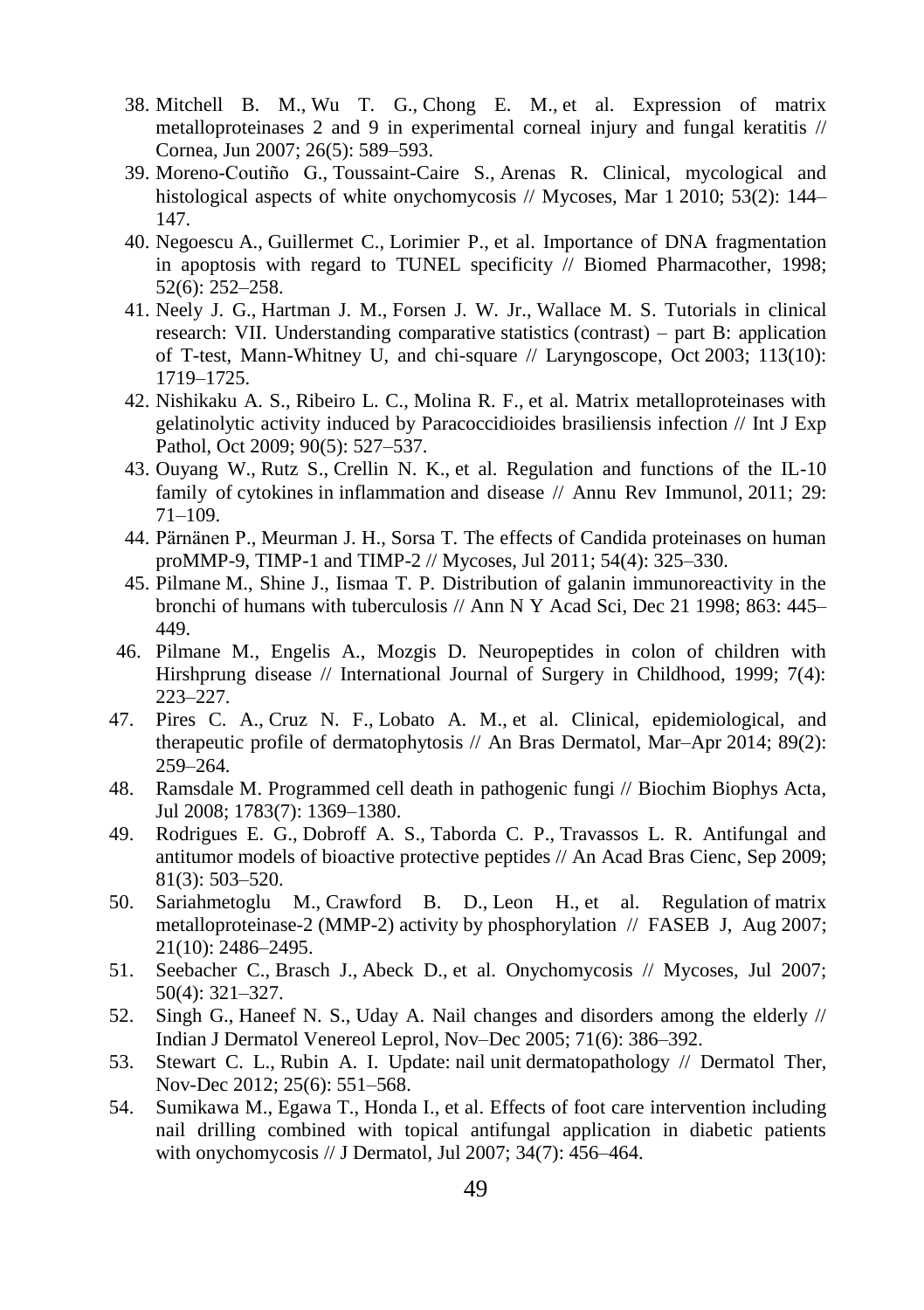- 55. [Szepietowski J. C.,](http://www.ncbi.nlm.nih.gov/pubmed?term=Szepietowski%20JC%5BAuthor%5D&cauthor=true&cauthor_uid=17373976) [Reich A.,](http://www.ncbi.nlm.nih.gov/pubmed?term=Reich%20A%5BAuthor%5D&cauthor=true&cauthor_uid=17373976) [Pacan P.](http://www.ncbi.nlm.nih.gov/pubmed?term=Pacan%20P%5BAuthor%5D&cauthor=true&cauthor_uid=17373976), et al. Evaluation of quality of life in patients with toenail onychomycosis by Polish version of an international onychomycosisspecific questionnaire // J Eur Acad Dermatol Venereol, Apr 2007; 21(4): 491–496.
- 56. Tobin G., Luts A., Sundler F., Ekström J. [Peptidergic innervation of the major](http://www.ncbi.nlm.nih.gov/pubmed/2235685)  [salivary glands of the ferret](http://www.ncbi.nlm.nih.gov/pubmed/2235685) // Peptides, Jul–Aug 1990; 11(4): 863–867.
- 57. [Villar C. C.](http://www.ncbi.nlm.nih.gov/pubmed?term=Villar%20CC%5BAuthor%5D&cauthor=true&cauthor_uid=23134609), [Chukwuedum Aniemeke J.](http://www.ncbi.nlm.nih.gov/pubmed?term=Chukwuedum%20Aniemeke%20J%5BAuthor%5D&cauthor=true&cauthor_uid=23134609), [Zhao X. R.](http://www.ncbi.nlm.nih.gov/pubmed?term=Zhao%20XR%5BAuthor%5D&cauthor=true&cauthor_uid=23134609), [Huynh-Ba G.](http://www.ncbi.nlm.nih.gov/pubmed?term=Huynh-Ba%20G%5BAuthor%5D&cauthor=true&cauthor_uid=23134609) Induction of apoptosis in oral epithelial cells by Candida albicans // [Mol Oral Microbiol,](http://www.ncbi.nlm.nih.gov/pubmed/23134609) Dec 2012; 27(6): 436–448.
- 58. [Weber](http://www.ncbi.nlm.nih.gov/pubmed?term=Weber%20A%5BAuthor%5D&cauthor=true&cauthor_uid=20086235) A., [Wasiliew P.](http://www.ncbi.nlm.nih.gov/pubmed?term=Wasiliew%20P%5BAuthor%5D&cauthor=true&cauthor_uid=20086235), [Kracht M.](http://www.ncbi.nlm.nih.gov/pubmed?term=Kracht%20M%5BAuthor%5D&cauthor=true&cauthor_uid=20086235) Interleukin-1 (IL-1) pathway // [Sci Signal,](http://www.ncbi.nlm.nih.gov/pubmed/20086235) Jan 19 2010; 3(105).
- 59. [Wu H.,](http://www.ncbi.nlm.nih.gov/pubmed?term=Wu%20H%5BAuthor%5D&cauthor=true&cauthor_uid=23430844) [Downs D.,](http://www.ncbi.nlm.nih.gov/pubmed?term=Downs%20D%5BAuthor%5D&cauthor=true&cauthor_uid=23430844) [Ghosh K.](http://www.ncbi.nlm.nih.gov/pubmed?term=Ghosh%20K%5BAuthor%5D&cauthor=true&cauthor_uid=23430844), et al. Candida albicans secreted aspartic proteases 4-6 induce apoptosis of epithelial cells by a novel Trojan horse mechanism // [FASEB J,](http://www.ncbi.nlm.nih.gov/pubmed/23430844) Jun 2013; 27(6): 2132–2144.
- 60. [Wüthrich M.](http://www.ncbi.nlm.nih.gov/pubmed?term=W%C3%BCthrich%20M%5BAuthor%5D&cauthor=true&cauthor_uid=23788728), [LeBert V.](http://www.ncbi.nlm.nih.gov/pubmed?term=LeBert%20V%5BAuthor%5D&cauthor=true&cauthor_uid=23788728), [Galles K.,](http://www.ncbi.nlm.nih.gov/pubmed?term=Galles%20K%5BAuthor%5D&cauthor=true&cauthor_uid=23788728) et al. Interleukin 1 enhances vaccine-induced antifungal T-helper 17 cells and resistance against Blastomyces dermatitidis infection /[/ J Infect Dis,](http://www.ncbi.nlm.nih.gov/pubmed/23788728) Oct 1 2013; 208(7): 1175–1182.
- 61. [Yuan X.](http://www.ncbi.nlm.nih.gov/pubmed?term=Yuan%20X%5BAuthor%5D&cauthor=true&cauthor_uid=19816603), [Wilhelmus K. R.](http://www.ncbi.nlm.nih.gov/pubmed?term=Wilhelmus%20KR%5BAuthor%5D&cauthor=true&cauthor_uid=19816603) Corneal neovascularization during experimental fungal keratitis // [Mol Vis,](http://www.ncbi.nlm.nih.gov/pubmed/19816603) Sep 29 2009; 15: 1988–1996.
- 62. [Zahur M.](http://www.ncbi.nlm.nih.gov/pubmed?term=Zahur%20M%5BAuthor%5D&cauthor=true&cauthor_uid=24818759), [Afroz A.,](http://www.ncbi.nlm.nih.gov/pubmed?term=Afroz%20A%5BAuthor%5D&cauthor=true&cauthor_uid=24818759) [Rashid U.,](http://www.ncbi.nlm.nih.gov/pubmed?term=Rashid%20U%5BAuthor%5D&cauthor=true&cauthor_uid=24818759) [Khaliq S.](http://www.ncbi.nlm.nih.gov/pubmed?term=Khaliq%20S%5BAuthor%5D&cauthor=true&cauthor_uid=24818759) Dermatomycoses: Challenges and Human Immune Responses /[/ Curr Protein Pept Sci,](http://www.ncbi.nlm.nih.gov/pubmed/24818759) May 12 2014.
- 63. [Zdanov A.](http://www.ncbi.nlm.nih.gov/pubmed?term=Zdanov%20A%5BAuthor%5D&cauthor=true&cauthor_uid=8590020), [Schalk-Hihi C.](http://www.ncbi.nlm.nih.gov/pubmed?term=Schalk-Hihi%20C%5BAuthor%5D&cauthor=true&cauthor_uid=8590020), [Gustchina A.](http://www.ncbi.nlm.nih.gov/pubmed?term=Gustchina%20A%5BAuthor%5D&cauthor=true&cauthor_uid=8590020), et al. Crystal structure of interleukin-10 reveals the functional dimer with an unexpected topological similarity to interferon gamma // [Structure,](http://www.ncbi.nlm.nih.gov/pubmed/?term=Wlodawer+A%2C+Zdanov+A%2C+Schalk-Hihi+C%2C+Gustchina+A%2C+Tsang+M%2C+Weatherbee+J+(1995).+%22Crystal+structure+of+interleukin+10+reveals+the+functional+dimer+with+an+unexpected+topological+similarity+to+interferon+gamma%22.+Structure+3+(6)%3A+591%E2%80%93601.) Jun 15 1995; 3(6): 591–601.
- 64. [Zhong W.](http://www.ncbi.nlm.nih.gov/pubmed?term=Zhong%20W%5BAuthor%5D&cauthor=true&cauthor_uid=19590756), [Yin H.](http://www.ncbi.nlm.nih.gov/pubmed?term=Yin%20H%5BAuthor%5D&cauthor=true&cauthor_uid=19590756), [Xie L.](http://www.ncbi.nlm.nih.gov/pubmed?term=Xie%20L%5BAuthor%5D&cauthor=true&cauthor_uid=19590756) Expression and potential role of major inflammatory cytokines in experimental keratomycosis /[/ Mol Vis,](http://www.ncbi.nlm.nih.gov/pubmed/19590756) Jul 4 2009; 15: 1303–1311.
- 65. [Zipfel P. F.](http://www.ncbi.nlm.nih.gov/pubmed?term=Zipfel%20PF%5BAuthor%5D&cauthor=true&cauthor_uid=22531909), [Skerka C.](http://www.ncbi.nlm.nih.gov/pubmed?term=Skerka%20C%5BAuthor%5D&cauthor=true&cauthor_uid=22531909) Complement, Candida, and cytokines: the role of C5a in host response to fungi /[/ Eur J Immunol,](http://www.ncbi.nlm.nih.gov/pubmed/22531909) Apr 2012; 42(4): 822–825.

#### **German**

1. Nenoff P., Paasch U., Handrick W[. Infections of finger and toe nails due to fungi](http://www.ncbi.nlm.nih.gov/pubmed/24718510)  [and bacteria](http://www.ncbi.nlm.nih.gov/pubmed/24718510) // Hautarzt, 2014 Apr; 65 (4): 337-48.

#### **Latvian**

1. Krastiņš O. Statistika un ekonometrija. Mācību līdzeklis augstskolām. Rīga, KR centrālā statistikas pārvalde, 1990.

#### **Internet**

Avwioro G., Histochemical uses of haematoxylin – a review. JPCS (1), April-June 2011

[www.arpapress.com/Volumes/JPCS/Vol1/JPCS\\_1\\_05.pdf](http://www.arpapress.com/Volumes/JPCS/Vol1/JPCS_1_05.pdf) was seen 3 Apr. 2014. gadā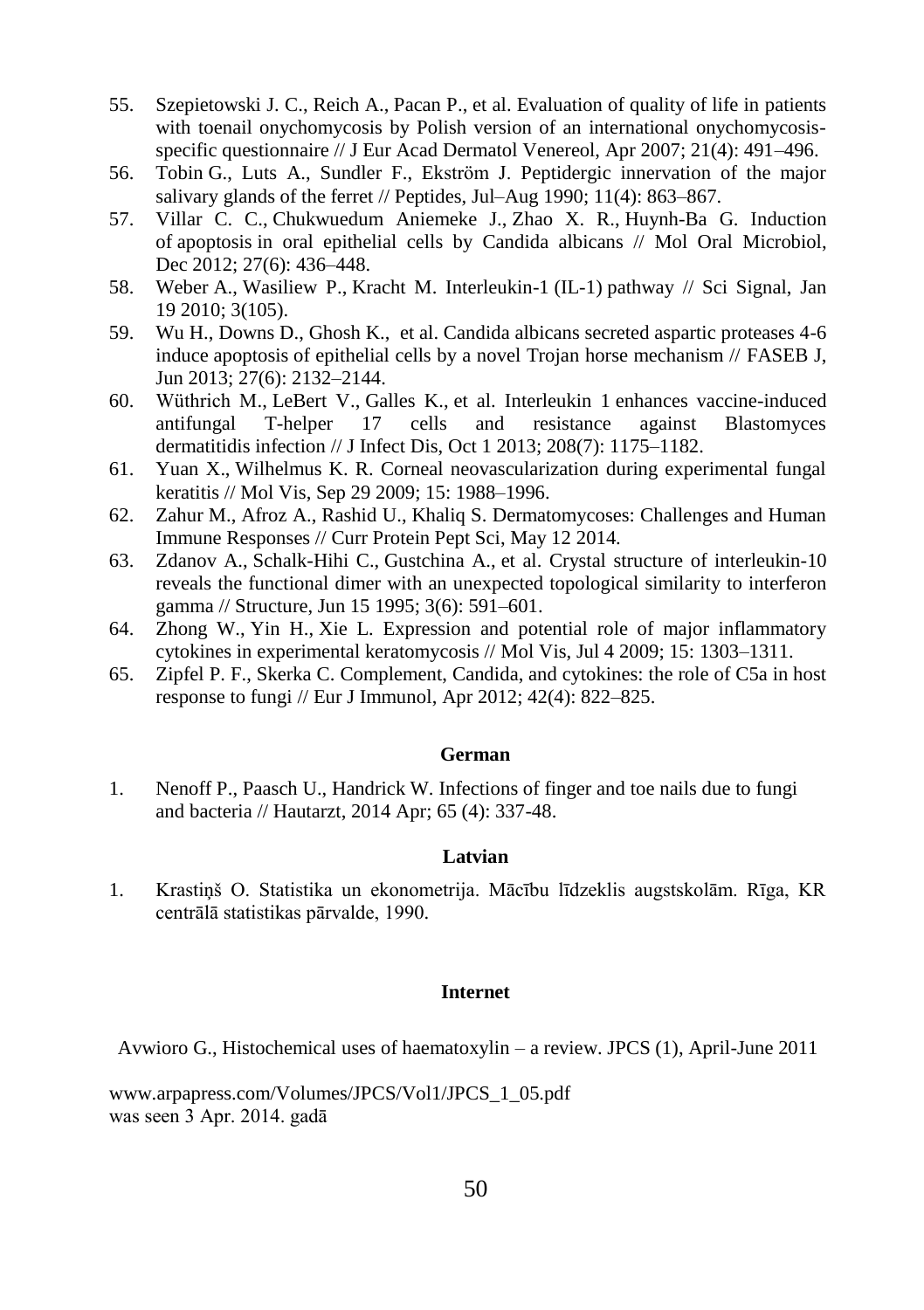# **TESTIMONIALS**

<span id="page-51-0"></span>I would like to express my sincere gratitude to my supervisor professor Māra Pilmane for the work she contributed in creation of my thesis. Thank you for providing me the basic principles of scientific thinking, for the advice and support.

I would like to express my gratitude to professor Jānis Ķīsis, my second supervisor, for moral support, for helping me in gathering the material for analysis, as well as for helping to choose the topic of onychomycosis several years ago.

I would like to thank the laboratory assistant Natālija Moroza of the Institute of Anatomy and Anthropology (AAI) for her precise work preparing the preparations from the nail material.

My special thanks to all the AAI staff for their support and help.

I am extremely grateful for my parents always supporting my wish to study and achieve more. Of course, I would also like to thank my husband for his persistence and many things done by him that helped me complete the thesis.

51